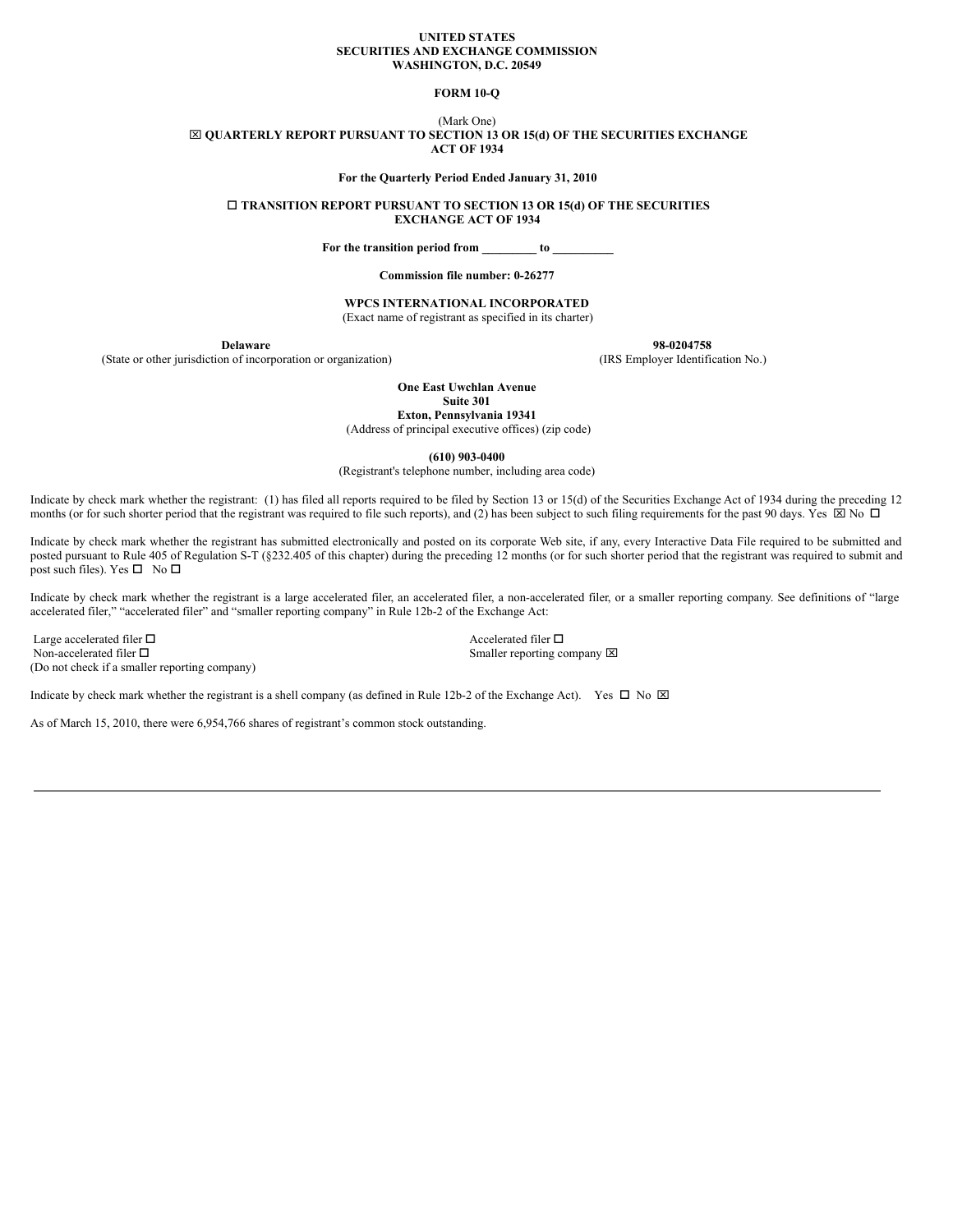| PART I.  |                          | FINANCIAL INFORMATION                                                                                                    |                |  |  |  |  |  |  |  |  |
|----------|--------------------------|--------------------------------------------------------------------------------------------------------------------------|----------------|--|--|--|--|--|--|--|--|
|          | ITEM 1                   | <b>Financial Statements</b>                                                                                              |                |  |  |  |  |  |  |  |  |
|          |                          |                                                                                                                          |                |  |  |  |  |  |  |  |  |
|          |                          | Condensed consolidated balance sheets at January 31, 2010 (unaudited) and April 30, 2009                                 | $3 - 4$        |  |  |  |  |  |  |  |  |
|          |                          |                                                                                                                          |                |  |  |  |  |  |  |  |  |
|          |                          | Condensed consolidated statements of income for the three and nine months ended January 31, 2010 and<br>2009 (unaudited) | 5 <sup>5</sup> |  |  |  |  |  |  |  |  |
|          |                          |                                                                                                                          |                |  |  |  |  |  |  |  |  |
|          |                          | Condensed consolidated statement of equity for the nine months ended January 31, 2010 (unaudited)                        | 6              |  |  |  |  |  |  |  |  |
|          |                          |                                                                                                                          |                |  |  |  |  |  |  |  |  |
|          |                          | Condensed consolidated statements of cash flows for the nine months ended January 31, 2010 and 2009                      |                |  |  |  |  |  |  |  |  |
|          |                          | (unaudited)                                                                                                              | $7 - 8$        |  |  |  |  |  |  |  |  |
|          |                          |                                                                                                                          |                |  |  |  |  |  |  |  |  |
|          |                          | Notes to unaudited condensed consolidated financial statements                                                           | $9 - 22$       |  |  |  |  |  |  |  |  |
|          |                          |                                                                                                                          |                |  |  |  |  |  |  |  |  |
|          | ITEM <sub>2</sub>        | Management's Discussion and Analysis of Financial Condition and Results of Operations                                    | $23 - 36$      |  |  |  |  |  |  |  |  |
|          | ITEM <sub>3</sub>        | Quantitative and Qualitative Disclosures About Market Risk                                                               | 37             |  |  |  |  |  |  |  |  |
|          |                          |                                                                                                                          |                |  |  |  |  |  |  |  |  |
|          | ITEM 4                   | <b>Controls and Procedures</b>                                                                                           | 38             |  |  |  |  |  |  |  |  |
|          |                          |                                                                                                                          |                |  |  |  |  |  |  |  |  |
| PART II. | <b>OTHER INFORMATION</b> |                                                                                                                          |                |  |  |  |  |  |  |  |  |
|          |                          |                                                                                                                          |                |  |  |  |  |  |  |  |  |
|          | ITEM 1                   | Legal proceedings                                                                                                        | 39             |  |  |  |  |  |  |  |  |
|          |                          |                                                                                                                          |                |  |  |  |  |  |  |  |  |
|          | <b>ITEM 1A</b>           | Risk factors                                                                                                             | 39             |  |  |  |  |  |  |  |  |
|          |                          |                                                                                                                          |                |  |  |  |  |  |  |  |  |
|          | ITEM 2                   | Unregistered sales of equity securities and use of proceeds                                                              | 39             |  |  |  |  |  |  |  |  |
|          | ITEM <sub>3</sub>        | Defaults upon senior securities                                                                                          | 39             |  |  |  |  |  |  |  |  |
|          |                          |                                                                                                                          |                |  |  |  |  |  |  |  |  |
|          | ITEM 4                   | Reserved                                                                                                                 | 39             |  |  |  |  |  |  |  |  |
|          |                          |                                                                                                                          |                |  |  |  |  |  |  |  |  |
|          | ITEM 5                   | Other information                                                                                                        | 39             |  |  |  |  |  |  |  |  |
|          |                          |                                                                                                                          |                |  |  |  |  |  |  |  |  |
|          | ITEM 6                   | Exhibits                                                                                                                 | 39             |  |  |  |  |  |  |  |  |
|          |                          |                                                                                                                          |                |  |  |  |  |  |  |  |  |
|          | <b>SIGNATURES</b>        |                                                                                                                          | 40             |  |  |  |  |  |  |  |  |

# **INDEX**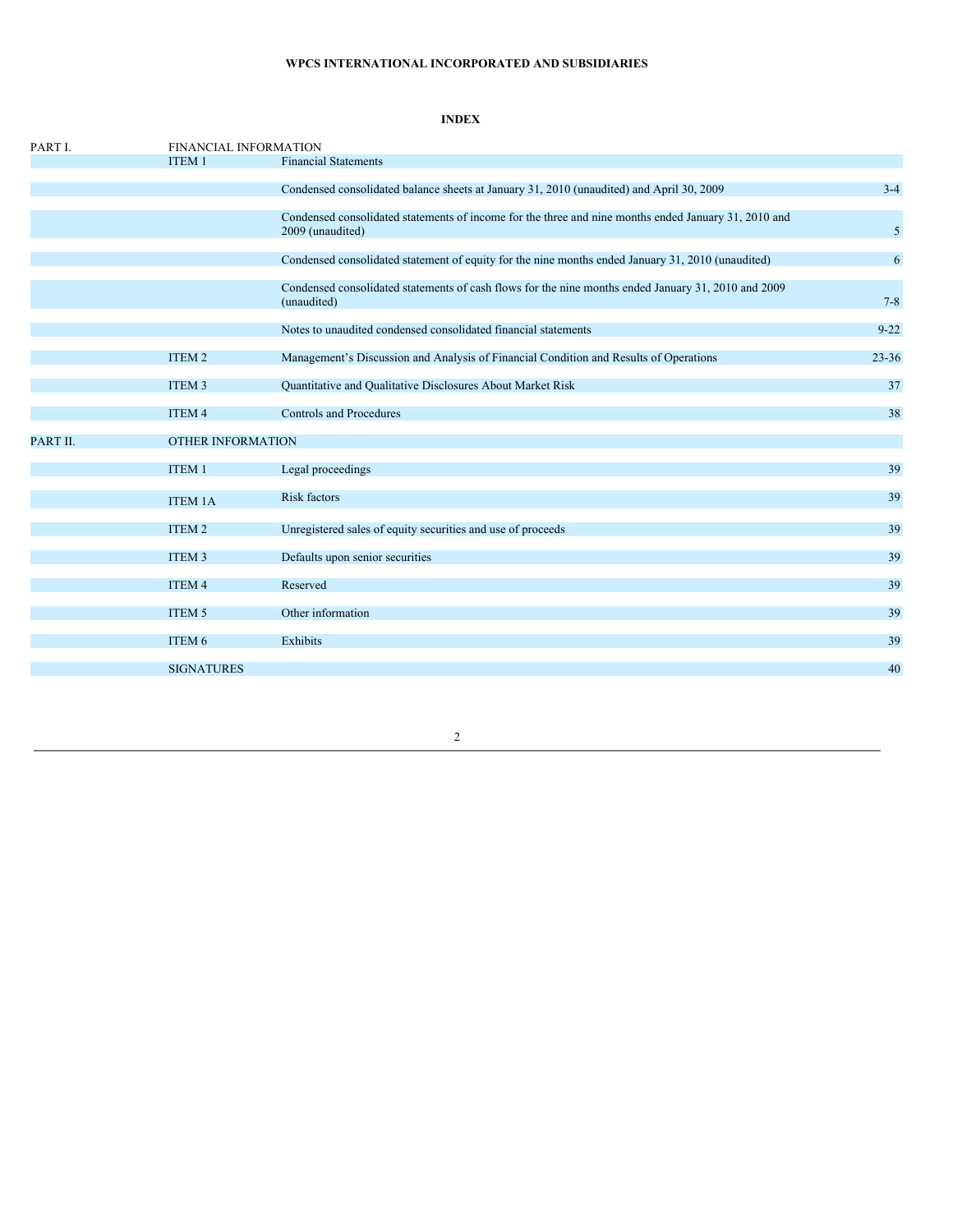# **CONDENSED CONSOLIDATED BALANCE SHEETS**

| <b>ASSETS</b>                                                                                                        |              | January 31,<br>2010 |               | April 30,<br>2009 |
|----------------------------------------------------------------------------------------------------------------------|--------------|---------------------|---------------|-------------------|
|                                                                                                                      | (Unaudited)  |                     |               | (Note 1)          |
| <b>CURRENT ASSETS:</b>                                                                                               |              |                     |               |                   |
|                                                                                                                      |              |                     |               |                   |
| Cash and cash equivalents                                                                                            | $\mathbb{S}$ | 3,973,653           | <sup>\$</sup> | 6,396,810         |
| Accounts receivable, net of allowance of \$96,051 and \$155,458 at January 31, 2010 and April 30, 2009, respectively |              | 27,539,260          |               | 25,662,784        |
| Costs and estimated earnings in excess of billings on uncompleted contracts                                          |              | 6,176,827           |               | 5,229,043         |
| Inventory                                                                                                            |              | 2,973,199           |               | 2,481,383         |
| Prepaid expenses and other current assets                                                                            |              | 1,470,810           |               | 1,674,952         |
| Prepaid income taxes                                                                                                 |              | 306,933             |               | 295,683           |
| Deferred tax assets                                                                                                  |              | 299,481             |               | 70,413            |
| Total current assets                                                                                                 |              | 42,740,163          |               | 41,811,068        |
|                                                                                                                      |              |                     |               |                   |
| PROPERTY AND EQUIPMENT, net                                                                                          |              | 6,521,029           |               | 6,668,032         |
|                                                                                                                      |              |                     |               |                   |
| OTHER INTANGIBLE ASSETS, net                                                                                         |              | 2,204,955           |               | 1,983,879         |
|                                                                                                                      |              |                     |               |                   |
| <b>GOODWILL</b>                                                                                                      |              | 34,914,822          |               | 32,549,186        |
|                                                                                                                      |              |                     |               |                   |
| <b>OTHER ASSETS</b>                                                                                                  |              | 132,589             |               | 132,948           |
|                                                                                                                      |              |                     |               |                   |
| Total assets                                                                                                         | S            | 86,513,558          |               | 83, 145, 113      |

*The accompanying notes are an integral part of these condensed consolidated financial statements.*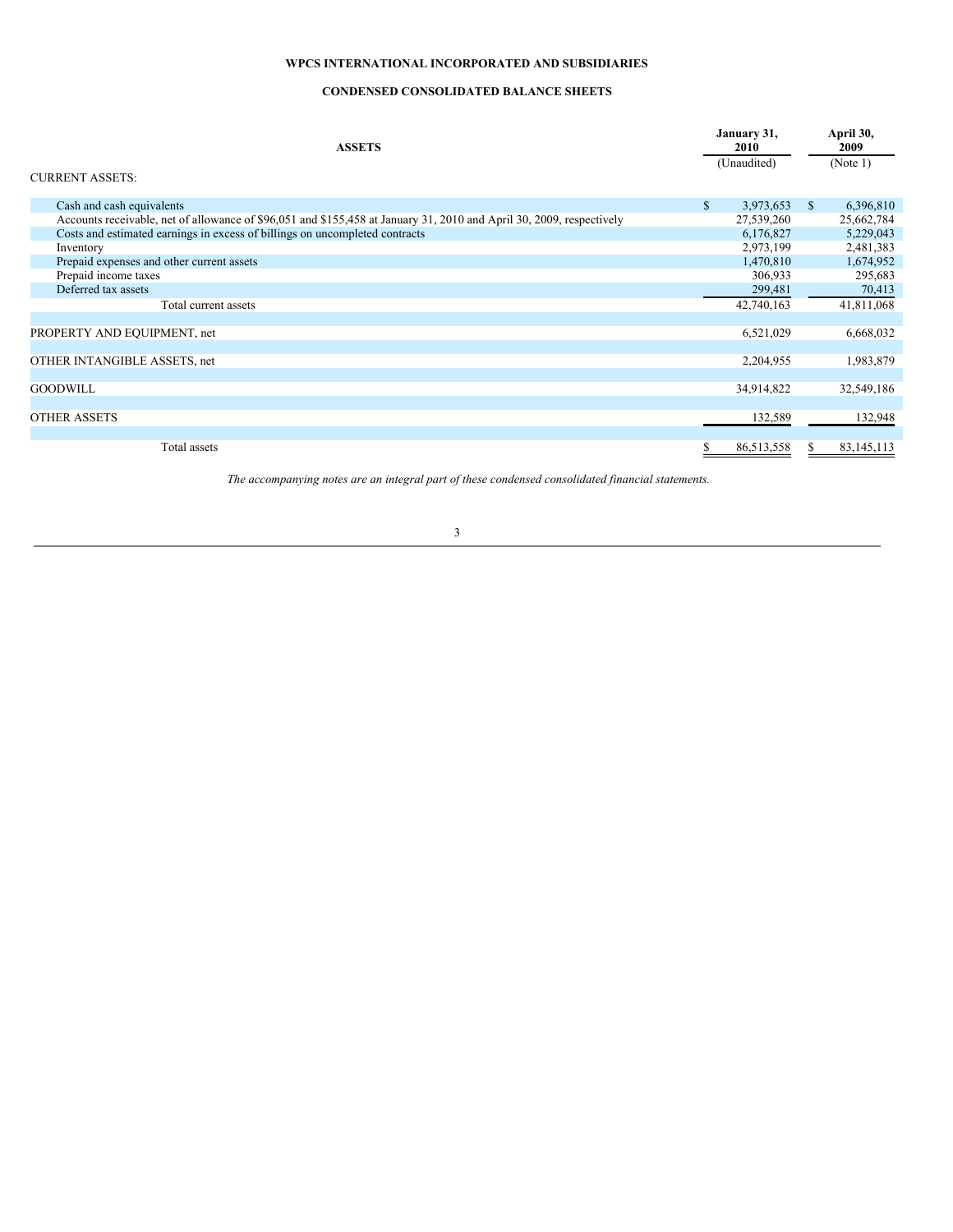# **CONDENSED CONSOLIDATED BALANCE SHEETS (continued)**

| <b>LIABILITIES AND EQUITY</b>                                                                                                                                                  |              | January 31,<br>2010 |              | April 30,<br>2009 |  |
|--------------------------------------------------------------------------------------------------------------------------------------------------------------------------------|--------------|---------------------|--------------|-------------------|--|
| <b>CURRENT LIABILITIES:</b>                                                                                                                                                    |              | (Unaudited)         |              | (Note 1)          |  |
| Current portion of loans payable                                                                                                                                               | $\mathbb{S}$ | 89,401              | $\mathbb{S}$ | 89,210            |  |
| Borrowings under line of credit                                                                                                                                                |              | 5,626,056           |              | 5,626,056         |  |
| Current portion of capital lease obligations                                                                                                                                   |              | 88,317              |              | 96,001            |  |
| Accounts payable and accrued expenses                                                                                                                                          |              | 9,076,906           |              | 8,997,296         |  |
| Billings in excess of costs and estimated earnings on uncompleted contracts                                                                                                    |              | 2,334,186           |              | 2,511,220         |  |
| Deferred revenue                                                                                                                                                               |              | 646,403             |              | 507,650           |  |
| Due to shareholders                                                                                                                                                            |              | 3,947,559           |              | 2,951,008         |  |
| Total current liabilities                                                                                                                                                      |              | 21,808,828          |              | 20,778,441        |  |
| Due to shareholders, net of current portion                                                                                                                                    |              | 803,722             |              |                   |  |
| Loans payable, net of current portion                                                                                                                                          |              | 38,654              |              | 71,634            |  |
| Capital lease obligations, net of current portion                                                                                                                              |              | 87,508              |              | 151,425           |  |
| Deferred tax liabilities                                                                                                                                                       |              | 1,737,619           |              | 1,467,971         |  |
| <b>Total liabilities</b>                                                                                                                                                       |              | 24,476,331          |              | 22,469,471        |  |
| COMMITMENTS AND CONTINGENCIES                                                                                                                                                  |              |                     |              |                   |  |
| EOUITY:                                                                                                                                                                        |              |                     |              |                   |  |
| Preferred stock - \$0.0001 par value, 5,000,000 shares authorized, none issued                                                                                                 |              |                     |              |                   |  |
| Common stock - \$0.0001 par value, 25,000,000 shares authorized, 6,948,516 and 6,942,266 shares issued and outstanding at<br>January 31, 2010 and April 30, 2009, respectively |              | 700                 |              | 694               |  |
| Additional paid-in capital                                                                                                                                                     |              | 50,301,320          |              | 50,175,479        |  |
| Retained earnings                                                                                                                                                              |              | 10,223,719          |              | 9,381,189         |  |
| Accumulated other comprehensive income (loss) on foreign currency translation                                                                                                  |              | 352,956             |              | (321,798)         |  |
| Total WPCS shareholders' equity                                                                                                                                                |              | 60,878,695          |              | 59,235,564        |  |
| Noncontrolling interest                                                                                                                                                        |              | 1,158,532           |              | 1,440,078         |  |
| Total equity                                                                                                                                                                   |              | 62,037,227          |              | 60,675,642        |  |
| Total liabilities and equity                                                                                                                                                   | S            | 86,513,558          |              | 83,145,113        |  |

*The accompanying notes are an integral part of these condensed consolidated financial statements.*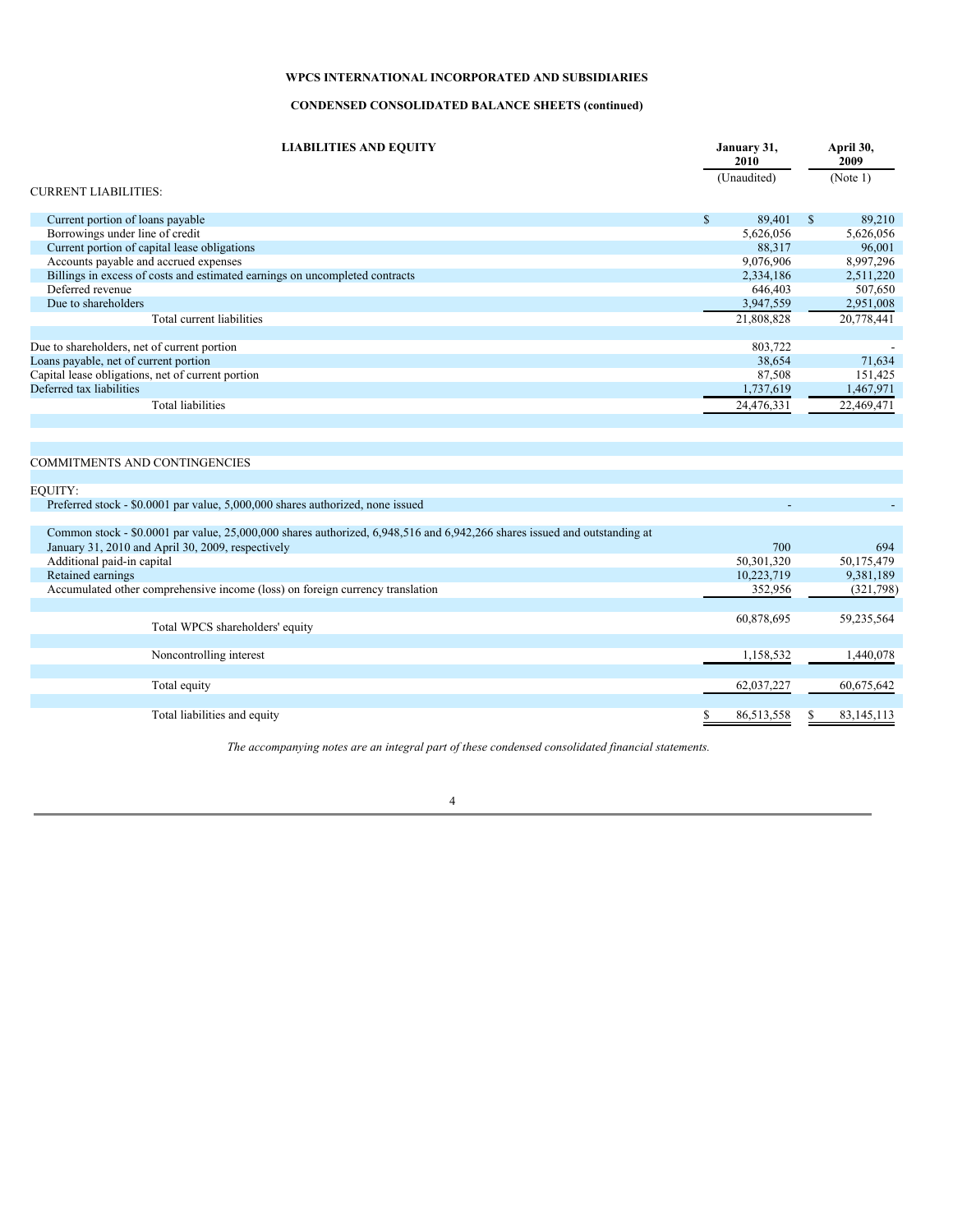# **CONDENSED CONSOLIDATED STATEMENTS OF INCOME**

(Unaudited)

|                                                                 |              | <b>Three Months Ended</b><br>January 31, |               |            |              | <b>Nine Months Ended</b><br>January 31, |    |            |  |
|-----------------------------------------------------------------|--------------|------------------------------------------|---------------|------------|--------------|-----------------------------------------|----|------------|--|
|                                                                 |              | 2010                                     |               | 2009       |              | 2010                                    |    | 2009       |  |
| <b>REVENUE</b>                                                  | $\mathbf{s}$ | 26,972,380                               | $\mathcal{S}$ | 25,323,422 | $\mathbb{S}$ | 76,557,723                              | \$ | 82,358,634 |  |
| <b>COSTS AND EXPENSES:</b>                                      |              |                                          |               |            |              |                                         |    |            |  |
| Cost of revenue                                                 |              | 20,561,172                               |               | 18,369,219 |              | 55,471,468                              |    | 59,975,397 |  |
| Selling, general and administrative expenses                    |              | 5,660,707                                |               | 5,904,094  |              | 17,800,852                              |    | 17,787,254 |  |
| Depreciation and amortization                                   |              | 662,705                                  |               | 614,699    |              | 1,970,848                               |    | 1,954,880  |  |
| Total costs and expenses                                        |              | 26,884,584                               |               | 24,888,012 |              | 75,243,168                              |    | 79,717,531 |  |
| <b>OPERATING INCOME</b>                                         |              | 87,796                                   |               | 435,410    |              | 1,314,555                               |    | 2,641,103  |  |
| OTHER EXPENSE (INCOME):                                         |              |                                          |               |            |              |                                         |    |            |  |
| Interest expense                                                |              | 53,294                                   |               | 85,480     |              | 193,931                                 |    | 333,764    |  |
| Interest income                                                 |              | (5,821)                                  |               | (3,042)    |              | (9,352)                                 |    | (51, 155)  |  |
| <b>INCOME BEFORE INCOME TAX PROVISION</b>                       |              | 40.323                                   |               | 352,972    |              | 1,129,976                               |    | 2,358,494  |  |
| Income tax (benefit) provision                                  |              | (12, 253)                                |               | 101,036    |              | 480,434                                 |    | 845,240    |  |
| <b>NET INCOME</b>                                               |              | 52,576                                   |               | 251,936    |              | 649,542                                 |    | 1,513,254  |  |
| Less: Net (loss) income attributable to noncontrolling interest |              | (18,250)                                 |               | 73,840     |              | (192,988)                               |    | 135,037    |  |
| NET INCOME ATTRIBUTABLE TO WPCS                                 | \$           | 70,826                                   | <sup>\$</sup> | 178,096    | S            | 842,530                                 |    | 1,378,217  |  |
| Basic net income per common share attributable to WPCS          | $\mathbf S$  | 0.01                                     | <sup>\$</sup> | 0.03       | \$           | 0.12                                    | \$ | 0.19       |  |
| Diluted net income per common share attributable to WPCS        | S            | 0.01                                     | \$            | 0.03       | \$           | 0.12                                    | S  | 0.19       |  |
| Basic weighted average number of common shares outstanding      |              | 6,944,032                                |               | 7,077,249  |              | 6,942,855                               |    | 7,193,138  |  |
|                                                                 |              |                                          |               |            |              |                                         |    |            |  |
| Diluted weighted average number of common shares outstanding    |              | 6,968,587                                |               | 7,077,249  |              | 6,966,054                               |    | 7,213,744  |  |

*The accompanying notes are an integral part of these condensed consolidated financial statements.*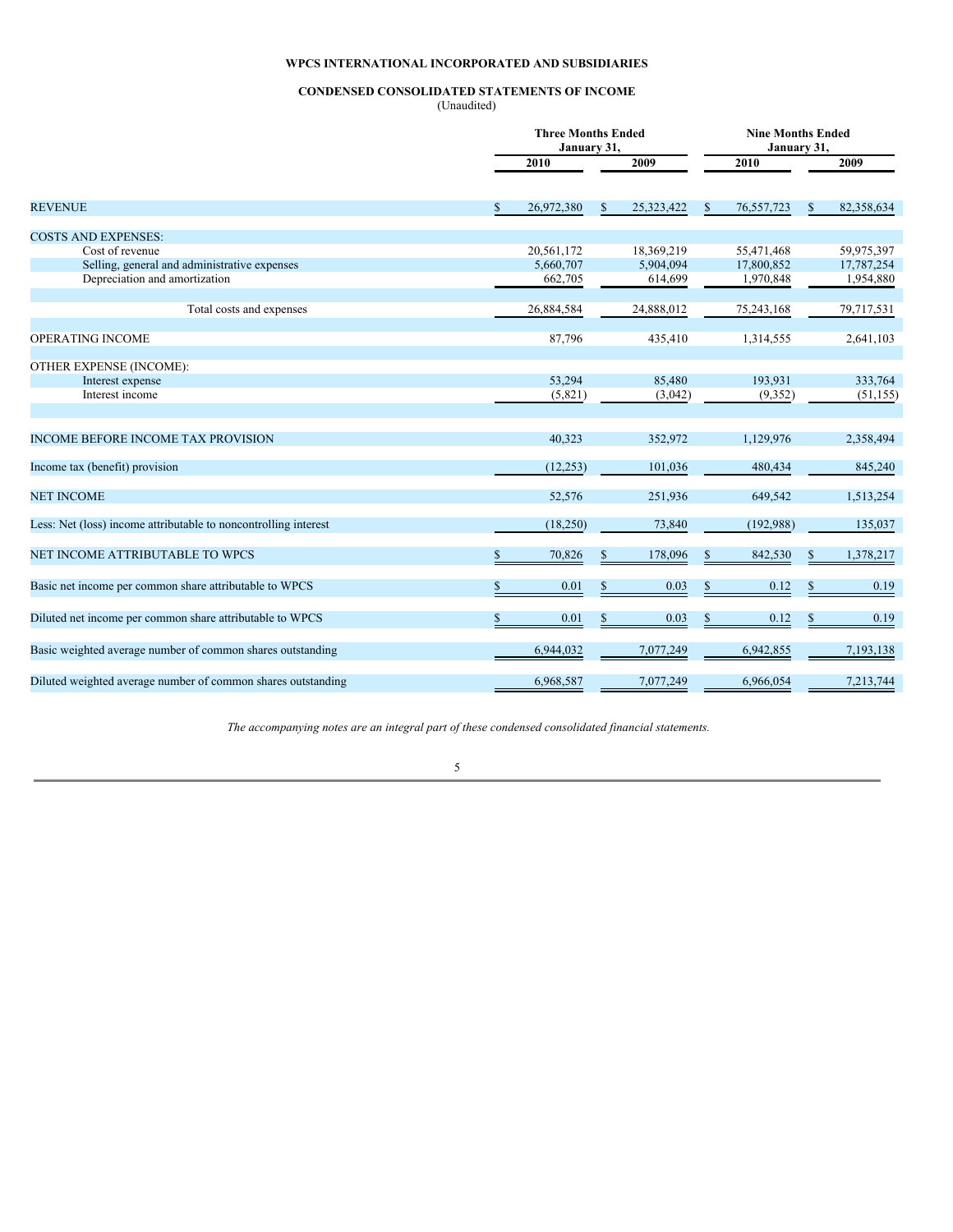#### **CONDENSED CONSOLIDATED STATEMENT OF EQUITY NINE MONTHS ENDED JANUARY 31, 2010 (Unaudited)**

|                                                           |               | <b>Preferred Stock</b>          | <b>Common Stock</b> |                                                 |     | <b>Additional</b>           | <b>Retained</b>  |            |                 | Accumulated<br>Other<br>Compre-<br>hensive |               | Noncontrolling | <b>Total</b> |
|-----------------------------------------------------------|---------------|---------------------------------|---------------------|-------------------------------------------------|-----|-----------------------------|------------------|------------|-----------------|--------------------------------------------|---------------|----------------|--------------|
|                                                           | <b>Shares</b> | Amount                          | <b>Shares</b>       | Paid-In<br>Capital<br><b>Earnings</b><br>Amount |     |                             | Income<br>(Loss) |            | <b>Interest</b> |                                            | <b>Equity</b> |                |              |
| BALANCE,<br>MAY 1, 2009                                   | a.            | <sup>\$</sup>                   | 6,942,266           | $\mathbb{S}$                                    | 694 | \$50,175,479                | <sup>\$</sup>    | 9,381,189  | $\mathbb{S}$    | (321,798)                                  | $\mathbb{S}$  | 1,440,078      | \$60,675,642 |
| Fair value of<br>stock options<br>granted to<br>employees |               |                                 |                     |                                                 |     | 108,598                     |                  |            |                 |                                            |               |                | 108,598      |
| Distribution to<br>noncontrolling<br>interest             |               |                                 |                     |                                                 |     |                             |                  |            |                 |                                            |               | (88, 558)      | (88, 558)    |
| Net proceeds<br>from exercise of<br>stock options         |               |                                 | 6,250               |                                                 | 6   | 17,243                      |                  |            |                 |                                            |               |                | 17,249       |
| Accumulated<br>other<br>comprehensive<br>income           |               |                                 |                     |                                                 |     |                             |                  |            |                 | 674,754                                    |               |                | 674,754      |
| Net loss<br>attributable to<br>noncontrolling<br>interest |               |                                 |                     |                                                 |     |                             |                  |            |                 |                                            |               | (192,988)      | (192,988)    |
| Net income<br>attributable to<br><b>WPCS</b>              |               |                                 |                     |                                                 |     |                             |                  | 842,530    |                 |                                            |               |                | 842,530      |
| <b>BALANCE,</b><br>JANUARY 31,<br>2010                    |               | $\frac{\mathsf{s}}{\mathsf{s}}$ | 6,948,516           | \$                                              | 700 | 50,301,320<br><sup>\$</sup> | \$               | 10,223,719 | S               | 352,956                                    | \$            | 1,158,532      | \$62,037,227 |

*The accompanying notes are an integral part of these condensed consolidated financial statements.*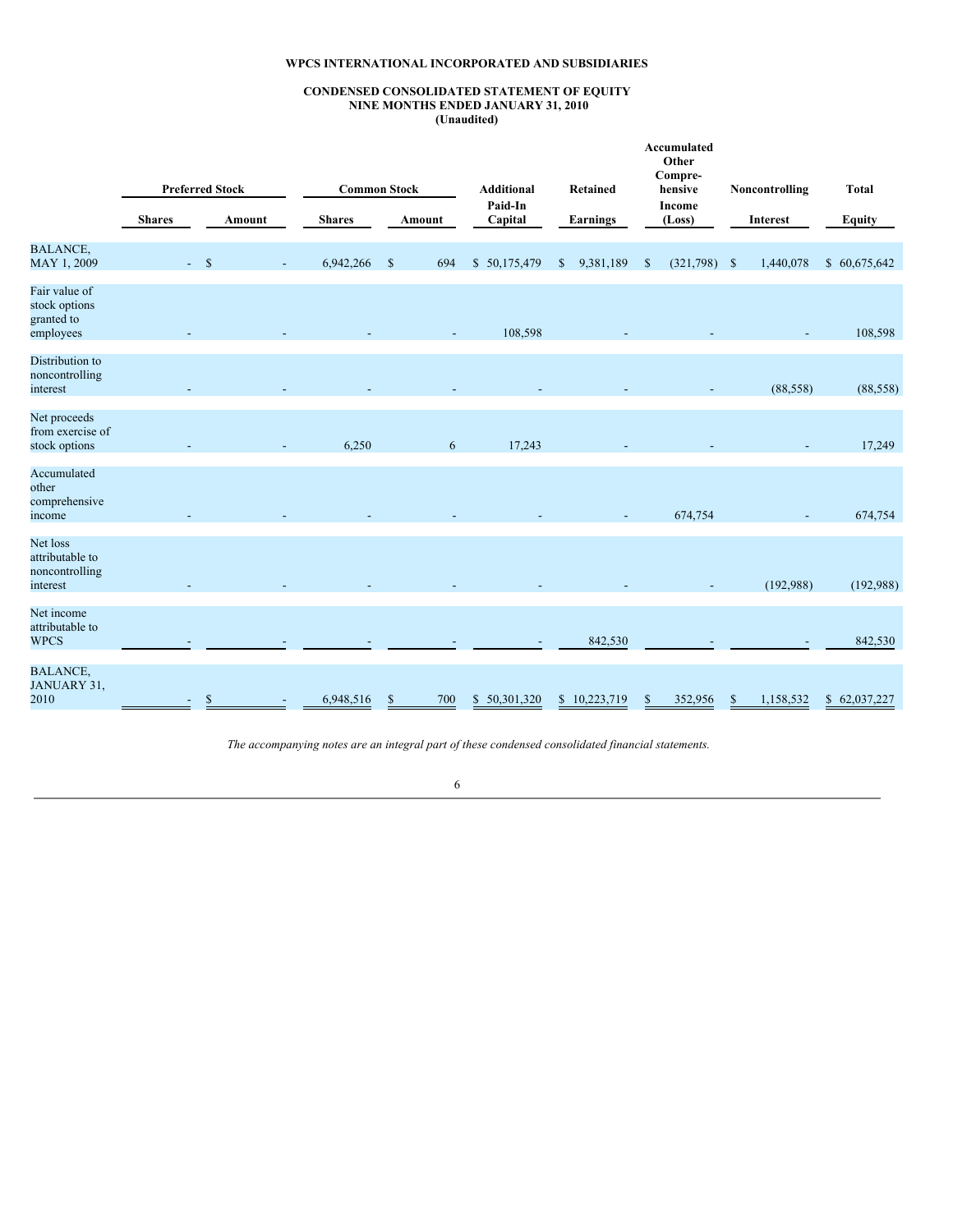# **CONDENSED CONSOLIDATED STATEMENTS OF CASH FLOWS (Unaudited)**

|                                                                                   | <b>Nine Months Ended</b><br>January 31, |               |             |  |
|-----------------------------------------------------------------------------------|-----------------------------------------|---------------|-------------|--|
|                                                                                   | 2010                                    |               | 2009        |  |
| <b>OPERATING ACTIVITIES:</b>                                                      |                                         |               |             |  |
| Net income                                                                        | \$<br>649,542                           | <sup>\$</sup> | 1,513,254   |  |
| Adjustments to reconcile net income to net cash provided by operating activities: |                                         |               |             |  |
| Depreciation and amortization                                                     | 1,970,848                               |               | 1,954,880   |  |
| Fair value of stock options granted to employees                                  | 108,598                                 |               | 92,119      |  |
| Provision for doubtful accounts                                                   | 47,057                                  |               | 74,883      |  |
| Amortization of debt issuance costs                                               | 35,255                                  |               | 8,714       |  |
| Loss on sale of fixed assets                                                      | 5,464                                   |               | 22,942      |  |
| Deferred income taxes                                                             | (48, 132)                               |               | (109, 387)  |  |
| Changes in operating assets and liabilities, net of effects of acquisitions:      |                                         |               |             |  |
| Accounts receivable                                                               | (635,950)                               |               | 5,702,216   |  |
| Costs and estimated earnings in excess of billings on uncompleted contracts       | (834, 896)                              |               | (772, 277)  |  |
| Inventory                                                                         | (389, 449)                              |               | (41, 401)   |  |
| Prepaid expenses and other current assets                                         | 50,126                                  |               | (400, 126)  |  |
| Other assets                                                                      | 359                                     |               | 479,408     |  |
| Accounts payable and accrued expenses                                             | (440, 890)                              |               | (2,655,174) |  |
| Billings in excess of costs and estimated earnings on uncompleted contracts       | (371, 371)                              |               | (285, 676)  |  |
| Deferred revenue                                                                  | 138,754                                 |               | 103,889     |  |
| Income taxes payable                                                              | (73,506)                                |               | (175, 802)  |  |
| NET CASH PROVIDED BY OPERATING ACTIVITIES                                         | 211,809                                 |               | 5,512,462   |  |

*The accompanying notes are an integral part of these condensed consolidated financial statements.*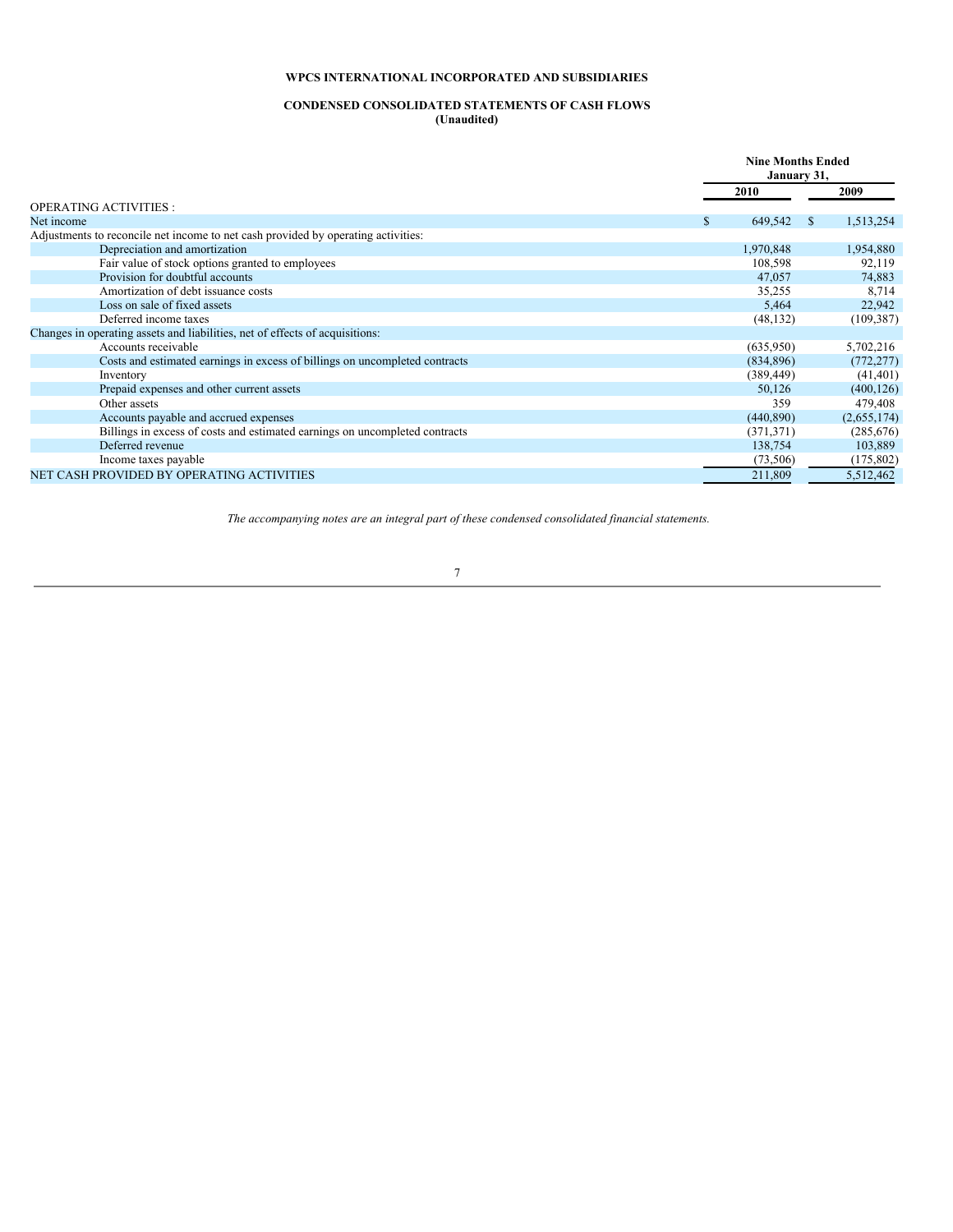# **CONDENSED CONSOLIDATED STATEMENTS OF CASH FLOWS (continued)**

|                                                      | <b>Nine Months Ended</b><br>January 31, |             |
|------------------------------------------------------|-----------------------------------------|-------------|
|                                                      | 2010                                    | 2009        |
| <b>INVESTING ACTIVITIES:</b>                         |                                         |             |
| Acquisition of property and equipment, net           | (1,060,019)                             | (918,004)   |
| Acquisition of businesses, net of cash received      | (1, 538, 718)                           | (3,685,318) |
| NET CASH USED IN INVESTING ACTIVITIES                | (2,598,737)                             | (4,603,322) |
| <b>FINANCING ACTIVITIES:</b>                         |                                         |             |
| Net proceeds from exercise of stock options          | 17,249                                  |             |
| Repurchase of common stock                           |                                         | (729, 730)  |
| Equity issuance costs                                |                                         | (5,000)     |
| Borrowings under lines of credit                     |                                         | 2,500,000   |
| Repayments under loans payable, net                  | (80, 645)                               | (1,244,965) |
| Borrowings from shareholders                         | 155,161                                 | 962,965     |
| Repayments of capital lease obligations              | (71,601)                                | (55, 112)   |
| Distribution to noncontrolling interest              | (88, 558)                               |             |
| NET CASH (USED IN) PROVIDED BY FINANCING ACTIVITIES  | (68, 394)                               | 1,428,158   |
|                                                      |                                         |             |
| Effect of exchange rate changes on cash              | 32,165                                  | (121, 190)  |
| NET (DECREASE) INCREASE IN CASH AND CASH EOUIVALENTS | (2,423,157)                             | 2,216,108   |
| CASH AND CASH EQUIVALENTS, BEGINNING OF PERIOD       | 6,396,810                               | 7,449,530   |
| CASH AND CASH EQUIVALENTS, END OF PERIOD             | 3,973,653                               | 9,665,638   |

*The accompanying notes are an integral part of these condensed consolidated financial statements.*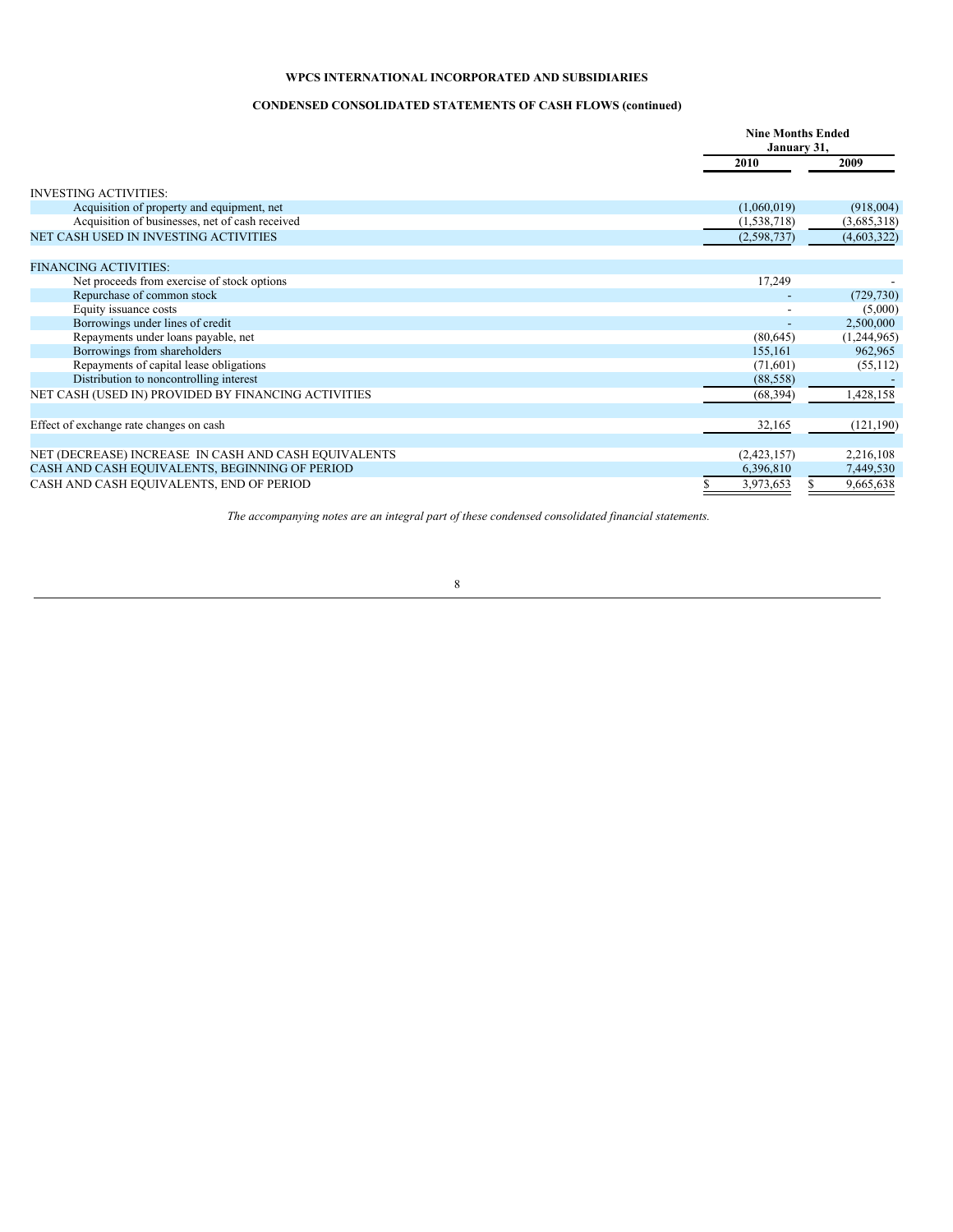### **NOTES TO UNAUDITED CONDENSED CONSOLIDATED FINANCIAL STATEMENTS**

### **NOTE 1 - BASIS OF PRESENTATION**

The accompanying unaudited condensed consolidated financial statements have been prepared pursuant to the rules and regulations of the Securities and Exchange Commission (SEC) for quarterly reports on Form 10-Q of Article 10 of Regulation S-X and do not include all of the information and note disclosures required by accounting principles generally accepted in the United States of America. Accordingly, the unaudited condensed consolidated financial statements should be read in conjunction with the Company's audited consolidated financial statements and notes thereto for the fiscal year ended April 30, 2009 included in the Company's Annual Report on Form 10-K. The accompanying unaudited condensed consolidated financial statements reflect all adjustments (consisting of normal recurring adjustments) which are, in the opinion of the management, considered necessary for a fair presentation of condensed consolidated financial position, results of operations and cash flows for the interim periods. Operating results for the three and nine month periods ended January 31, 2010 are not necessarily indicative of the results that may be expected for the fiscal year ending April 30, 2010. The amounts for the April 30, 2009 balance sheet have been extracted from the audited consolidated financial statements included in Form 10-K for the year ended April 30, 2009.

The accompanying condensed consolidated financial statements include the accounts of WPCS International Incorporated (WPCS) and its wholly and majority-owned subsidiaries, as follows, collectively referred to as "we", "us" or the "Company". Domestic operations include WPCS Incorporated, WPCS International – Suisun City, Inc. (Suisun City Operations), WPCS International - St. Louis, Inc. (St. Louis Operations), WPCS International – Lakewood, Inc. (Lakewood Operations), WPCS International – Hartford, Inc. (Hartford Operations), WPCS International – Sarasota, Inc. (Sarasota Operations), WPCS International – Trenton, Inc.(Trenton Operations), WPCS International – Seattle, Inc. (Seattle Operations), and WPCS International – Portland, Inc. (Portland Operations). International operations include WPCS Asia Limited, Taian AGS Pipeline Construction Co. Ltd. (Beijing Operations), and WPCS Australia Pty Ltd, WPCS International – Brisbane, Pty Ltd., WPCS International – Brendale, Pty Ltd., and The Pride Group (QLD) Pty Ltd. (Pride), (collectively the Australia Operations).

The Company provides design-build engineering services that focus on the implementation requirements of communications infrastructure. The Company provides its engineering capabilities including wireless communication, specialty construction and electrical power to the public services, healthcare, energy and corporate enterprise markets worldwide.

### **NOTE 2 - SUMMARY OF SIGNIFICANT ACCOUNTING POLICIES**

In June 2009, the Financial Accounting Standards Board (FASB) issued guidance that establishes the Accounting Standards Codification (ASC) Topic No. 105, "Codification", which confirmed that the FASB Accounting Standards Codification will become the single official source of authoritative U.S. Generally Accepted Accounting Principles (GAAP) (other than guidance issued by the SEC), superseding existing FASB, American Institute of Certified Public Accountants, Emerging Issues Task Force ( "EITF" ) and related literature, and only one level of authoritative U.S. GAAP will exist. All other literature will be considered non-authoritative. The Codification does not change U.S. GAAP; instead, it introduces a new structure that is organized in an easily accessible, user-friendly online research system. The Codification becomes effective for interim and annual periods ending on or after September 15, 2009. The Company has applied the new Codification references in our financial statements.

A summary of significant accounting policies consistently applied in the preparation of the accompanying condensed consolidated financial statements follows:

#### *Principles of Consolidation*

All significant intercompany transactions and balances have been eliminated in these condensed consolidated financial statements.

#### *Cash and Cash Equivalents*

Cash and cash equivalents include all cash and highly-liquid investments with an original maturity at time of purchase of three months or less.

#### *Goodwill and Other Intangible Assets*

Goodwill represents the value of the Company's wholly-owned subsidiaries that are in excess of the fair value of identifiable net assets as of date of acquisition. Other intangible assets have finite useful lives and are comprised of customer lists and backlog.

Goodwill is tested annually for impairment, utilizing a two-step methodology. The initial step requires the Company to determine the fair value of the business acquired (reporting unit) and compare it to the carrying value, including goodwill, of such business (reporting unit). If the fair value exceeds the carrying value, no impairment loss is recognized. However, if the carrying value of the reporting unit exceeds its fair value, the goodwill of the unit may be impaired. The amount, if any, of the impairment is then measured in the second step, based on the excess, if any, of the reporting unit's carrying value of goodwill over its implied value.

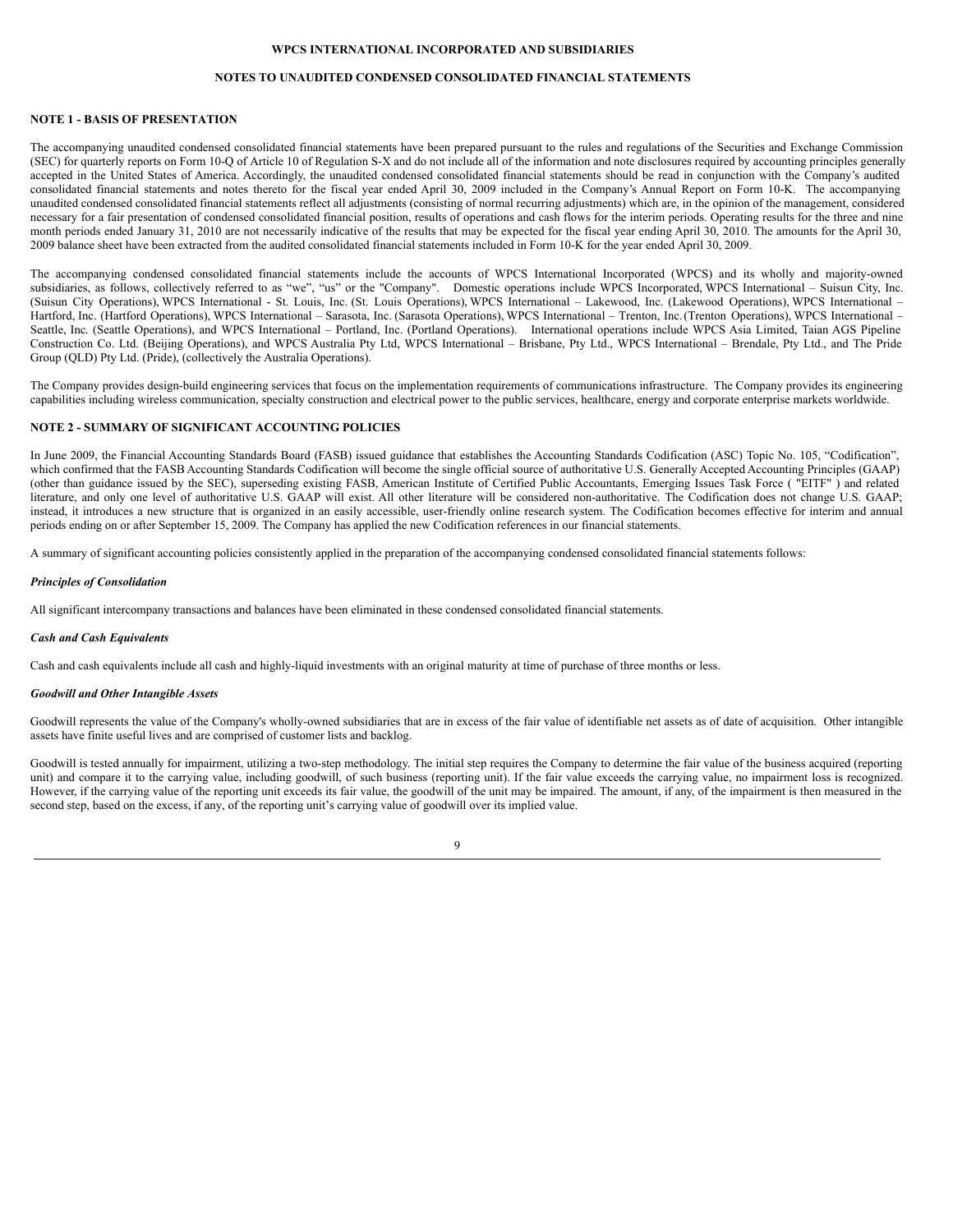### **NOTES TO UNAUDITED CONDENSED CONSOLIDATED FINANCIAL STATEMENTS**

The Company determines the fair value of the businesses acquired (reporting units) for purposes of this test primarily by using a discounted cash flow valuation technique. Significant estimates used in the valuation include estimates of future cash flows, both future short-term and long-term growth rates, and estimated cost of capital for purposes of arriving at a discount factor. The Company expects to perform its annual impairment test at April 30 absent any interim impairment indicators. Adverse changes in general economic conditions could impact the Company's valuation of its reporting units.

The Company reviews its other intangible assets for impairment whenever events or changes in circumstances indicate that the carrying amount of an asset may not be recoverable. In performing a review for impairment, the Company compares the carrying value of the assets with their estimated future undiscounted cash flows from the use of the asset and eventual disposition. If the estimated undiscounted future cash flows are less than carrying value, an impairment loss is charged to operations based on the difference between the carrying amount and the fair value of the asset.

However, the Company considered current economic conditions, and concluded that indicators did not suggest testing goodwill or intangible assets for impairment on an interim basis in advance of the tests it performs annually at the end of the fourth quarter of each year.

Effective May 1, 2009, in connection with the change in the structure of the Company's internal organization, the Company reclassed certain operations from the specialty construction segment to the electrical power segment. The reorganized composition of these two segments was completed in conjunction with the Company's branding strategy and to better represent the Company's design-build engineering capabilities. In addition, through this reorganization the Company consolidated certain operations to reduce administrative overhead expenses and improve operating efficiencies. Changes in goodwill consist of the following during the nine months ended January 31, 2010:

|                                          | Wireless<br>Communication |                          |  | Specialty<br>Construction |  | Electrical<br>Power |  | Total      |  |
|------------------------------------------|---------------------------|--------------------------|--|---------------------------|--|---------------------|--|------------|--|
| Beginning balance, May 1, 2009           |                           | 10.921.998               |  | 5.956.201                 |  | 15,670,987          |  | 32,549,186 |  |
| Reclass: segment reorganization          |                           | $\overline{\phantom{a}}$ |  | (2,616,359)               |  | 2,616,359           |  |            |  |
| Portland Operations acquisition          |                           | -                        |  | $\overline{\phantom{0}}$  |  | 94.270              |  | 94,270     |  |
| Australia Operations acquisitions        |                           | -                        |  | $\overline{\phantom{0}}$  |  | 1.916.257           |  | 1,916,257  |  |
| Foreign currency translation adjustments |                           | -                        |  | $\overline{\phantom{a}}$  |  | 355,109             |  | 355,109    |  |
|                                          |                           |                          |  |                           |  |                     |  |            |  |
| Ending balance, January 31, 2010         |                           | 10,921,998               |  | 3,339,842                 |  | 20,652,982          |  | 34,914,822 |  |

Other intangible assets consist of the following at January 31, 2010 and April 30, 2009:

|                                       | <b>Estimated useful</b> |             |             |
|---------------------------------------|-------------------------|-------------|-------------|
|                                       | life                    | January 31, | April 30,   |
|                                       | (years)                 | 2010        | 2009        |
| Customer list                         | $3 - 10$                | 4,326,639   | 3,969,240   |
| Less accumulated amortization expense |                         | (2,288,466) | (2,084,302) |
|                                       |                         | 2,038,173   | 1,884,938   |
|                                       |                         |             |             |
| Contract backlog                      | $1 - 3$                 | 1,089,440   | 893,009     |
| Less accumulated amortization expense |                         | (922, 658)  | (794, 068)  |
|                                       |                         | 166,782     | 98,941      |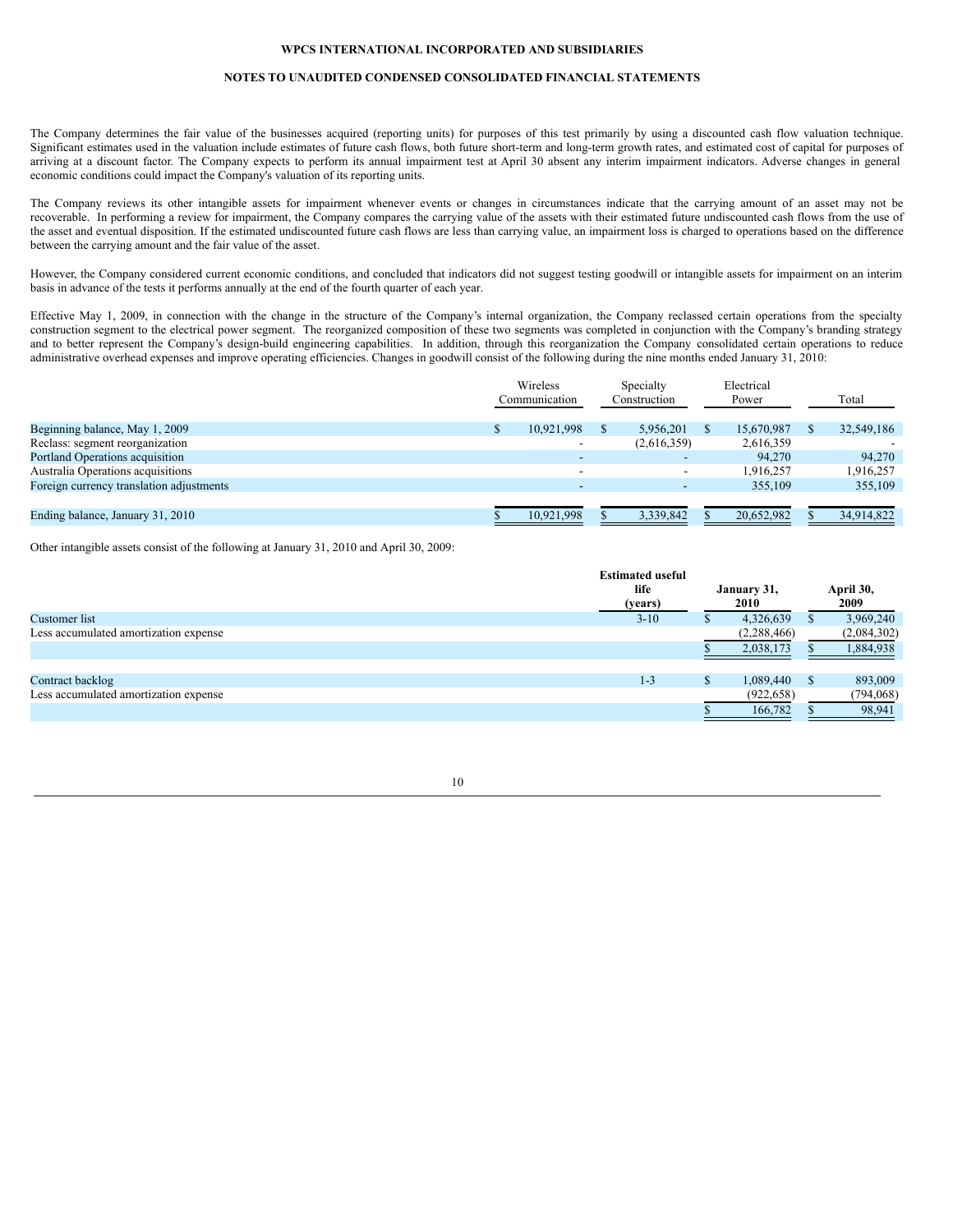### **NOTES TO UNAUDITED CONDENSED CONSOLIDATED FINANCIAL STATEMENTS**

Amortization expense for other intangible assets for the nine months ended January 31, 2010 and 2009 was \$441,698 and \$638,885, respectively. There are no expected residual values related to these intangible assets.

#### *Revenue Recognition*

The Company generates its revenue by providing design-build engineering services for communications infrastructure. The Company's design-build services report revenue pursuant to customer contracts that span varying periods of time. The Company reports revenue from contracts when persuasive evidence of an arrangement exists, fees are fixed or determinable, and collection is reasonably assured.

The Company records revenue and profit from long-term contracts on a percentage-of-completion basis, measured by the percentage of contract costs incurred to date to the estimated total costs for each contract. Contracts in process are valued at cost plus accrued profits less earned revenues and progress payments on uncompleted contracts. Contract costs include direct materials, direct labor, third party subcontractor services and those indirect costs related to contract performance. Contracts are generally considered substantially complete when engineering is completed and/or site construction is completed.

The Company has numerous contracts that are in various stages of completion. Such contracts require estimates to determine the appropriate cost and revenue recognition. Cost estimates are reviewed monthly on a contract-by-contract basis, and are revised periodically throughout the life of the contract such that adjustments to profit resulting from revisions are made cumulative to the date of the revision. Significant management judgments and estimates, including the estimated cost to complete projects, which determines the project's percent complete, must be made and used in connection with the revenue recognized in the accounting period. Current estimates may be revised as additional information becomes available. If estimates of costs to complete long-term contracts indicate a loss, provision is made currently for the total loss anticipated.

The length of the Company's contracts varies. Assets and liabilities related to long-term contracts are included in current assets and current liabilities in the accompanying balance sheets as they will be liquidated in the normal course of contract completion, although this may require more than one year.

The Company also recognizes certain revenue from short-term contracts when equipment is delivered or the services have been provided to the customer. For maintenance contracts, revenue is recognized ratably over the service period.

# *Income Taxes*

The Company accounts for income taxes pursuant to the asset and liability method which requires deferred income tax assets and liabilities to be computed annually for differences between the financial statement and tax bases of assets and liabilities that will result in taxable or deductible amounts in the future based on enacted tax laws and rates applicable to the periods in which the differences are expected to affect taxable income. The effect on deferred tax assets and liabilities of a change in tax rates is recognized in income in the period that includes the enactment date. Valuation allowances are established when necessary to reduce deferred tax assets to the amount expected to be realized. The recognition of deferred tax assets is reduced by a valuation allowance if it is more likely than not that the tax benefits will not be realized. The ultimate realization of deferred tax assets depends upon the generation of future taxable income during the periods in which those temporary differences become deductible. Income tax expense is the tax payable or refundable for the period plus or minus the change during the period in deferred tax assets and liabilities.

The Company performed a review for uncertainty in income tax positions in accordance with authoritative guidance. This review did not result in the recognition of any material unrecognized tax benefits. Management continually evaluates expiring statutes of limitations, audits, proposed settlements, changes in tax law and new authoritative rulings. The Company recognizes interest accrued related to unrecognized tax benefits in interest expense and penalties in selling, general and administrative expenses. For the nine months ended January 31, 2010, and 2009, the Company recognized no interest or penalties, respectively.

### *Earning Per Common Share*

Basic net income per common share is computed as net income divided by the weighted average number of common shares outstanding for the period. Diluted net income per common share reflects the potential dilution that could occur from common stock issuable through stock options and warrants. The table below presents the computation of basic and diluted net income per common share for the three and nine months ended January 31, 2010 and 2009, respectively:

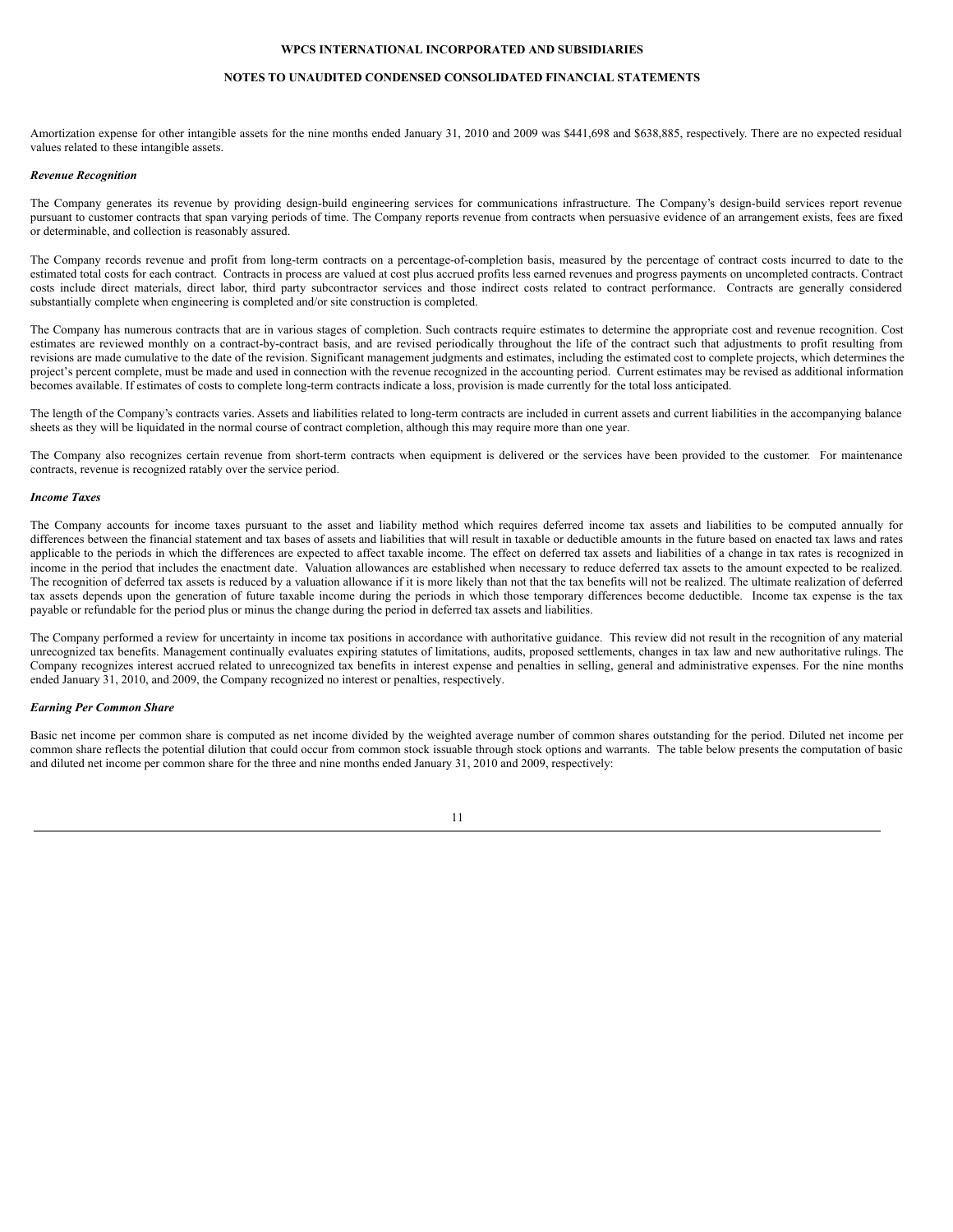# **NOTES TO UNAUDITED CONDENSED CONSOLIDATED FINANCIAL STATEMENTS**

| Basic earnings per share computation                     |              | <b>Three Months Ended</b><br>January 31, |               |                          |    |                                         | <b>Nine Months Ended</b><br>January 31, |           |  |  |  |
|----------------------------------------------------------|--------------|------------------------------------------|---------------|--------------------------|----|-----------------------------------------|-----------------------------------------|-----------|--|--|--|
|                                                          |              | 2009<br>2010                             |               |                          |    | 2010                                    | 2009                                    |           |  |  |  |
| Numerator:                                               |              |                                          |               |                          |    |                                         |                                         |           |  |  |  |
| Net income attributable to WPCS                          | Ъ.           | 70,826                                   | <sup>S</sup>  | 178,096                  | S  | 842,530                                 | S                                       | 1,378,217 |  |  |  |
| Denominator:                                             |              |                                          |               |                          |    |                                         |                                         |           |  |  |  |
| Basic weighted average shares outstanding                |              | 6,944,032                                |               | 7,077,249                |    | 6,942,855                               |                                         | 7,193,138 |  |  |  |
| Basic net income per common share attributable to WPCS   | S.           | 0.01                                     |               | 0.03                     | S  | 0.12                                    |                                         | 0.19      |  |  |  |
| Diluted earnings per share computation                   |              | <b>Three Months Ended</b><br>January 31, |               |                          |    | <b>Nine Months Ended</b><br>January 31, |                                         |           |  |  |  |
|                                                          |              | 2010                                     |               | 2009                     |    | 2010                                    | 2009                                    |           |  |  |  |
| Numerator:                                               |              |                                          |               |                          |    |                                         |                                         |           |  |  |  |
| Net income attributable to WPCS                          | S            | 70,826                                   | <sup>\$</sup> | 178,096                  | S. | 842,530                                 | S                                       | 1,378,217 |  |  |  |
| Denominator:                                             |              |                                          |               |                          |    |                                         |                                         |           |  |  |  |
| Basic weighted average shares outstanding                |              | 6,944,032                                |               | 7,077,249                |    | 6,942,855                               |                                         | 7,193,138 |  |  |  |
| Incremental shares from assumed conversion:              |              |                                          |               |                          |    |                                         |                                         |           |  |  |  |
| Conversion of stock options                              |              | 24,555                                   |               | $\overline{\phantom{a}}$ |    | 23,199                                  |                                         | 20,606    |  |  |  |
| Diluted weighted average shares                          |              | 6,968,587                                |               | 7,077,249                |    | 6,966,054                               |                                         | 7,213,744 |  |  |  |
| Diluted net income per common share attributable to WPCS | $\mathbb{S}$ | 0.01                                     | <sup>\$</sup> | 0.03                     | \$ | 0.12                                    | \$                                      | 0.19      |  |  |  |

At January 31, 2010 and 2009, the Company had 617,065 and 646,300 stock options, respectively, which are potentially dilutive securities. For the three months ended January 31, 2010 and 2009, 502,024 and 646,300 stock options, respectively, were not included in the computation of diluted earnings per share. For the nine months ended January 31, 2010 and 2009, 515,887 and 600,899 stock options, respectively, were not included in the computation of diluted earnings per share. These potentially dilutive securities were excluded because the stock option exercise prices exceeded the average market price of the common stock and, therefore, the effects would be antidilutive.

### *Noncontrolling Interest*

Noncontrolling interest for the nine months ended January 31, 2010 and 2009 consists of the following:

|                                                           | January 31, |      |           |  |  |  |
|-----------------------------------------------------------|-------------|------|-----------|--|--|--|
|                                                           | 2010        | 2009 |           |  |  |  |
| Balance, beginning of period                              | 1.440.078   |      | 1,331,850 |  |  |  |
| Net (loss) income attributable to noncontrolling interest | (192.988)   |      | 135,037   |  |  |  |
| Distribution to noncontrolling interest                   | (88.558)    |      |           |  |  |  |
| Balance, end of period                                    | 1.158.532   |      | .466,887  |  |  |  |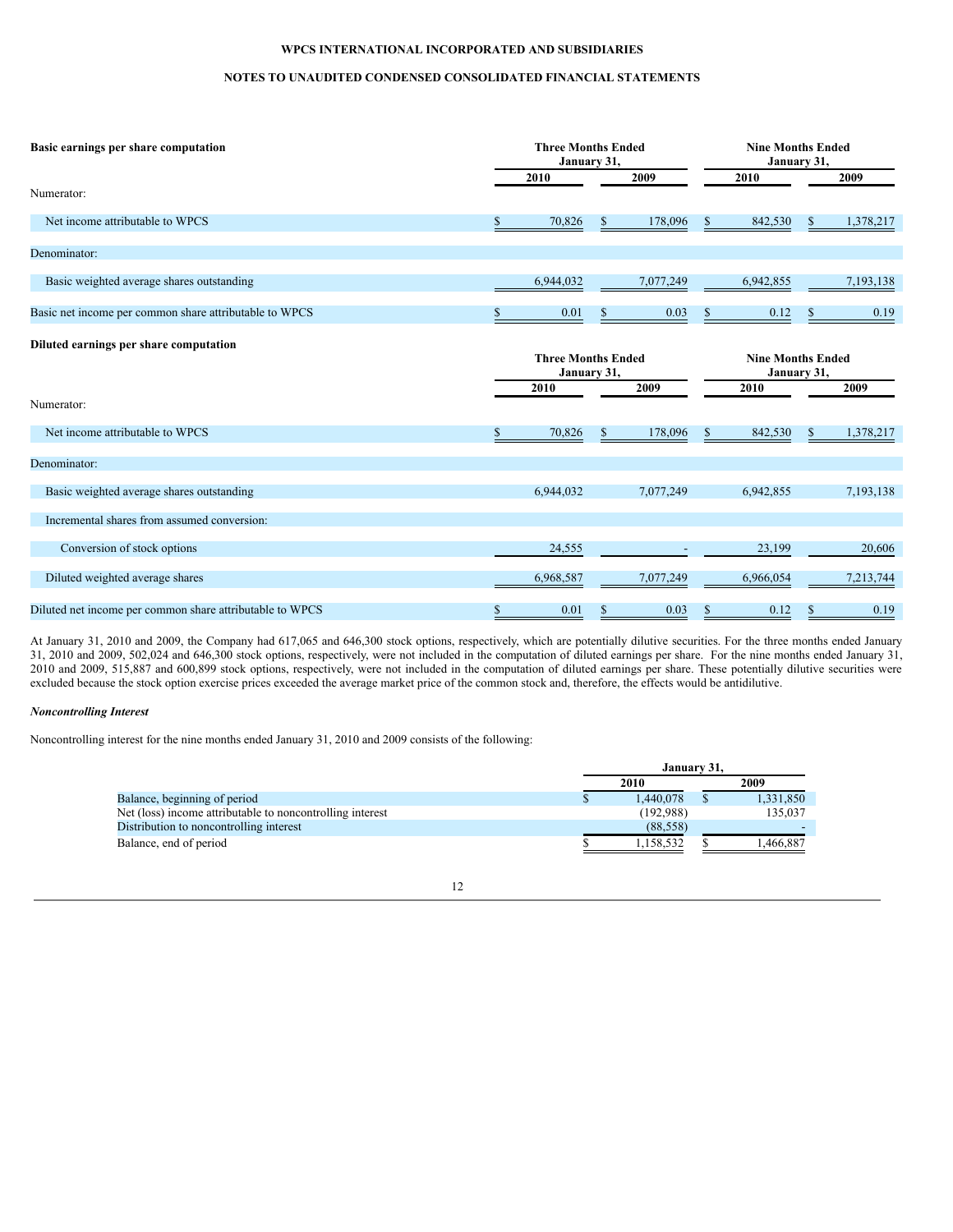### **NOTES TO UNAUDITED CONDENSED CONSOLIDATED FINANCIAL STATEMENTS**

#### *Other Comprehensive Income*

Comprehensive income for the three and nine months ended January 31, 2010 and 2009 consists of the following:

|                                                  | <b>Three Months Ended</b><br>January 31. |  |          |  | <b>Nine Months Ended</b><br>January 31. |  |            |  |  |
|--------------------------------------------------|------------------------------------------|--|----------|--|-----------------------------------------|--|------------|--|--|
|                                                  | 2010                                     |  | 2009     |  | 2010                                    |  | 2009       |  |  |
| Net income attributable to WPCS                  | 70.826                                   |  | 178,096  |  | 842,530                                 |  | 1,378,217  |  |  |
| Other comprehensive (loss) income -              |                                          |  |          |  |                                         |  |            |  |  |
| Foreign currency translation adjustments, net    | (135, 977)                               |  | (99,021) |  | 674.754                                 |  | (761, 159) |  |  |
| Comprehensive (loss) income attributable to WPCS | (65, 151)                                |  | 79,075   |  | 1,517,284                               |  | 617,058    |  |  |

#### *Use of Estimates*

In preparing financial statements in conformity with accounting principles generally accepted in the United States of America, management is required to make estimates and assumptions that affect the reported amounts of assets and liabilities and the disclosure of contingent assets and liabilities at the date of the financial statements and revenue and expenses during the reporting period. The most significant estimates relate to the calculation of percentage-of-completion on uncompleted contracts, allowance for doubtful accounts, valuation of inventory, amortization method and lives of customer lists, and estimates of the fair value of reporting units and discounted cash flows used in determining whether goodwill has been impaired. Actual results could differ from those estimates.

### *Subsequent Events*

The Company has evaluated subsequent events through the date these condensed consolidated financial statements were filed with the Securities and Exchange Commission.

### *Recently Issued Accounting Pronouncements*

The Company has adopted the authoritative guidance issued by the FASB concerning the FASB Accounting Standards Codification (ASC)(Codification) as the source of authoritative accounting and reporting standards to be applied by nongovernmental entities to financial statements that are presented in conformity with generally accepted accounting principles (GAAP) in the United States (the GAAP hierarchy). The FASB ASC is effective for financial statements issued for interim and annual periods ending after September 15, 2009. The adoption of the FASB Codification did not have a material impact on the Company's consolidated financial statements. The GAAP references in the accompanying consolidated financial statements reflect the FASB Codification.

On May 1, 2009, the Company adopted authoritative guidance issued by the FASB on business combinations. The guidance retains the fundamental requirements that the acquisition method of accounting (previously referred to as the purchase method of accounting) be used for all business combinations, but requires a number of changes, including changes in the way assets and liabilities are recognized and measured as a result of business combinations. It also requires the expensing of acquisition-related costs as incurred. The Company applied this statement to account for the acquisition of The Pride Group (QLD) Pty Ltd. in November 2009.

On May 1, 2009, the Company adopted the authoritative guidance issued that changes the accounting and reporting for noncontrolling interests. Noncontrolling interests are to be reported as a component of equity separate from the parent's equity, and purchases or sales of equity interests that do not result in a change in control are to be accounted for as equity transactions. In addition, net income attributable to a noncontrolling interest is to be included in net income and, upon a loss of control, the interest sold, as well as any interest retained, is to be recorded at fair value with any gain or loss recognized in net income. The adoption of this pronouncement had no impact on the Company's consolidated financial position, results of operations or cash flows. However, the Company reclassified minority interest as noncontrolling interest, which is reported as a component of equity separate from WPCS shareholders' equity in the condensed consolidated balance sheets. Additionally, the net (loss) income attributable to noncontrolling interest is presented separately on the face of the condensed consolidated statements of income to conform to this standard.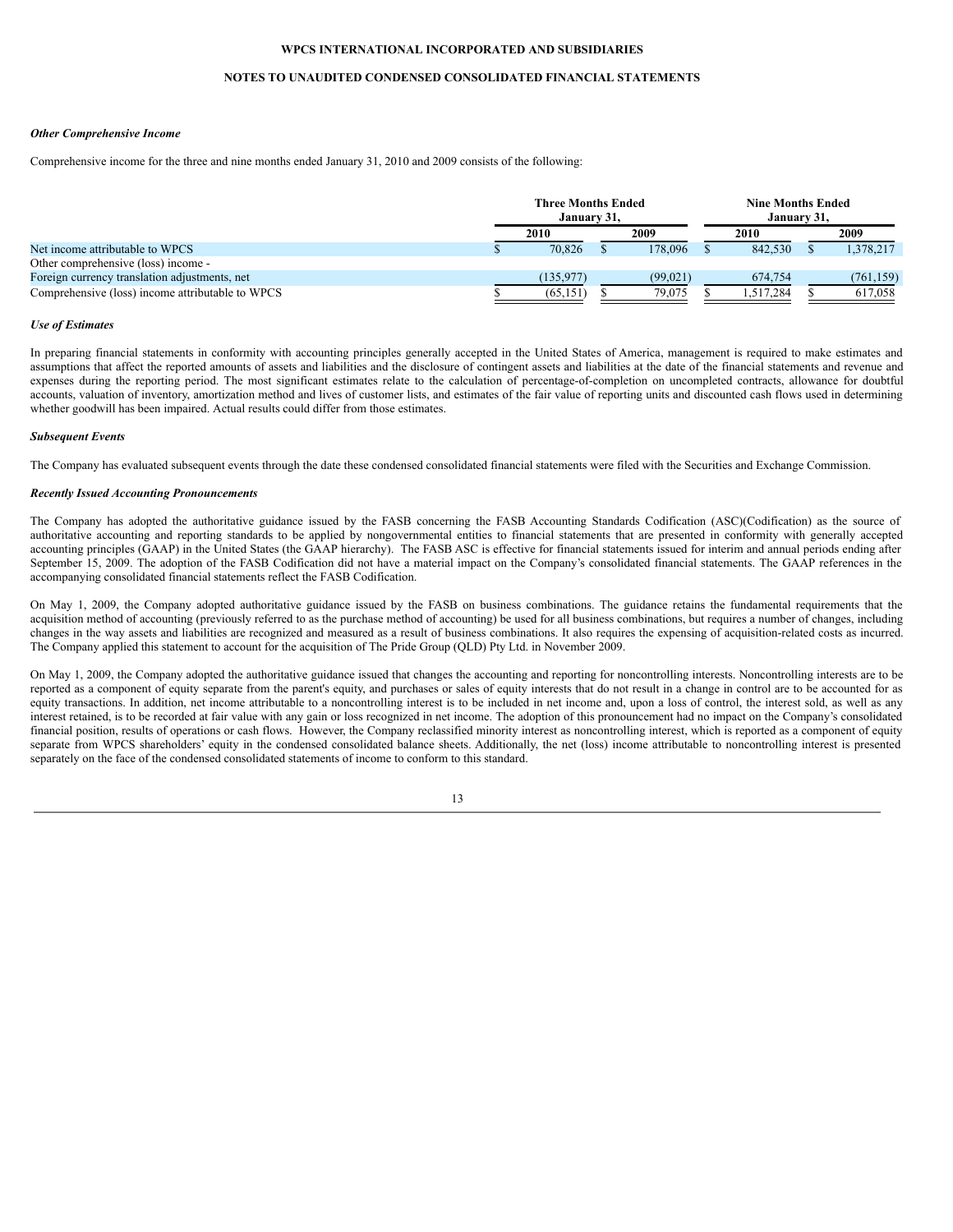### **NOTES TO UNAUDITED CONDENSED CONSOLIDATED FINANCIAL STATEMENTS**

On May 1, 2009, the Company adopted FASB ASC Topic No. 815 "Derivatives and Hedging". This statement is intended to improve financial reporting about derivative instruments and hedging activities by requiring enhanced disclosures. The adoption of this pronouncement had no impact on the Company's consolidated financial position, results of operations, cash flows or financial statement disclosures.

On May 1, 2009, the Company adopted FASB ASC Subtopic No. 815-40 "Contracts in Entity's Own Equity". The primary objective of this statement is to provide guidance for determining whether an equity-linked financial instrument or embedded feature within a contract is indexed to an entity's own stock, which is a key criterion of the scope exception to the standards of "Derivatives and Hedging." An equity-linked financial instrument or embedded feature within a contract that is not considered indexed to an entity's own stock could be required to be classified as an asset or liability and marked-to-market through earnings. This statement specifies a two-step approach in evaluating whether an equity-linked financial instrument or embedded feature within a contract is indexed to its own stock. The first step involves evaluating the instrument's contingent exercise provisions, if any, and the second step involves evaluating the instrument's settlement provisions. The adoption of this pronouncement had no impact on the Company's consolidated financial position, results of operations, cash flows or financial statement disclosures.

On May 1, 2009, the Company adopted FASB ASC Topic No. 855, "Subsequent Events". This statement established principles and requirements for subsequent events. It also details the period after the balance sheet date during which the Company should evaluate events or transactions that may occur for potential recognition or disclosure in the financial statements, the circumstances under which the Company should recognize events or transactions occurring after the balance sheet date in its financial statements and the required disclosures for such events. The adoption of this pronouncement did not have a material impact on the Company's consolidated financial position, results of operations, cash flows or financial statement disclosures.

In June 2009, the Securities and Exchange Commission issued Staff Accounting Bulletin No. 112 (SAB 112). SAB 112 revises or rescinds portions of the interpretative guidance included in the codification of SABs in order to make the interpretive guidance consistent with current U.S. GAAP. The Company does not expect the adoption of this pronouncement to have a material impact on its consolidated financial statements.

No other recently issued accounting pronouncement issued or effective after the end of the fiscal year is expected to have a material impact on the Company's consolidated financial statements.

### **NOTE 3 - ACQUISITIONS**

The Company has accounted for acquisitions under the purchase method of accounting through April 30, 2009 and the acquisition method for business combinations after such date. Under the purchase method of accounting, assets acquired and liabilities assumed were recorded at their estimated fair values on the acquisition date. Goodwill was recorded to the extent the purchase price consideration exceeded the fair value of the net identifiable assets acquired at the date of the acquisition.

### *Lincoln Wind LLC*

On June 26, 2008, the Company acquired all the assets of Lincoln Wind LLC for aggregate consideration of \$422,359 in cash, including acquisition transaction costs of \$22,359. The assets of Lincoln Wind LLC were acquired pursuant to an Asset Purchase Agreement among the Company, Lincoln Wind LLC and the former member. Lincoln Wind LLC is an engineering company focused on the implementation of meteorological towers that measure the wind capacity of geographic areas prior to the construction of a wind farm. The acquisition of Lincoln Wind LLC provides additional engineering services that specialize in the design of communication systems for the wind energy market, and these operations are included in the St. Louis Operations.

A valuation of certain assets was completed, including property and equipment and list of major customers, and the Company internally determined the fair value of other assets and liabilities. In determining the fair value of acquired assets, standard valuation techniques were used including the market and income approach.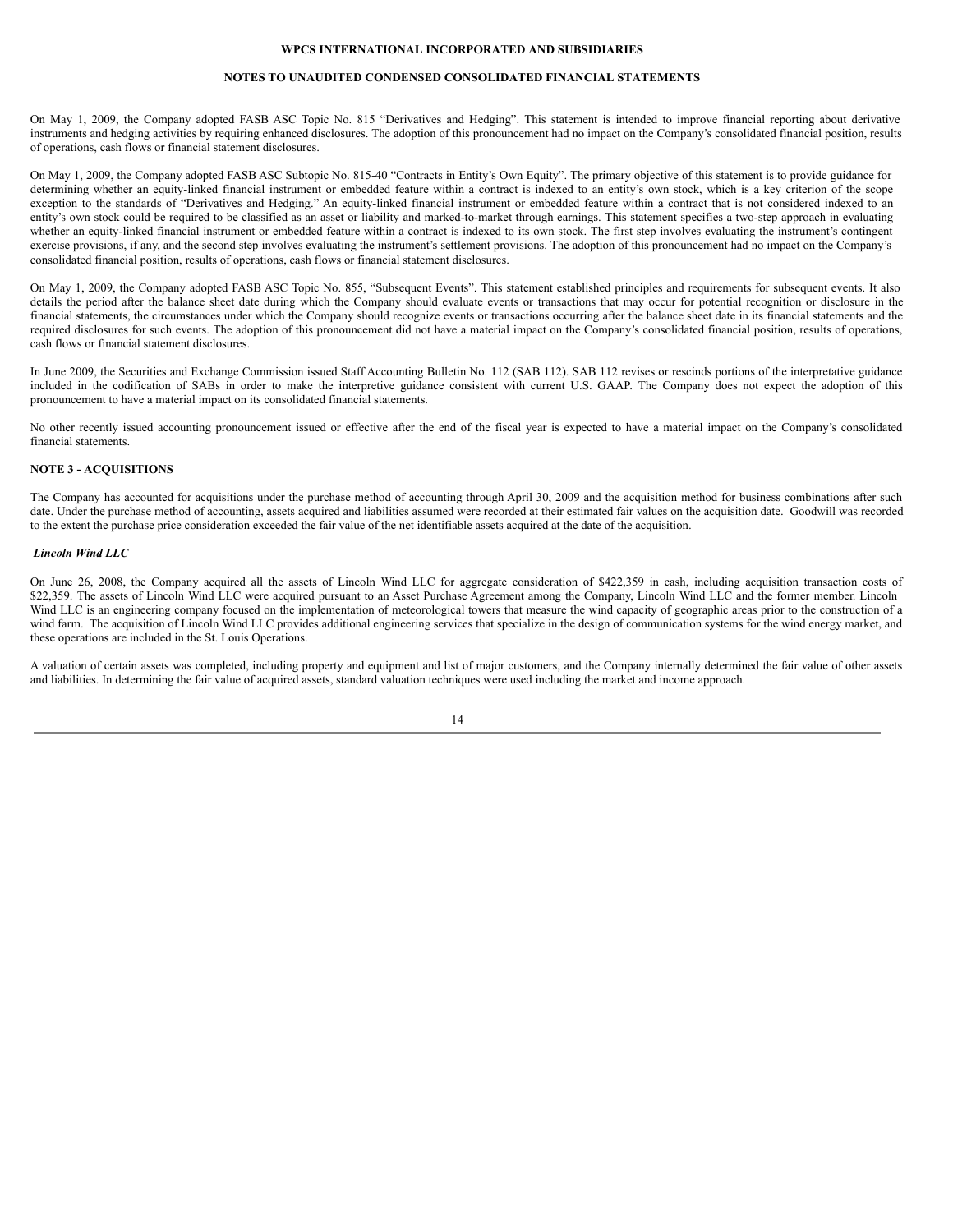### **NOTES TO UNAUDITED CONDENSED CONSOLIDATED FINANCIAL STATEMENTS**

The purchase price allocation has been determined as follows:

| Assets purchased: |         |
|-------------------|---------|
| Fixed assets      | 139,970 |
| Customer lists    | 30,000  |
| Goodwill          | 252,389 |
| Purchase price    | 422.359 |

### *BRT Electrical Pty Ltd. and The Pride Group (QLD) Pty Ltd.*

On November 30, 2008, the Company acquired all the assets of BRT Electrical Pty Ltd (BRT) for aggregate consideration of \$172,403 in cash, including acquisition transaction costs of \$61,462. The assets of BRT were acquired pursuant to an Asset Purchase Agreement among Energize Electrical, the Company, BRT and the former shareholder. BRT is an electrical contractor specializing in low voltage applications including voice, data, security and energy management for commercial and building infrastructure companies.

On November 4, 2009, the Company acquired The Pride Group (QLD) Pty Ltd., an Australian corporation (Pride). The purchase price represents an amount up to \$3,494,056 of which \$1,838,977 was paid upon closing. Additional purchase price will be paid by the Company to the former Pride shareholders over each of the next two years based upon the achievement of future earnings before interest and taxes (EBIT) targets. This contingent consideration arrangement requires the Company to pay the former Pride shareholders \$919,488 if Pride's EBIT for the twelve month period ending October 31, 2010 equal or exceed \$1,103,386 (the Target Amount) and another \$919,488 if Pride's EBIT for the twelve month period ending October 31, 2011 equal or exceed the Target Amount. In the event that Pride's EBIT are less than the Target Amount for either measuring period, such \$919,488 payment will be reduced by the percentage of the shortfall between the actual EBIT and the Target Amount. The fair value of the contingent consideration is \$1,655,080 and is based on management's estimate of expected EBIT. The acquisition accounting is preliminary pending completion of a final valuation.

Pride was acquired pursuant to a Share Purchase Agreement among the Company and the former Pride shareholders. Pride is an electrical and security services provider specializing in the commercial and government sectors and focuses on low voltage security installations, alarm systems, video surveillance and access controls.

The acquisitions of BRT and Pride provide further international expansion into Australia. Both of these operations are included in our Australia Operations. For BRT, a valuation of certain assets was completed, including property and equipment and list of major customers, and the Company internally determined the fair value of other assets and liabilities. In determining the fair value of acquired assets, standard valuation techniques were used including the market and income approach. For Pride, a preliminary purchase price allocation has been made resulting in goodwill and other intangible assets of approximately \$1,915,000. Upon completion of a final purchase price allocation for Pride, there may be an increase or decrease in the amount of goodwill and a corresponding increase or decrease in other intangible assets.

The purchase price allocation has been determined as follows:

| Assets purchased:                                  | Pride     | <b>BRT</b>               | Total     |  |  |
|----------------------------------------------------|-----------|--------------------------|-----------|--|--|
| Cash                                               | 282,307   | $\sim$                   | 282,307   |  |  |
| Accounts receivable                                | 1,160,419 | -                        | 1,160,419 |  |  |
| Inventory                                          | 96,819    | 4,328                    | 101,147   |  |  |
| Costs and estimated earnings in excess of billings | 81,369    | 7,775                    | 89,144    |  |  |
| Fixed assets                                       | 257,811   | 37,820                   | 295,631   |  |  |
| Other assets                                       | 2,049     | $\overline{\phantom{a}}$ | 2,049     |  |  |
| Customer list                                      | 367,795   | $\overline{\phantom{0}}$ | 367,795   |  |  |
| Backlog                                            | 181,139   | $\overline{\phantom{a}}$ | 181,139   |  |  |
| Goodwill                                           | 1,914,507 | 122,480                  | 2,036,987 |  |  |
|                                                    | 4,344,215 | 172,403                  | 4,516,618 |  |  |

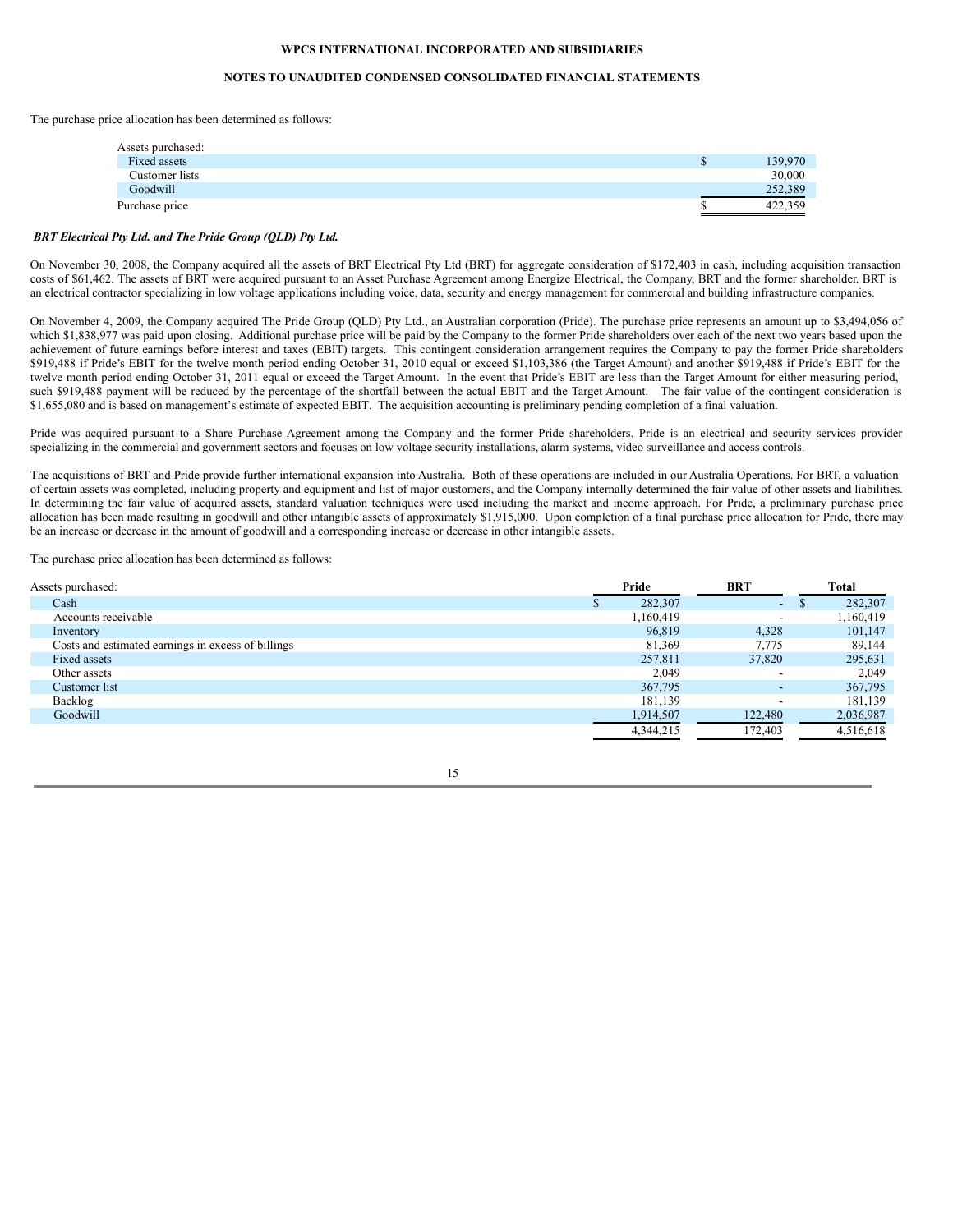## **NOTES TO UNAUDITED CONDENSED CONSOLIDATED FINANCIAL STATEMENTS**

| Liabilities assumed:                               |           |                          |           |
|----------------------------------------------------|-----------|--------------------------|-----------|
| Accounts payable                                   | 194,984   | $\overline{\phantom{0}}$ | 194,984   |
| Loans payable                                      | 50,277    |                          | 50,277    |
| Accrued expenses                                   | 171,633   |                          | 171,633   |
| Payroll and other payable                          | 48,909    |                          | 48,909    |
| Sales and use tax payable                          | 48,761    | $\overline{\phantom{0}}$ | 48,761    |
| Income tax payable                                 | 55,650    |                          | 55,650    |
| Billings in excess of costs and estimated earnings | 205,062   |                          | 205,062   |
| Deferred tax liabilities                           | 74,883    |                          | 74,883    |
|                                                    | 850,159   |                          | 850,159   |
| Purchase price                                     | 3,494,056 | 172,403                  | 3,666,459 |

### *Midway Electric Company*

On March 9, 2009, the Company acquired Midway Electric Company, which is our Portland Operations. The aggregate consideration paid by the Company, including acquisition transaction costs of \$31,674, was \$530,770 in cash. The Portland Operations was acquired pursuant to a Stock Purchase Agreement among the Company and the former shareholders, dated as of March 9, 2009. The acquisition of the Portland Operations expands our geographic presence in the Pacific Northwest and provides additional electrical contractor services in both high and low voltage applications for corporate enterprise, healthcare, state and local government and educational institutions.

A valuation of certain assets was completed, including property and equipment and list of major customers, and the Company internally determined the fair value of other assets and liabilities. In determining the fair value of acquired assets, standard valuation techniques were used including the market and income approach.

### The purchase price allocation has been determined as follows:

| Assets purchased:                                  |                        |
|----------------------------------------------------|------------------------|
| Cash                                               | $\mathbb{S}$<br>93,247 |
| Accounts receivable                                | 86,555                 |
| Inventory                                          | 64,164                 |
| Prepaid expenses                                   | 13,469                 |
| Costs and estimated earnings in excess of billings | 10,182                 |
| Fixed assets                                       | 205,615                |
| <b>Customer</b> lists                              | 12,000                 |
| Goodwill                                           | 112,158                |
|                                                    | 597,390                |
| Liabilities assumed:                               |                        |
|                                                    |                        |
| Accounts payable                                   | (30, 842)              |
| Accrued expenses                                   | (4,304)                |
| Payroll and other payable                          | (23, 292)              |
| Billings in excess of costs and estimated earnings | (3,249)                |
| Capital lease obligation                           | (4,933)                |
|                                                    | (66, 620)              |
| Purchase price                                     | 530,770                |

#### *Consolidated Pro Forma Information*

The following unaudited consolidated pro forma financial information presents the combined results of operations of the Company, Lincoln Wind, BRT, the Portland Operations and Pride for the three and nine months ended January 31, 2010 and 2009 as if the acquisitions had occurred at May 1, 2008. The consolidated pro forma financial information does not necessarily reflect the results of operations that would have occurred had the Company, Lincoln Wind, BRT, the Portland Operations and Pride been a single entity during these periods.

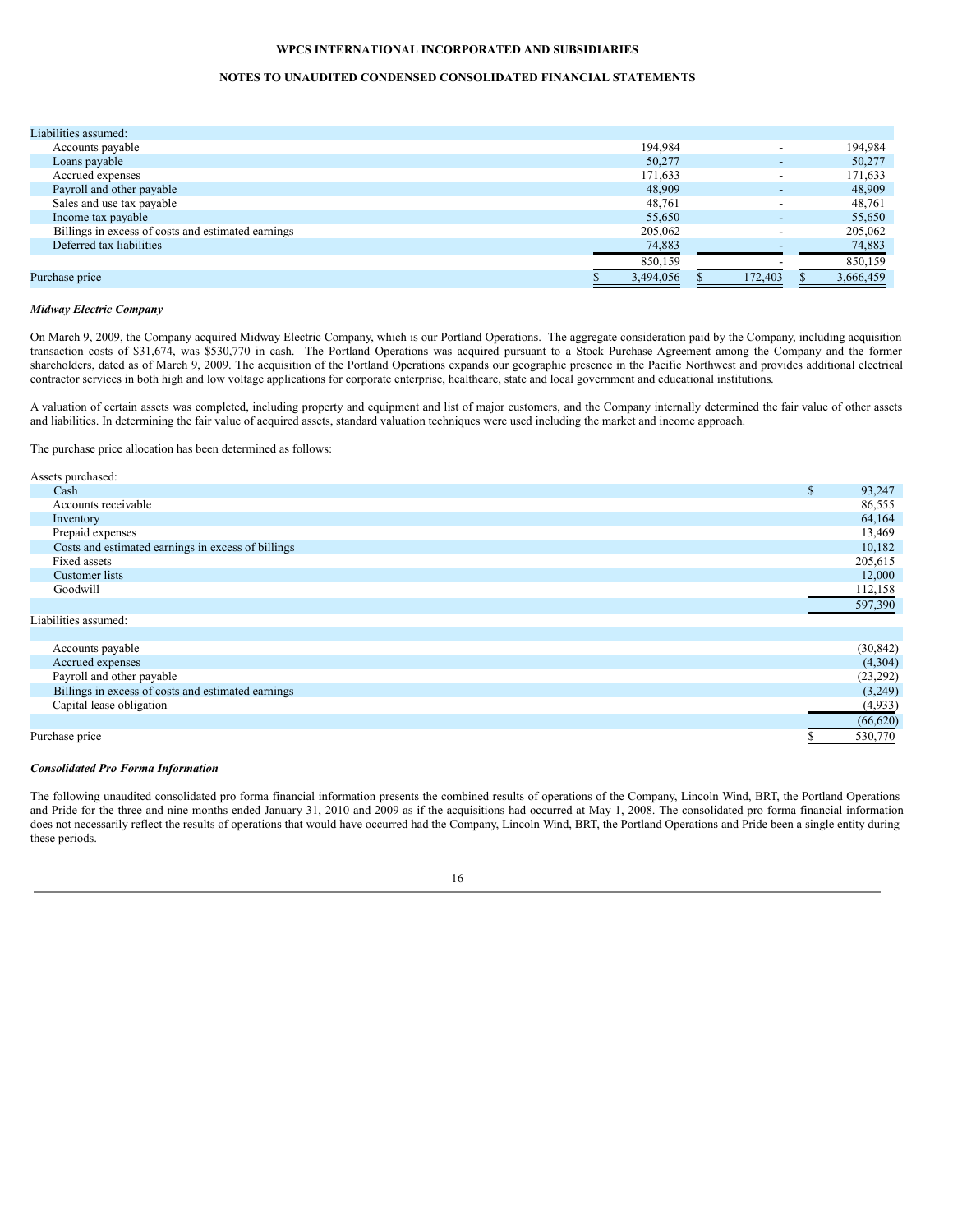### **NOTES TO UNAUDITED CONDENSED CONSOLIDATED FINANCIAL STATEMENTS**

|                                                                                                      |    | <b>Consolidated Pro Forma</b>               |               |                                         |                  |                        |  |  |  |  |
|------------------------------------------------------------------------------------------------------|----|---------------------------------------------|---------------|-----------------------------------------|------------------|------------------------|--|--|--|--|
|                                                                                                      |    | <b>Three Months</b><br>Ended<br>January 31, |               | <b>Nine Months Ended</b><br>January 31, |                  |                        |  |  |  |  |
|                                                                                                      |    | 2009                                        |               | 2010                                    |                  | 2009                   |  |  |  |  |
| Revenue                                                                                              | \$ | 27,519,304                                  | <sup>\$</sup> | 81,521,608                              | <sup>S</sup>     | 88,095,293             |  |  |  |  |
| Net income attributable to WPCS                                                                      | S. | 355,679                                     | <sup>S</sup>  | 955,854                                 | $\sim$ S         | 1,501,255              |  |  |  |  |
| Basic weighted average shares<br>Diluted weighted average shares                                     |    | 7,077,249<br>7,077,249                      |               | 6,942,855<br>6,966,054                  |                  | 7,193,138<br>7,213,744 |  |  |  |  |
| Basic net income per share attributable to WPCS<br>Diluted net income per share attributable to WPCS |    | 0.05<br>0.05                                | -S<br>S       | 0.14<br>0.14                            | - \$<br><b>S</b> | 0.21<br>0.21           |  |  |  |  |

# **NOTE 4 - COSTS AND ESTIMATED EARNINGS ON UNCOMPLETED CONTRACTS**

The asset, "Costs and estimated earnings in excess of billings on uncompleted contracts", represents revenue recognized in excess of amounts billed. The liability, "Billings in excess of costs and estimated earnings on uncompleted contracts", represents billings in excess of revenue recognized. Although management believes it has established adequate procedures for estimating costs to complete on open contracts, additional costs could occur on contracts prior to completion. Costs and estimated earnings on uncompleted contracts consist of the following at January 31, 2010 and April 30, 2009:

|                                                                             |     | January 31, |                |
|-----------------------------------------------------------------------------|-----|-------------|----------------|
|                                                                             |     | 2010        | April 30, 2009 |
| Costs incurred on uncompleted contracts                                     |     | 72,530,464  | 66,056,622     |
| Estimated contract profit                                                   |     | 23,284,058  | 21,903,172     |
|                                                                             |     | 95,814,522  | 87,959,794     |
| Less: billings to date                                                      |     | 91,971,881  | 85,241,971     |
| Net excess of costs                                                         |     | 3,842,641   | 2,717,823      |
|                                                                             |     |             |                |
| Costs and estimated earnings in excess of billings on uncompleted contracts | \$. | 6,176,827   | 5,229,043      |
|                                                                             |     |             |                |
| Billings in excess of costs and estimated earnings on uncompleted contracts |     | (2,334,186) | (2,511,220)    |
| Net excess of costs                                                         |     | 3,842,641   | 2,717,823      |

### **NOTE 5 – DEBT**

### *Lines of Credit*

On April 10, 2007, the Company entered into a loan agreement with Bank of America, N.A. (BOA) as amended. The loan agreement (Loan Agreement) provides for a revolving line of credit in an amount not to exceed \$15,000,000, together with a letter of credit facility not to exceed \$2,000,000. The Company and its subsidiaries also entered into security agreements with BOA, pursuant to which the Company granted a security interest to BOA in all of its assets. The Loan Agreement contains customary covenants, including but not limited to (i) funded debt to tangible net worth, and (ii) minimum interest coverage ratio. As of January 31, 2010, the Company is in compliance with the Loan Agreement covenants. The loan commitment shall expire on April 10, 2010, and the Company may repay the loan at any time. Loans under the Loan Agreement bear interest at a rate equal to BOA's prime rate, minus one percentage point, or the Company has the option to elect to use the optional interest rate of LIBOR plus one hundred seventy-five basis points. As of January 31, 2010, the interest rate was 2.25% on outstanding borrowings of \$5,626,056 under the Loan Agreement.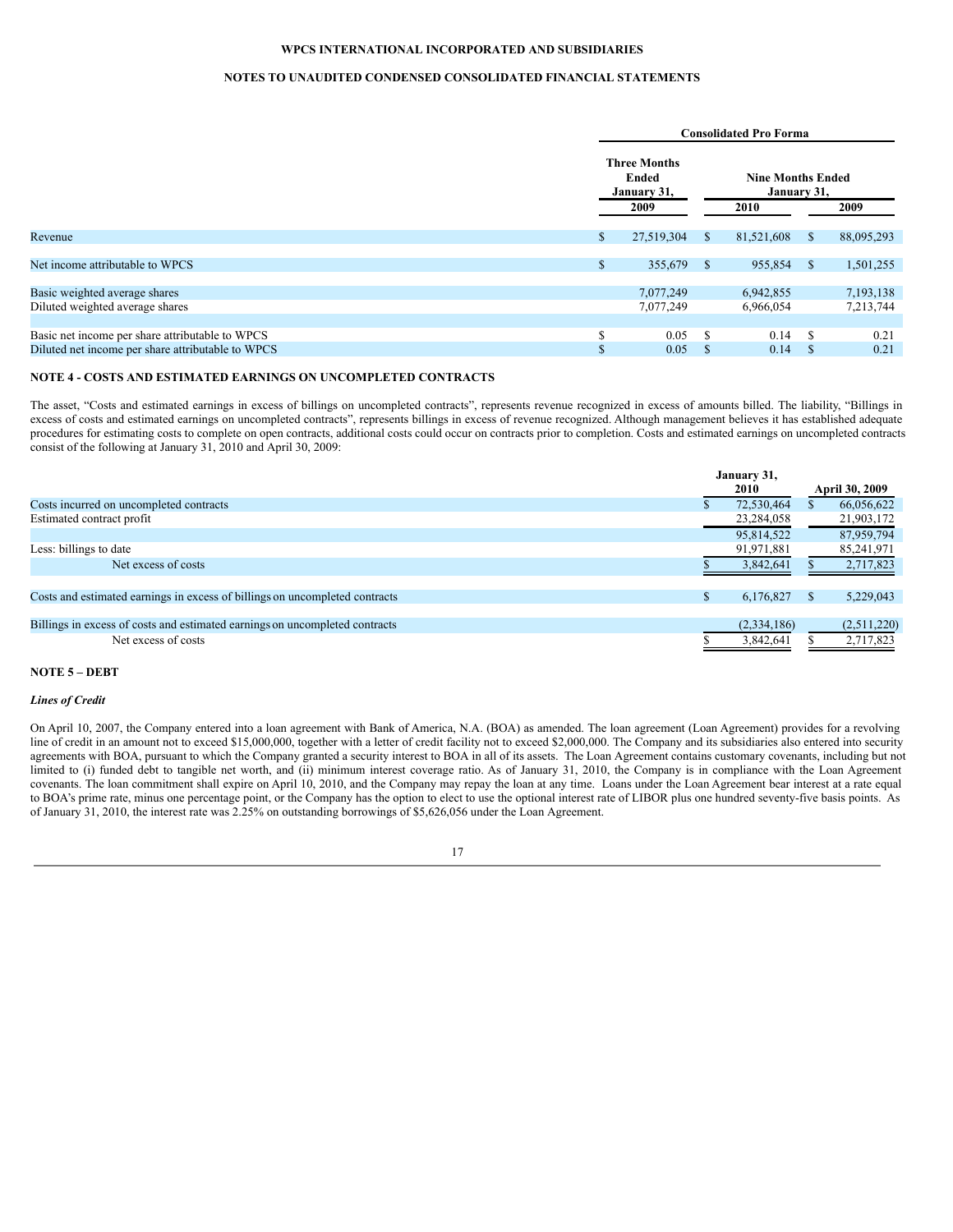### **NOTES TO UNAUDITED CONDENSED CONSOLIDATED FINANCIAL STATEMENTS**

The Company has received approval from BOA for the renewal of the \$15,000,000 revolving line of credit for three more years under terms similar to the existing Loan Agreement, including the same customary covenants. The primary changes to the new revolving line of credit include the following revisions. Borrowings will bear interest at BOA's prime rate (currently 3.25%) or at the optional interest rate of LIBOR plus two hundred seventy-five basis points, an unused loan commitment fee of .0375%, and a onetime loan commitment fee of \$25,000 due at closing. The Company expects to complete the closing of this revolving line of credit renewal on or before April 10, 2010.

#### *Loans Payable*

The Company's long-term debt also consists of notes issued by the Company for the purchase of property and equipment in the ordinary course of business. At January 31, 2010, loans payable and capital lease obligations totaled \$303,880 with interest rates ranging from 0% to 12.67%.

#### *Due to Shareholders*

As of January 31, 2010, included in this balance are outstanding loans due by the Beijing Operations to a related party, Taian Gas Group (TGG), totaling \$3,143,837, of which \$2,636,676 matures on December 31, 2010, and bears interest at 6.83%. The remaining balance of \$507,161 represents interest accrued and working capital loans from TGG to the Beijing Operations in the normal course of business.

As of January 31, 2010, included in this balance is a non-interest bearing amount due to the former Pride shareholders for the preliminary estimated fair value of contingent consideration related to the acquisition totaling \$1,607,444, of which \$803,722 is due within one year, and \$803,722 is due beyond one year from January 31, 2010, respectively.

## **NOTE 6 - RELATED PARTY TRANSACTIONS**

In connection with the acquisition of the Suisun City Operations, the Company assumed a ten-year lease with a trust, of which a certain officer of the Company is the trustee, for a building and land located in Suisun City, California which is occupied by its Suisun City Operations. For the nine months ended January 31, 2010 and 2009, the rent paid for this lease was \$70,245 in both years.

In connection with the acquisition of the Sarasota Operations, the Company leases its Sarasota, Florida location from a trust, of which one of the former shareholders of the Sarasota Operations is the trustee. For the nine months ended January 31, 2010 and 2009, the rent paid for this lease was \$41,683 and \$40,469, respectively.

In connection with the acquisition of the Trenton Operations, the Company leases its Trenton, New Jersey location from Voacolo Properties LLC, of which the former shareholders of the Trenton Operations are the members. For the nine months ended January 31, 2010 and 2009, the rent paid for this lease was \$49,500 and \$45,000, respectively.

In connection with the acquisition of the Beijing Operations in fiscal 2007, the Company's joint venture partner provided the office building for Beijing Operations rent free during fiscal year 2009. The Company expects to enter into a lease with the joint venture partner in fiscal 2010.

### **NOTE 7 – SHAREHOLDERS' EQUITY**

#### *Stock-Based Compensation Plans*

In September 2006, the Company adopted the 2007 Incentive Stock Plan, under which officers, directors, key employees or consultants may be granted options. Under the 2007 Incentive Stock Plan, 400,000 shares of common stock were reserved for issuance upon the exercise of stock options, stock awards or restricted stock. These shares were registered under Form S-8. At January 31, 2010, options to purchase 248,750 shares were outstanding at exercise prices ranging from \$2.37 to \$6.33. At January 31, 2010, there were 145,000 options available for grant under the 2007 Incentive Stock Plan.

In September 2005, the Company adopted the 2006 Incentive Stock Plan, under which officers, directors, key employees or consultants may be granted options. Under the 2006 Incentive Stock Plan, 400,000 shares of common stock were reserved for issuance upon the exercise of stock options, stock awards or restricted stock. These shares were registered under Form S-8. Under the terms of the 2006 Incentive Stock Plan, stock options are granted at exercise prices equal to the fair market value of the common stock at the date of grant, and become exercisable and expire in accordance with the terms of the stock option agreement between the optionee and the Company at the date of grant. These options generally vest based on between one to three years of continuous service and have five-year contractual terms. At January 31, 2010, options to purchase 288,102 shares were outstanding at exercise prices ranging from \$6.14 to \$12.10. At January 31, 2010, there were 40,322 options available for grant under the 2006 Incentive Stock Plan.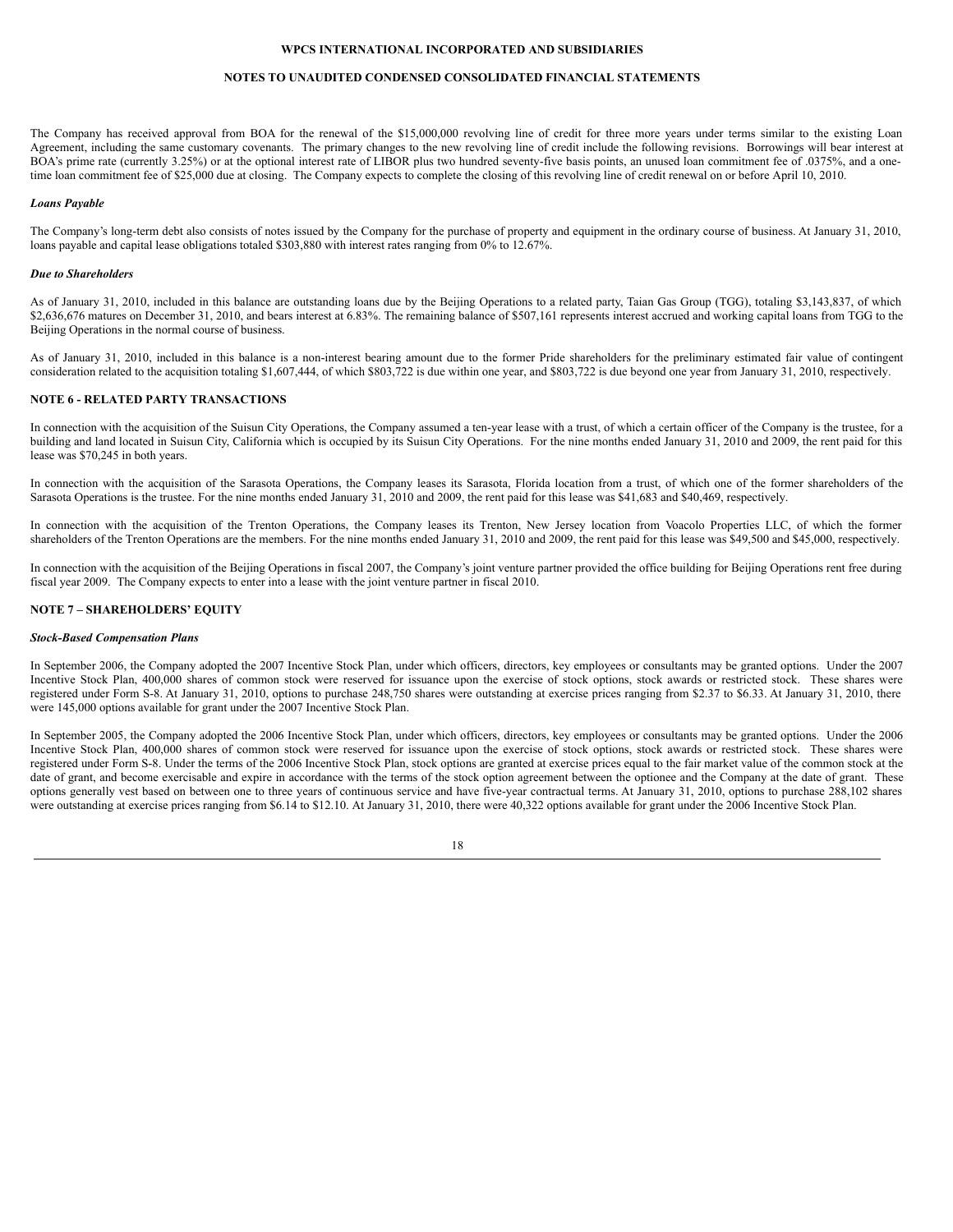# **NOTES TO UNAUDITED CONDENSED CONSOLIDATED FINANCIAL STATEMENTS**

In March 2003, the Company established a stock option plan pursuant to which options to acquire a maximum of 416,667 shares of the Company's common stock were reserved for grant (the "2002 Plan"). These shares were registered under Form S-8. Under the terms of the 2002 Plan, the options are exercisable at prices equal to the fair market value of the stock at the date of the grant and become exercisable in accordance with terms established at the time of the grant. These options generally vest based on between one to three years of continuous service and have five-year contractual terms. At January 31, 2010, options to purchase 80,213 shares were outstanding at exercise prices ranging from \$2.37 to \$12.10. At January 31, 2010, there were 193,937 shares available for grant under the 2002 Plan.

The following table summarizes stock option activity for the nine months ended January 31, 2010, during which there were 6,250 options exercised under the Company's stock option plans:

|                                               |                            | 2002 Plan  |                                        |                                                          |              |                           |  |  |  |  |  |  |  |
|-----------------------------------------------|----------------------------|------------|----------------------------------------|----------------------------------------------------------|--------------|---------------------------|--|--|--|--|--|--|--|
|                                               | Number of<br><b>Shares</b> |            | Weighted-<br>average Exercise<br>Price | Weighted-<br>average<br>Remaining<br>Contractual<br>Term |              | Aggregate Intrinsic Value |  |  |  |  |  |  |  |
| Outstanding, May 1, 2009                      | 161,350                    | $\sqrt{s}$ | 6.28                                   |                                                          |              |                           |  |  |  |  |  |  |  |
| Granted                                       | 18,000 \$                  |            | 3.08                                   |                                                          |              |                           |  |  |  |  |  |  |  |
| Exercised                                     | $\overline{\phantom{0}}$   | S          | 0.00                                   |                                                          |              |                           |  |  |  |  |  |  |  |
| Forfeited/Expired                             | $(99,137)$ \$              |            | 6.41                                   |                                                          |              |                           |  |  |  |  |  |  |  |
| Outstanding, January 31, 2010                 | 80,213                     | \$.        | 5.40                                   | 1.4                                                      |              | 6,952                     |  |  |  |  |  |  |  |
| Vested and expected to vest, January 31, 2010 | 74,896 \$                  |            | 5.48                                   | 2.6                                                      | $^{\circ}$   | 6,618                     |  |  |  |  |  |  |  |
| Exercisable, January 31, 2010                 | $40,966$ \$                |            | 6.24                                   | 1.5                                                      | $\mathbf{s}$ | 3,026                     |  |  |  |  |  |  |  |
|                                               |                            |            |                                        | 2006 Plan                                                |              |                           |  |  |  |  |  |  |  |

|                                               | Number of<br><b>Shares</b> | Weighted-<br>average Exercise<br>Price | Weighted-<br>average<br>Remaining<br>Contractual Term | Aggregate Intrinsic<br>Value |
|-----------------------------------------------|----------------------------|----------------------------------------|-------------------------------------------------------|------------------------------|
| Outstanding, May 1, 2009                      | 288,602                    | 6.34<br>$^{\circ}$                     |                                                       |                              |
|                                               |                            |                                        |                                                       |                              |
| Granted                                       | $-$ \$                     | 0.00                                   |                                                       |                              |
| Exercised                                     | $\overline{\phantom{a}}$   | S<br>0.00                              |                                                       |                              |
| Forfeited/Expired                             | $(500)$ \$                 | 7.04                                   |                                                       |                              |
|                                               |                            |                                        |                                                       |                              |
| Outstanding, January 31, 2010                 | 288,102                    | 6.34                                   | 0.8                                                   |                              |
|                                               |                            |                                        |                                                       |                              |
| Vested and expected to vest, January 31, 2010 | 287,952                    | 6.33<br>$^{\circ}$                     | 0.8                                                   | -S<br>$\mathbf{0}$           |
|                                               |                            |                                        |                                                       |                              |
| Exercisable, January 31, 2010                 | 285,602                    | 6.29<br><b>S</b>                       | 0.8                                                   | -S<br>$\overline{0}$         |
|                                               |                            |                                        |                                                       |                              |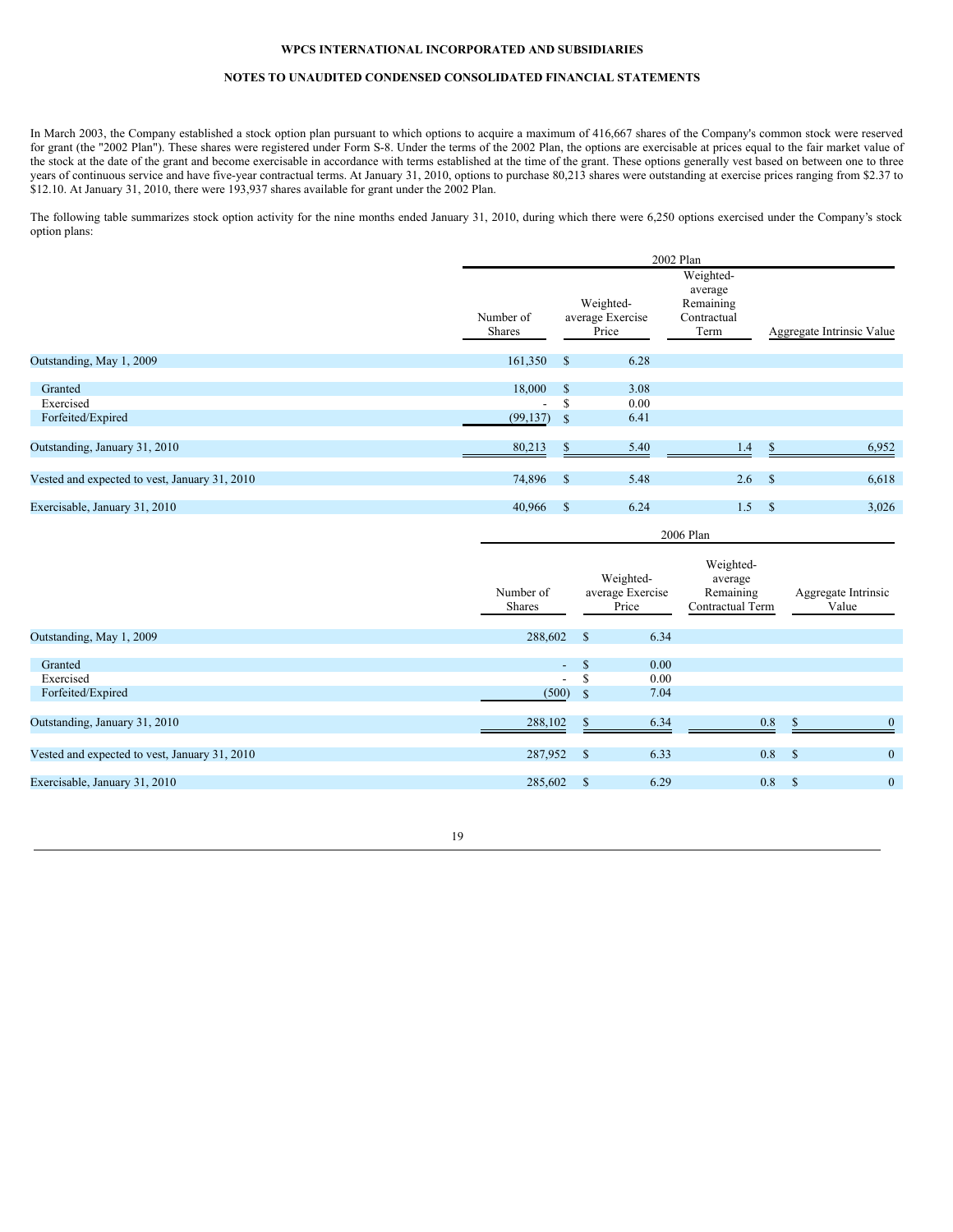### **NOTES TO UNAUDITED CONDENSED CONSOLIDATED FINANCIAL STATEMENTS**

|                                               |                            | 2007 Plan     |                                           |                                                       |              |                                     |  |  |  |  |  |  |
|-----------------------------------------------|----------------------------|---------------|-------------------------------------------|-------------------------------------------------------|--------------|-------------------------------------|--|--|--|--|--|--|
|                                               | Number of<br><b>Shares</b> |               | Weighted-average<br><b>Exercise Price</b> | Weighted-<br>average<br>Remaining<br>Contractual Term |              | Aggregate<br><b>Intrinsic Value</b> |  |  |  |  |  |  |
| Outstanding, May 1, 2009                      | 180,000                    | $\mathbb{S}$  | 4.04                                      |                                                       |              |                                     |  |  |  |  |  |  |
|                                               |                            |               |                                           |                                                       |              |                                     |  |  |  |  |  |  |
| Granted                                       | 75,000                     | <sup>\$</sup> | 3.14                                      |                                                       |              |                                     |  |  |  |  |  |  |
| Exercised                                     | (6,250)                    | -S            | 2.37                                      |                                                       |              |                                     |  |  |  |  |  |  |
| Forfeited/Expired                             |                            | S             | 0.00                                      |                                                       |              |                                     |  |  |  |  |  |  |
| Outstanding, January 31, 2010                 | 248,750                    | \$            | 3.81                                      | 3.8                                                   | <sup>S</sup> | 63,650                              |  |  |  |  |  |  |
| Vested and expected to vest, January 31, 2010 | 223,664                    | $\mathbb{S}$  | 3.76                                      | 3.8                                                   | $^{\circ}$   | 61,712                              |  |  |  |  |  |  |
| Exercisable, January 31, 2010                 | 70,000                     | \$            | 3.48                                      | 3.5                                                   | - \$         | 31,350                              |  |  |  |  |  |  |

The Company recorded stock-based compensation of \$108,598 and \$92,119 for the nine months ended January 31, 2010 and 2009, respectively.

At January 31, 2010, the total compensation cost related to unvested stock options granted under the Company's stock option plans but not yet recognized was approximately \$253,000 and is expected to be recognized over a weighted-average period of 2.12 years.

The Company has elected to adopt the shortcut method for determining the initial pool of excess tax benefits available to absorb tax deficiencies related to stock-based compensation. The shortcut method includes simplified procedures for establishing the beginning balance of the pool of excess tax benefits (the APIC Tax Pool) and for determining the subsequent effect on the APIC Tax Pool and the Company's consolidated statements of cash flows of the tax effects of share-based compensation awards. Excess tax benefits related to share-based compensation are reflected as financing cash inflows.

The Company estimates the fair value of stock options granted using the Black-Scholes-Merton option-pricing model. Compensation cost is then recognized on a straight-line basis over the vesting or service period and is net of estimated forfeitures. There were 93,000 stock options granted during the nine months ended January 31, 2010. There were 130,900 stock options granted during the nine months ended January 31, 2009. The following assumptions were used to compute the fair value of stock option compensation expense during the three and nine months ended January 31, 2010 and 2009, respectively:

|                          | <b>Three Months Ended</b><br>January 31. |          | <b>Nine Months Ended</b><br>January 31. |                 |  |  |  |
|--------------------------|------------------------------------------|----------|-----------------------------------------|-----------------|--|--|--|
|                          | 2010                                     | 2009     | 2010                                    | 2009            |  |  |  |
| Risk-free interest rate  | 1.23%                                    | 1.53%    | $1.23 - 1.61\%$                         | $1.53 - 2.84\%$ |  |  |  |
| Expected volatility      | $60.1\%$                                 | 49.7%    | $59.9 - 60.1\%$                         | $49.7 - 53.3\%$ |  |  |  |
| Expected dividend yield  | $0.00\%$                                 | $0.00\%$ | $0.00\%$                                | $0.00\%$        |  |  |  |
| Expected term (in years) | 3.5                                      | 3.0      | 3.5                                     | $3.0 - 3.5$     |  |  |  |

The risk-free rate is based on the rate of U.S Treasury zero-coupon issues with a remaining term equal to the expected term of the option grants. Expected volatility is based on the historical volatility of the Company's common stock using the weekly closing price of the Company's common stock, pursuant to SEC Staff Accounting Bulletin No. 107. The expected dividend yield is zero based on the fact that the Company has never paid cash dividends and has no present intention to pay cash dividends. The expected term represents the period that the Company's stock-based awards are expected to be outstanding and was calculated using the simplified method pursuant to SEC Staff Accounting Bulletin Nos. 107 and 110.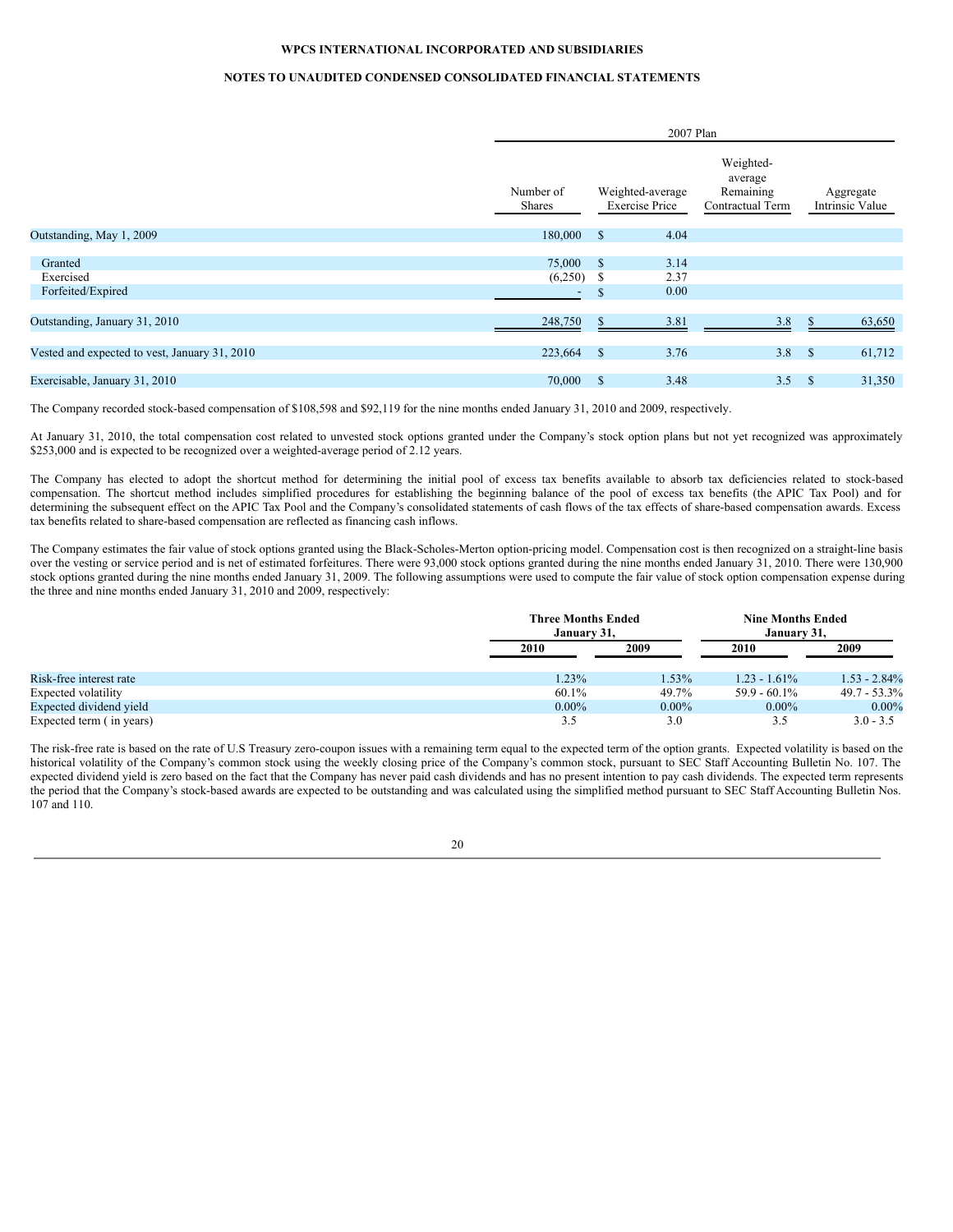### **NOTES TO UNAUDITED CONDENSED CONSOLIDATED FINANCIAL STATEMENTS**

#### *Common Stock Purchase Warrants*

In connection with a private placement of common stock on November 16, 2004, the Company issued common stock purchase warrants, exercisable for a period of five years at an exercise price of \$6.99 per share. These warrants expired unexercised on November 16, 2009.

#### *Stock Repurchase Program*

On November 24, 2008, the Company adopted a stock repurchase program of up to 2,000,000 shares of the Company's common stock which expired on December 1, 2009. A total of 308,817 shares were purchased and retired by the Company at a total cost of \$729,730 including transaction costs, or an average cost per common share of \$2.36.

## **NOTE 8 - SEGMENT REPORTING**

The Company's reportable segments are determined and reviewed by management based upon the nature of the services, the external customers and customer industries and the sales and distribution methods used to market the products. In order to better serve its diversified customer base, the Company launched a key initiative in fiscal 2009 to brand each of its subsidiaries with the "WPCS" name. As part of this branding strategy and to better represent the Company's design-build engineering capabilities, the Company reorganized its reportable segments to correspond with its primary service lines: wireless communications, specialty construction and electrical power. Management evaluates performance based upon income (loss) before income taxes. Corporate includes corporate salaries and external professional fees, such as accounting, legal and investor relations costs which are not allocated to the other subsidiaries. Corporate assets primarily include cash and prepaid expenses. Segment results as of and for the three and nine months ended January 31, 2010 and 2009 are as follows:

|                                         |                 |        | For the Three Months Ended January 31, 2010 |      |                           |                     |                     | For the Three Months Ended January 31, 2009 |                 |        |                            |      |                            |  |                     |              |              |  |  |  |  |
|-----------------------------------------|-----------------|--------|---------------------------------------------|------|---------------------------|---------------------|---------------------|---------------------------------------------|-----------------|--------|----------------------------|------|----------------------------|--|---------------------|--------------|--------------|--|--|--|--|
|                                         | Corporate       |        | Wireless<br>Communications                  |      | Specialty<br>Construction | Electrical<br>Power | Total               |                                             | Corporate       |        | Wireless<br>Communications |      | Specialty<br>Construction  |  | Electrical<br>Power |              | Total        |  |  |  |  |
| Revenue                                 | $\mathbb{S}$    | $-$ \$ | 7.920.731                                   |      | \$4,148,871               | \$14,902,778        | $$26,972,380$ \, \$ |                                             |                 | $-$ \$ | 6.516.126                  |      | $$2,791,946$ $$16,015,353$ |  |                     |              | \$25,323,425 |  |  |  |  |
| Depreciation and<br>amortization        | $$16,659$ \$    |        | 186,502                                     | - \$ | 180,202                   | 279,342 \$          | 662,705 \$          |                                             | 7,564 \$        |        | 179,579                    | - \$ | 187.215 \$                 |  | 240,341             | $\mathbf{s}$ | 614.699      |  |  |  |  |
| Income<br>(loss) before<br>income taxes | $$(728,928)$ \; |        | $(54.064)$ \$                               |      | 420,724 \$                | 402,591             | 40,323              |                                             | $$(631,966)$ \; |        | $(547,650)$ \$             |      | 112,141                    |  | \$1,420,447         |              | 352,972      |  |  |  |  |

|                                  |   |                  |       | For the Three Months Ended January 31, 2010 |                           |                                                      |                              | For the Three Months Ended January 31, 2009 |           |        |                                      |  |                           |  |                     |                                   |  |  |
|----------------------------------|---|------------------|-------|---------------------------------------------|---------------------------|------------------------------------------------------|------------------------------|---------------------------------------------|-----------|--------|--------------------------------------|--|---------------------------|--|---------------------|-----------------------------------|--|--|
|                                  |   | Corporate        |       | Wireless<br>Communications                  | Specialty<br>Construction | Electrical<br>Power                                  | Total                        |                                             | Corporate |        | Wireless<br>Communications           |  | Specialty<br>Construction |  | Electrical<br>Power | Total                             |  |  |
| Revenue                          | S |                  | - \$  |                                             |                           | 22,633,775 \$ 9,047,614 \$44,876,334 \$76,557,723 \$ |                              |                                             |           | $-$ S  | 25,755,047                           |  | \$7,912,140               |  | \$48,691,447        | \$82,358,634                      |  |  |
|                                  |   |                  |       |                                             |                           |                                                      |                              |                                             |           |        |                                      |  |                           |  |                     |                                   |  |  |
| Depreciation and<br>amortization |   | 41.370 \$        |       | 561.486 \$                                  | 543,999 \$                |                                                      | 823,995 \$ 1,970,850 \$      |                                             | 24,676 \$ |        | 531.141 \$                           |  | 540,753 \$                |  |                     | 858,310 \$ 1,954,880              |  |  |
| Income (loss)<br>before income   |   |                  |       |                                             |                           |                                                      |                              |                                             |           |        |                                      |  |                           |  |                     |                                   |  |  |
| taxes                            |   | $$(2,788,321)$ \ |       | 62.916 \$                                   |                           | 492,261 \$ 3,363,120 \$ 1,129,976 \$ (2,519,284) \$  |                              |                                             |           |        | 763.611 \$                           |  |                           |  |                     | 506,314 \$ 3,607,853 \$ 2,358,494 |  |  |
| Goodwill                         | S |                  | $-$ S |                                             |                           | 10,921,998 \$ 3,339,842 \$20,652,982 \$34,914,822 \$ |                              |                                             |           | $-$ \$ | 10,921,998 \$ 3,337,948 \$17,996,646 |  |                           |  |                     | \$32,256,592                      |  |  |
| Total assets                     |   | \$4.568.268      | -S    |                                             |                           | 22.925.943 \$13.996.715 \$45.022.632                 | \$86,513,558 \$10,818,396 \$ |                                             |           |        | 21.233.355                           |  | \$13,092,027              |  | \$38,406,730        | \$83,550,508                      |  |  |

As of and for the nine months ended January 31, 2010 and 2009, the specialty construction segment includes approximately \$1,727,000 and \$2,608,000 in revenue and \$1,179,000 and \$1,917,000 of net assets held in China related to the Company's 60% interest in the Beijing Operations, respectively. As of and for the nine months ended January 31, 2010 and 2009, electrical power segment includes approximately  $\frac{$4,884,000$ and $2,661,000$ in revenue and $5,630,000 and $3,685,000$ of net assets held in Australia related to the$ Company's 100% ownership in the Australia Operations.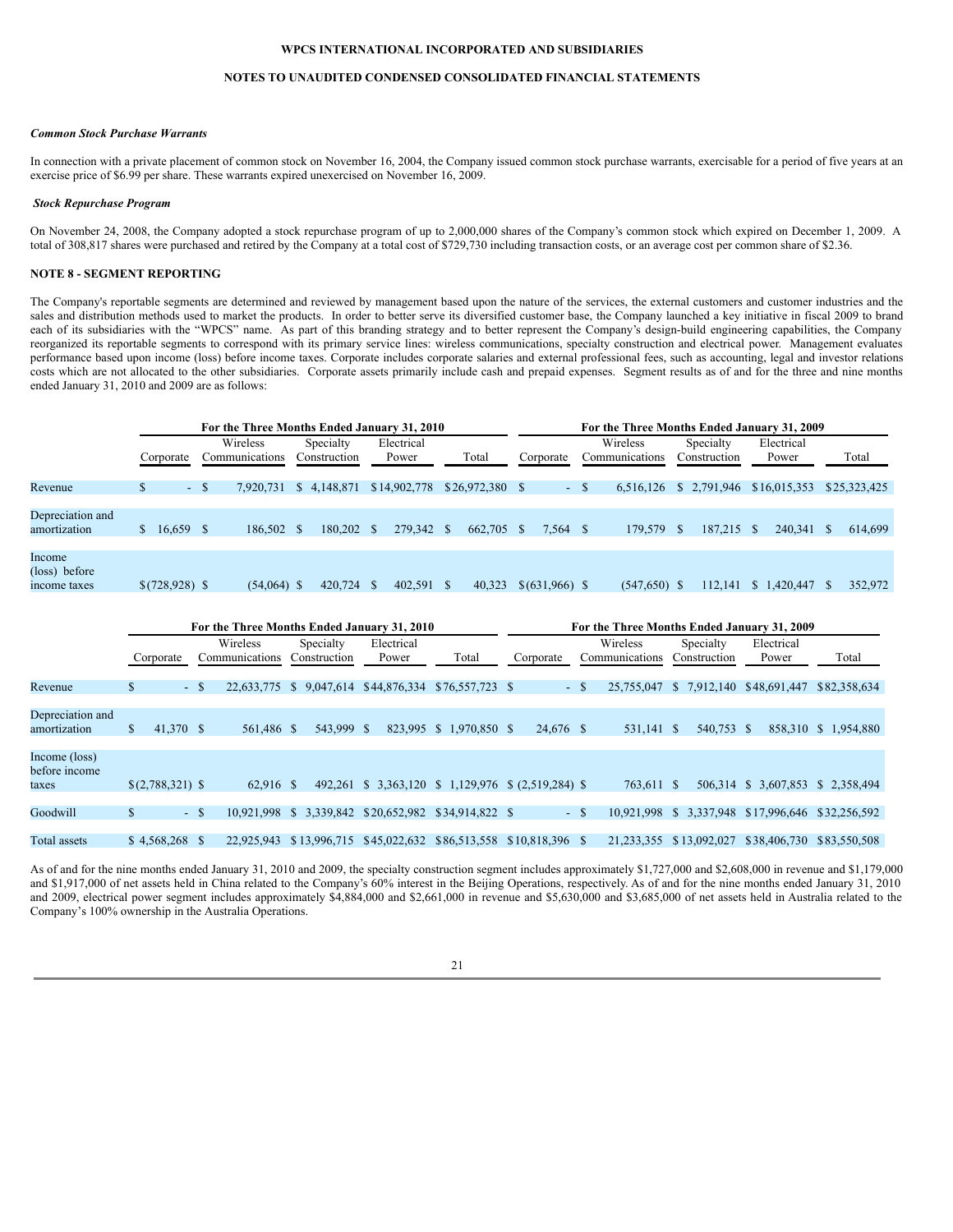### **NOTES TO UNAUDITED CONDENSED CONSOLIDATED FINANCIAL STATEMENTS**

# **NOTE 9 – SUBSEQUENT EVENT**

On February 24, 2010, the Company adopted a stockholder rights plan. The stockholder rights plan is embodied in the Rights Agreement dated as of February 24, 2010 (the Rights Agreement), between the Company and Interwest Transfer Co., Inc., the Rights Agent. In connection with the Rights Agreement, the Company declared a dividend of one preferred share purchase right (a Right) for each outstanding share of the Company's common stock to stockholders of record at the close of business on March 8, 2010. Each Right entitles the registered holder, subject to the terms of the Rights Agreement, to purchase from the Company one one-thousandth (1/1000th) of a share of Series D Junior Participating Preferred Stock, \$0.0001 par value (the Preferred Stock) at a purchase price of \$15.00, subject to adjustment. The Rights will expire at the close of business February 24, 2020, unless earlier redeemed or exchanged by the Company. Until a Right is exercised, the holder thereof, as such, will have no rights as a stockholder of the Company, including, without limitation, the right to vote or to receive dividends.

The Rights are not immediately exercisable. The Rights will initially trade only with the shares of the Company's common stock to which they are attached, and generally become exercisable only if a person or group becomes an Acquiring Person (as defined in the Rights Agreement) by accumulating beneficial ownership (as defined in the Rights Agreement) of 15% or more of the Company's outstanding common stock. If a person becomes an Acquiring Person, the holders of each Right (other than an Acquiring Person) are entitled to purchase shares of the Company's preferred stock or, in some circumstances, shares of the Acquiring Person's common stock, having a value equal to twice the exercise price of the Right, which is initially \$15.00 per Right. The Rights Agreement provides that a person or group currently owning 15% or more of the Company's outstanding common stock will not be deemed to be an Acquiring Person if the person or group does not subsequently accumulate an additional 1% of the Company's outstanding common stock through open market purchases, expansion of the group or other means.

At any time prior to a person becoming an Acquiring Person, the Board of Directors of the Company may redeem the Rights in whole, but not in part, at a price of \$.0001 per Right. The Rights Agreement requires a committee of independent directors to review and evaluate every five years whether the Rights Agreement remains in the best interests of the Company's stockholders.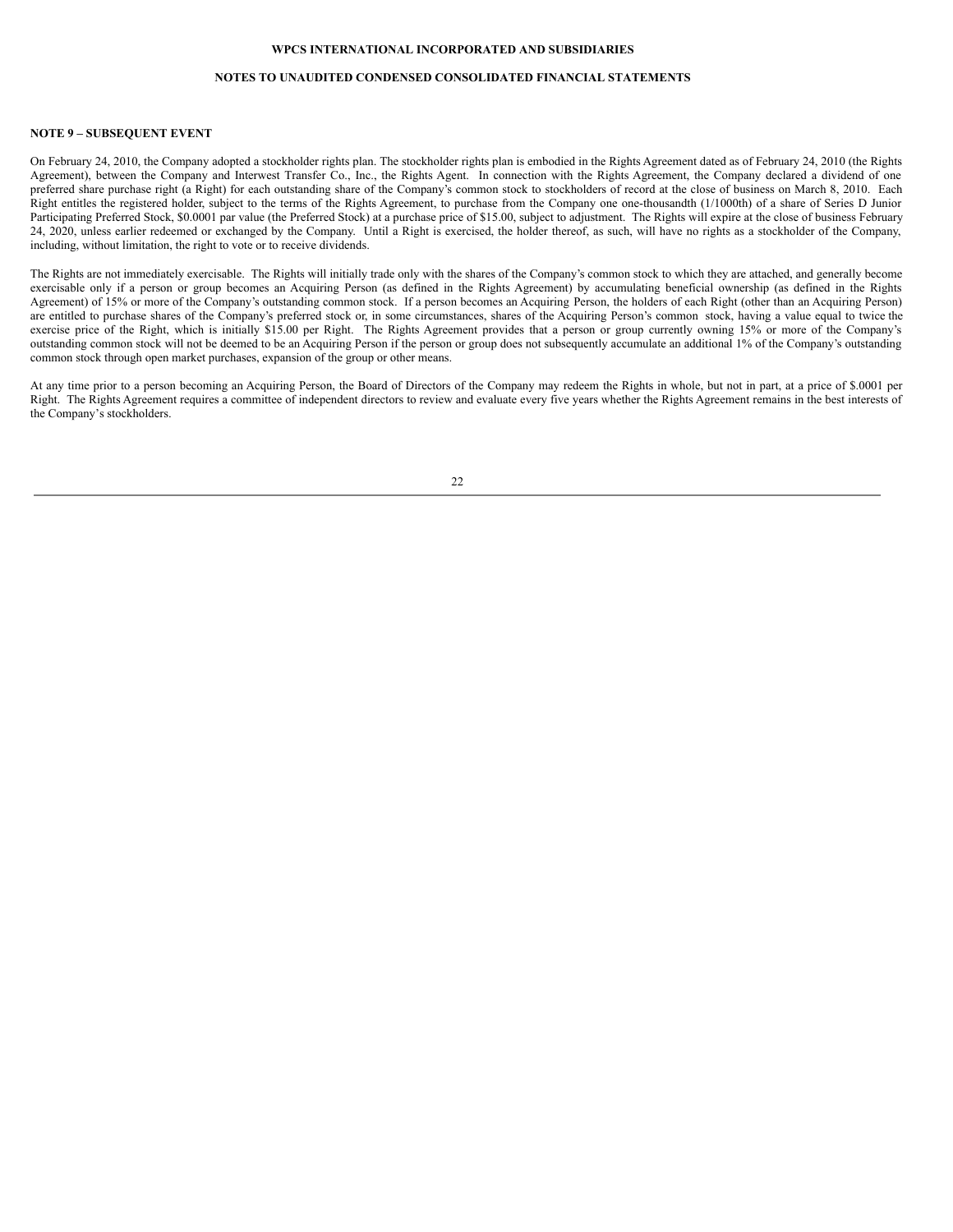### **ITEM 2 – MANAGEMENT'S DISCUSSION AND ANALYSIS OF FINANCIAL CONDITION AND RESULTS OF OPERATIONS**

This Management's Discussion and Analysis of Financial Condition and Results of Operations includes a number of forward-looking statements that reflect Management's current views with respect to future events and financial performance. You can identify these statements by forward-looking words such as "may," "will," "expect," "anticipate," "believe," "estimate" and "continue," or similar words. Those statements include statements regarding the intent, belief or current expectations of us and members of our management team as well as the assumptions on which such statements are based. Prospective investors are cautioned that any such forward-looking statements are not guarantees of future performance and involve risk and uncertainties, and that actual results may differ materially from those contemplated by such forward*looking statements.*

Readers are urged to carefully review and consider the various disclosures made by us in this report and in our other reports filed with the Securities and Exchange Commission. Important factors currently known to Management could cause actual results to differ materially from those in forward-looking statements. We undertake no obligation to update or revise forward-looking statements to reflect changed assumptions, the occurrence of unanticipated events or changes in the future operating results over time. We believe that management's assumptions are based upon reasonable data derived from and known about our business and operations and the business and operations of the Company. No assurances are made that actual results of operations or the results of our future activities will not differ materially from management's assumptions. Factors that could cause differences include, but are not limited to, expected market demand for the Company's services, fluctuations in pricing for materials, and competition.

#### **Business Overview**

We are a global provider of design-build engineering services for communications infrastructure, with over 500 employees in ten operation centers on three continents. We provide our engineering capabilities including wireless communication, specialty construction and electrical power to a diversified customer base in the public services, healthcare, energy and corporate enterprise markets worldwide.

Historically, each of our wholly-owned subsidiaries has operated and was known primarily by our customers and vendors through a variety of subsidiary legal names, while our investors know us primarily by our "WPCS" name. In order to better serve our diversified customer base, we launched a key initiative in the third and fourth quarters of fiscal 2009 to brand each of our subsidiaries with the "WPCS" name. We believe this branding strategy will position us to better pursue national contracts with existing customers, further develop our relationships with technology providers, improve our purchasing power and achieve certain cost reductions under one integrated name. This branding strategy has included, among other things, changing our subsidiaries' legal names, Company website, email, promotional and advertising materials and signage. The total cost for the branding initiative was approximately \$159,000 as of January 31, 2010. In addition, by operating under one name we have consolidated certain operations to reduce administrative overhead expenses and improve operating efficiencies.

Furthermore, as part of our branding strategy and to better represent our comprehensive design-build engineering capabilities, we have reorganized our operating segments to correspond to our primary service lines: wireless communication, specialty construction and electrical power. As a result, certain reclassifications have been made to the prior period segment information to conform to the reorganized composition of our operating segments.

#### **Wireless Communication**

Throughout the community or around the world, in remote and urban locations, wireless networks provide the connections that keep information flowing. The design and deployment of a wireless network solution requires an in-depth knowledge of radio frequency engineering so that wireless networks are free from interference with other signals and amplified sufficiently to carry data, voice or video with speed and accuracy. WPCS has extensive experience and methodologies that are well suited to address these challenges for our customers. WPCS is capable of designing wireless networks and providing the technology integration necessary to meet goals for enhanced communication, increased productivity and reduced costs. We have the engineering expertise to utilize all facets of wireless technology or combination of various technologies to develop a cost effective network for a customer's wireless communication requirements. This includes Wi-Fi networks, WiMAX networks, point-to-point systems, mesh networks, microwave systems, cellular networks, in-building systems and two-way communication systems.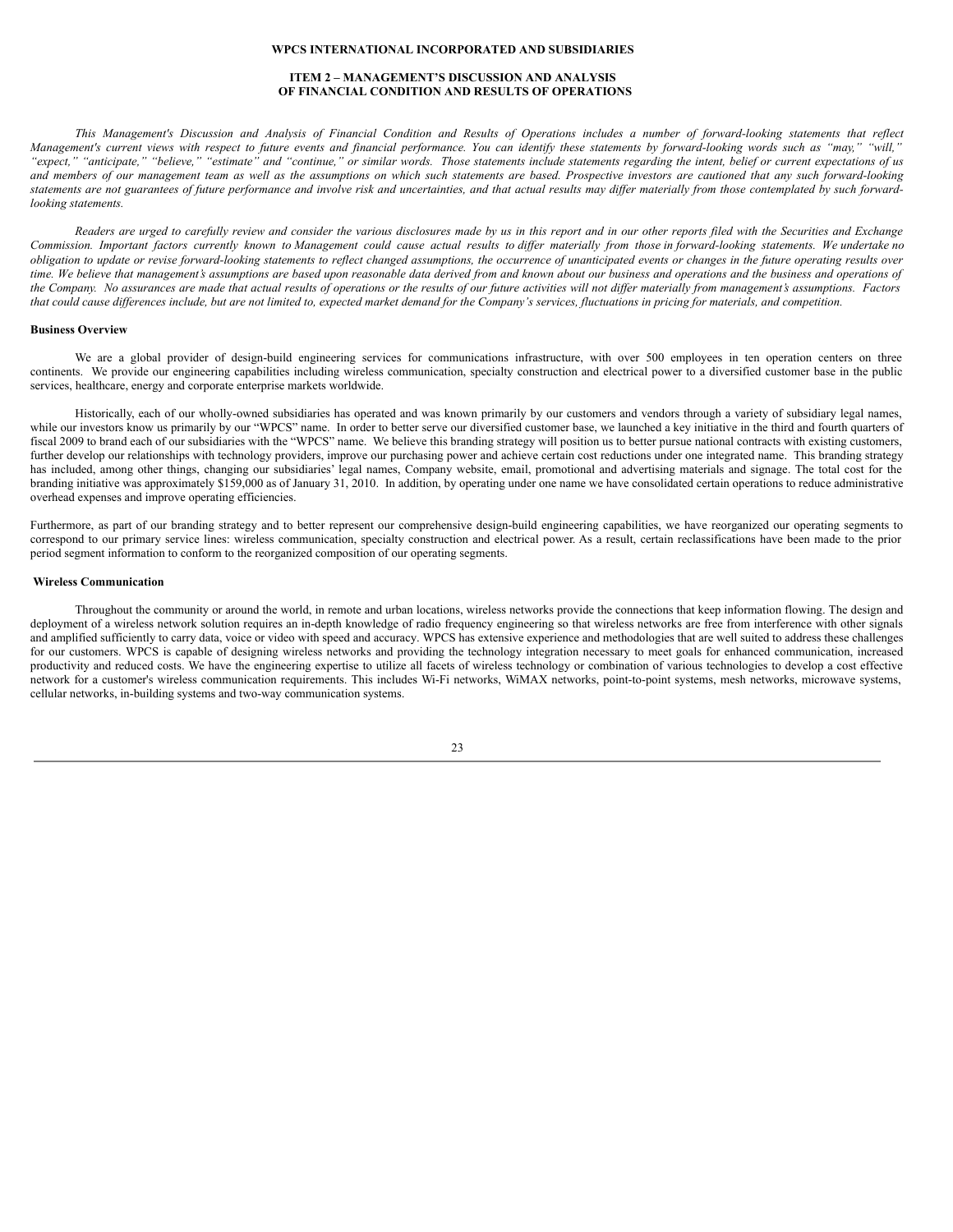### **ITEM 2 – MANAGEMENT'S DISCUSSION AND ANALYSIS OF FINANCIAL CONDITION AND RESULTS OF OPERATIONS**

### **Specialty Construction**

We offer specialty construction services for building design including the design and integration of mechanical, electrical, hydraulic and life safety systems in an environmentally safe manner. We work through all phases of the building design and construction to evaluate the design for cost, flexibility, efficiency, productivity and overall environmental impact.

Next, we have established capabilities in transportation infrastructure. In the developing world, urbanization has created increased mobility, placing great demands on transportation infrastructure. Governments are responding by making the construction of safe, efficient roads a priority. New systems are needed for traffic monitoring, traffic signaling, video surveillance and smart message signs to communicate information advisories. WPCS is providing design-build engineering services for these technologically advanced systems.

Lastly, world economies are growing, standards of living are improving and energy supplies are dwindling. It is a scenario that has accelerated the search for new energy sources and better ways of delivery of existing supply. WPCS is contributing in both of these critical areas. We design and deploy alternative energy solutions in wind and solar power. Through a unique combination of scientific, geologic, engineering and construction expertise, we offer solutions in site design, solar installation, meteorological towers and wind turbine installation. In addition, we support energy companies as they maximize the efficiency of their energy supply infrastructure, by providing a range of services from pipeline trenching to the deployment of wireless solutions.

#### **Electrical Power**

Electrical power transmission and distribution networks built years ago often cannot fulfill the growing technological needs of today's end users. We provide complete electrical contracting services to help commercial and industrial facilities of all types and sizes to upgrade their power systems. Our capabilities include power transmission, switchgear, underground utilities, outside plant, instrumentation and controls. We provide an integrated approach to project coordination that creates cost-effective solutions. In addition, corporations, government entities, healthcare organizations and educational institutions depend on the reliability and accuracy of voice, data and video communications. However, the potential for this new technology cannot be realized without the right electrical infrastructure, to support the convergence of technology. In this regard, we create integrated building systems, including the installation of advanced structured cabling systems and electrical networks. We support the integration of telecommunications, fire protection, security and HVAC in an environmentally safe manner and design for future growth by building in additional capacity for expansion as new capabilities are added.

For the nine months ended January 31, 2010, wireless communication represented approximately 29.6% of our total revenue, specialty construction represented approximately 11.8% of our total revenue and electrical power represented approximately 58.6% of our revenue. For the nine months ended January 31, 2009, wireless communication represented approximately 31.3% of our total revenue, specialty construction represented approximately 9.6% of our total revenue and electrical power represented approximately 59.1% of our revenue.

#### **Industry Trends**

We focus on markets such as public services, healthcare, energy and international which continue to show strong growth potential

- · *Public services*. We provide communications infrastructure for public services which includes police, fire, emergency dispatch, utilities, education, military and transportation infrastructure. The public services sector is benefitting from the enactment of the American Recovery and Reinvestment Act of 2009 (ARRA) which has made funding available for state and local municipalities nationwide. Of the \$787 billion in total funding, \$30 billion has been allocated for communications infrastructure projects to be completed over the next several years.
- · *Healthcare*. We provide communications infrastructure for hospitals and medical centers. In the healthcare market, according to an October 2008 report from Market Research, the aging population and the need to reduce labor costs through the implementation of advanced communications technology is driving projected expenditures of \$3 billion per year over the next few years.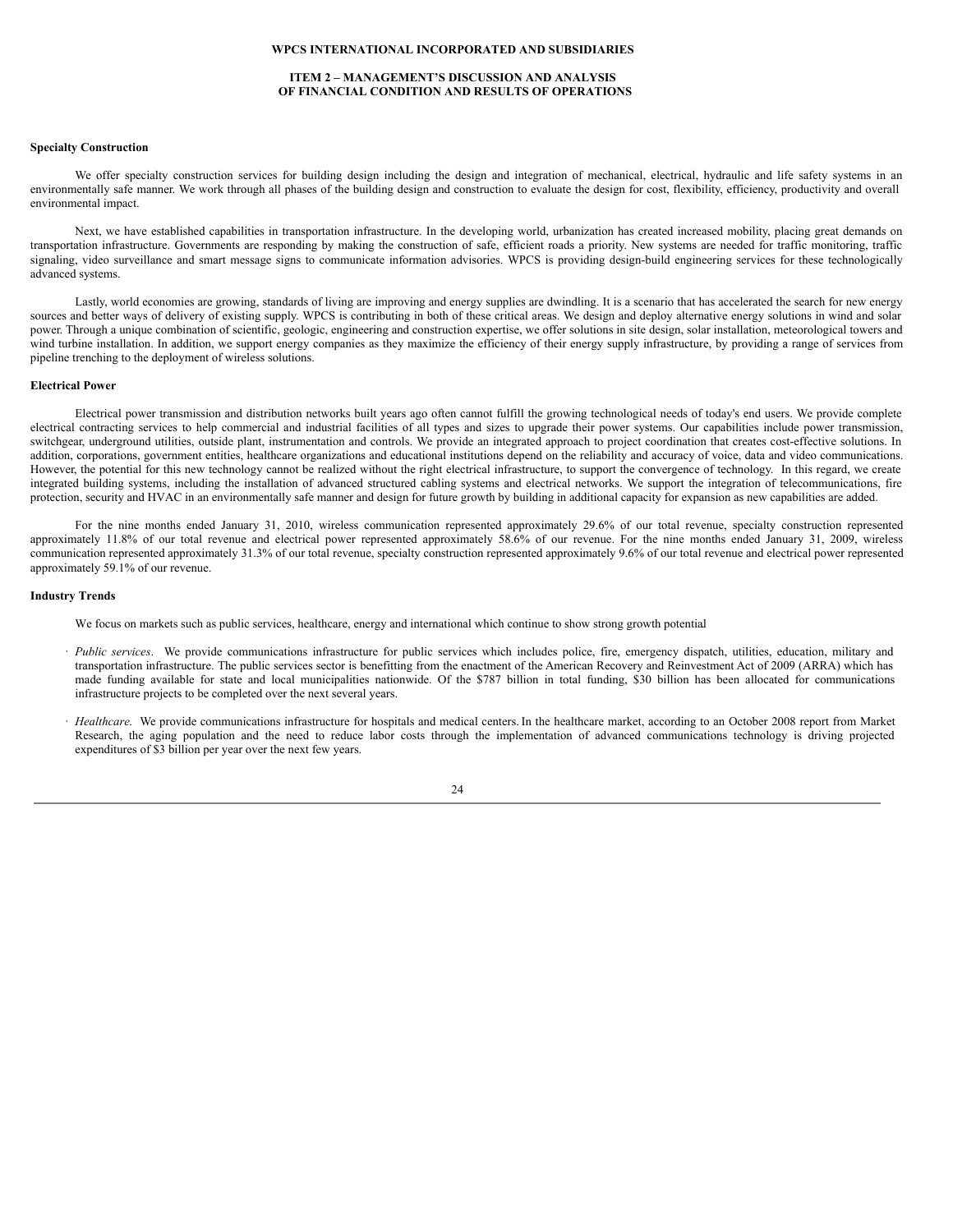### **ITEM 2 – MANAGEMENT'S DISCUSSION AND ANALYSIS OF FINANCIAL CONDITION AND RESULTS OF OPERATIONS**

- · *Energy*. We provide communications infrastructure for petrochemical, natural gas, electric utilities and alternative energy. The need to deliver basic energy more efficiently and to create new energy sources is driving the growth in energy construction. This creates opportunities to upgrade and deploy new communications technology which creates the demand for communications infrastructure. The ARRA legislation has allocated \$50 billion in funding for energy and conservation projects over the next few years.
- · *International*. We provide communications infrastructure internationally for a variety of companies and government entities. China is spending on building its internal infrastructure and Australia is upgrading their infrastructure. Both countries are expecting positive GDP growth rates ranging from 2% to 6% over the next few years per China's National Bureau of Statistics and Australia Department of Foreign Affairs and Trade.

### **Current Operating Trends and Financial Highlights**

Management currently considers the following events, trends and uncertainties to be important in understanding our results of operations and financial condition during the current fiscal year:

- Over our past six fiscal quarters, current economic conditions have adversely affected certain markets of our business, primarily related to the public services sector. General spending has slowed at the state and local government level due to a decrease in tax revenue and credit impediments. However, with the ARRA legislation, \$30 billion has been set aside for public services communications infrastructure projects. Many states have received funding and are currently determining which projects to approve. We believe based on the level of our backlog and bid solicitations, that the demand for communications infrastructure engineering services remains high in this market and will continue over the next several years.
- In the healthcare market, we continue to receive bid requests and complete new projects, as the primary drivers in this market continue to be the need to provide healthcare infrastructure for an aging population and to cut costs in delivering healthcare. The ARRA legislation also provides \$32 billion for healthcare infrastructure spending.
	- In the energy market, we continue to receive bid requests and complete new projects as oil, gas, water and electric utility companies continue to upgrade their communications infrastructure, while in alternative energy the growth in wind and solar power development is expected to continue. The ARRA legislation also provides \$20 billion for energy infrastructure spending.
	- Our opportunity to obtain work related to the ARRA legislation depends on the timing of funding allocations and our ability to receive bid requests and be awarded new projects; however, we believe that our experience in performing work in each of these sectors will result in increased bid activity in the near future.
- Two of our most important economic indicators for measuring our future revenue producing capability and demand for our services are our backlog and bid list. The protracted conversion of bid solicitations to backlog has been an obstacle for revenue growth during fiscal 2010. However, at January 31, 2010, our backlog of unfilled orders was approximately \$49 million compared to backlog of approximately \$28 million at October 31, 2009. During January 2010, we announced approximately \$30 million in new project backlog resulting in a higher sequential backlog. Our bid list, which represents project bids under proposal for new and existing customers, was approximately \$186 million at January 31, 2010, compared to approximately \$245 million at October 31, 2009. In February 2010, we announced an additional \$8 million in new project backlog.
	- We believe our design-build engineering focus for public services, healthcare, energy and corporate enterprise infrastructure will create additional opportunities both domestically and internationally. We believe that the ability to provide comprehensive communications infrastructure services including wireless communication, specialty construction and electrical power gives us a competitive advantage. We expect an increase in backlog in the future as a result of the current level of bid activity for communication infrastructure services in both project opportunities generated from the ARRA legislation and general projects from our diversified customer base.
- We continue to focus on expanding our international presence in China and Australia, and we believe that these markets have not been impacted as much by recent economic conditions. In China, our focus is primarily in the energy market, and in Australia primarily on the corporate enterprise market. Our current international revenue annual run rate is approximately \$14 million with our recent acquisition of The Pride Group (QLD) Pty Ltd., of Queensland Australia.

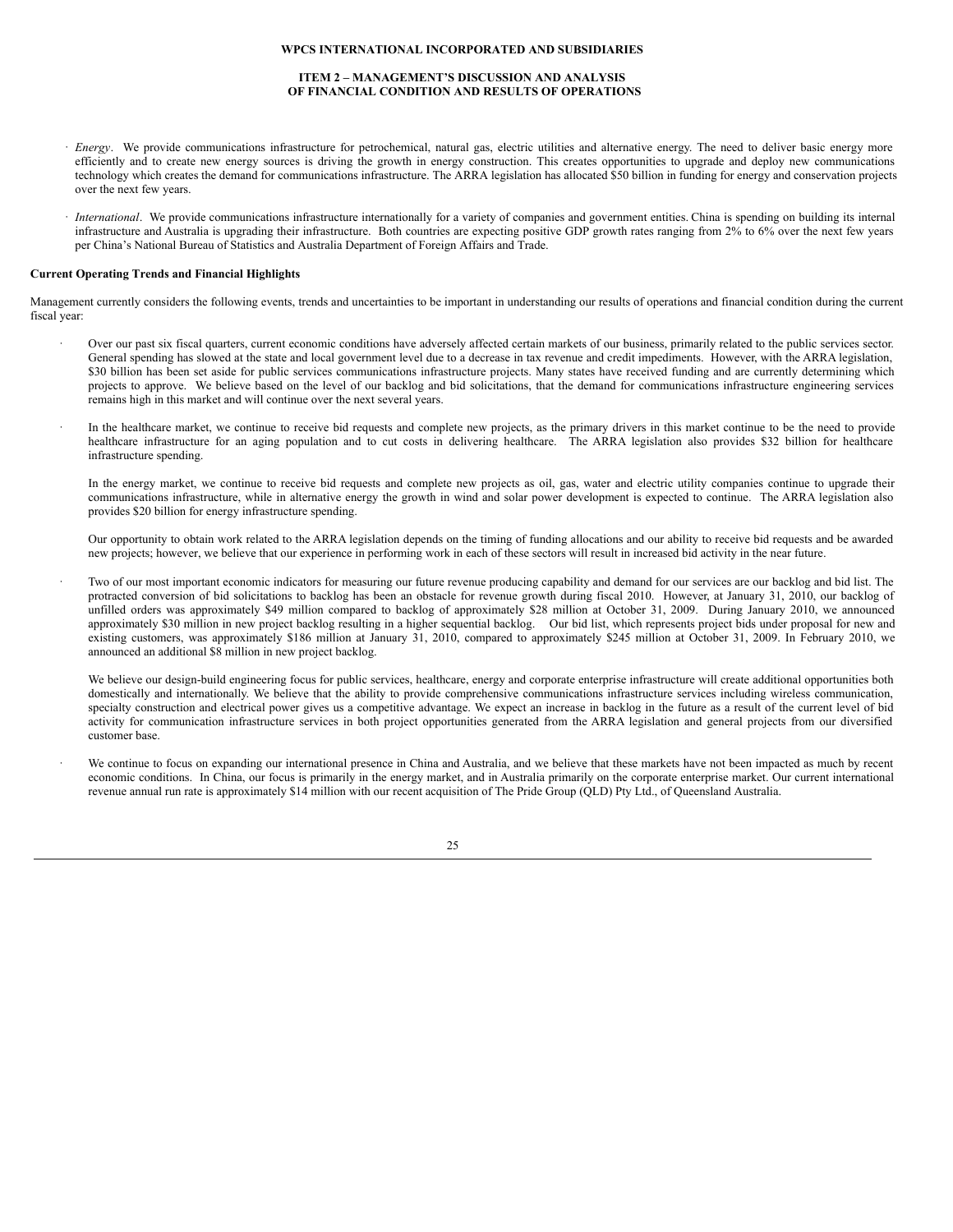### **ITEM 2 – MANAGEMENT'S DISCUSSION AND ANALYSIS OF FINANCIAL CONDITION AND RESULTS OF OPERATIONS**

- Although we are focused on organic growth opportunities, we continue to search for acquisitions that increase our engineering capabilities, add to our customer base and expand our geographic scope. We continue to have a particular interest in expanding our international business.
- We are maintaining a healthy balance sheet with approximately \$20.9 million in working capital, and credit facility borrowings of approximately \$5.6 million. The ratio of credit facility borrowings to working capital is approximately 27%. We believe this is an important measure of our current financial strength. We expect to use our working capital and availability under the credit facility to fund our continued growth.

### Results of Operations for the Three Months Ended January 31, 2010 Compared to the Three Months Ended January 31, 2009

The accompanying condensed consolidated financial statements include the accounts of WPCS International Incorporated (WPCS) and its wholly and majority-owned subsidiaries, as follows, collectively referred to as "we", "us" or the "Company". Domestic operations include WPCS Incorporated, WPCS International – Suisun City, Inc. (Suisun City Operations), WPCS International - St. Louis, Inc. (St. Louis Operations), WPCS International – Lakewood, Inc. (Lakewood Operations), WPCS International – Hartford, Inc. (Hartford Operations), WPCS International – Sarasota, Inc. (Sarasota Operations), WPCS International – Trenton, Inc. (Trenton Operations), WPCS International – Seattle, Inc. (Seattle Operations), and WPCS International – Portland, Inc. (Portland Operations). International operations include WPCS Asia Limited, Taian AGS Pipeline Construction Co. Ltd. (Beijing Operations), and WPCS Australia Pty Ltd, WPCS International – Brisbane, Pty Ltd., WPCS International – Brendale, Pty Ltd., and The Pride Group (QLD) Pty Ltd. (Pride), (collectively the Australia Operations).

Consolidated results for the three months ended January 31, 2010 and 2009 were as follows:

|                                                                 |                 | <b>Three Months Ended</b><br>January 31, |                   |           |  |  |
|-----------------------------------------------------------------|-----------------|------------------------------------------|-------------------|-----------|--|--|
|                                                                 | 2010            |                                          | 2009              |           |  |  |
| <b>REVENUE</b>                                                  | 26,972,380<br>S | $100.0\%$                                | -\$<br>25,323,422 | 100.0%    |  |  |
| <b>COSTS AND EXPENSES:</b>                                      |                 |                                          |                   |           |  |  |
| Cost of revenue                                                 | 20,561,172      | 76.2%                                    | 18,369,219        | 72.6%     |  |  |
| Selling, general and administrative expenses                    | 5,660,707       | 21.0%                                    | 5,904,094         | 23.3%     |  |  |
| Depreciation and amortization                                   | 662,705         | 2.5%                                     | 614,699           | 2.4%      |  |  |
| Total costs and expenses                                        | 26,884,584      | 99.7%                                    | 24,888,012        | 98.3%     |  |  |
| OPERATING INCOME                                                | 87,796          | 0.3%                                     | 435,410           | 1.7%      |  |  |
| OTHER EXPENSE (INCOME):                                         |                 |                                          |                   |           |  |  |
| Interest expense                                                | 53,294          | 0.2%                                     | 85,480            | 0.3%      |  |  |
| Interest income                                                 | (5,821)         | $(0.0\%)$                                | (3,042)           | $(0.0\%)$ |  |  |
| INCOME BEFORE INCOME TAX PROVISION                              | 40,323          | 0.1%                                     | 352,972           | 1.4%      |  |  |
| Income tax (benefit) provision                                  | (12, 253)       | $(0.1\%)$                                | 101,036           | 0.4%      |  |  |
| <b>NET INCOME</b>                                               | 52,576          | 0.2%                                     | 251,936           | 1.0%      |  |  |
| Less: Net (loss) income attributable to noncontrolling interest | (18,250)        | $(0.1\%)$                                | 73,840            | $0.3\%$   |  |  |
| NET INCOME ATTRIBUTABLE TO WPCS                                 | 70,826<br>S     | $0.3\%$                                  | 178,096<br>-S     | 0.7%      |  |  |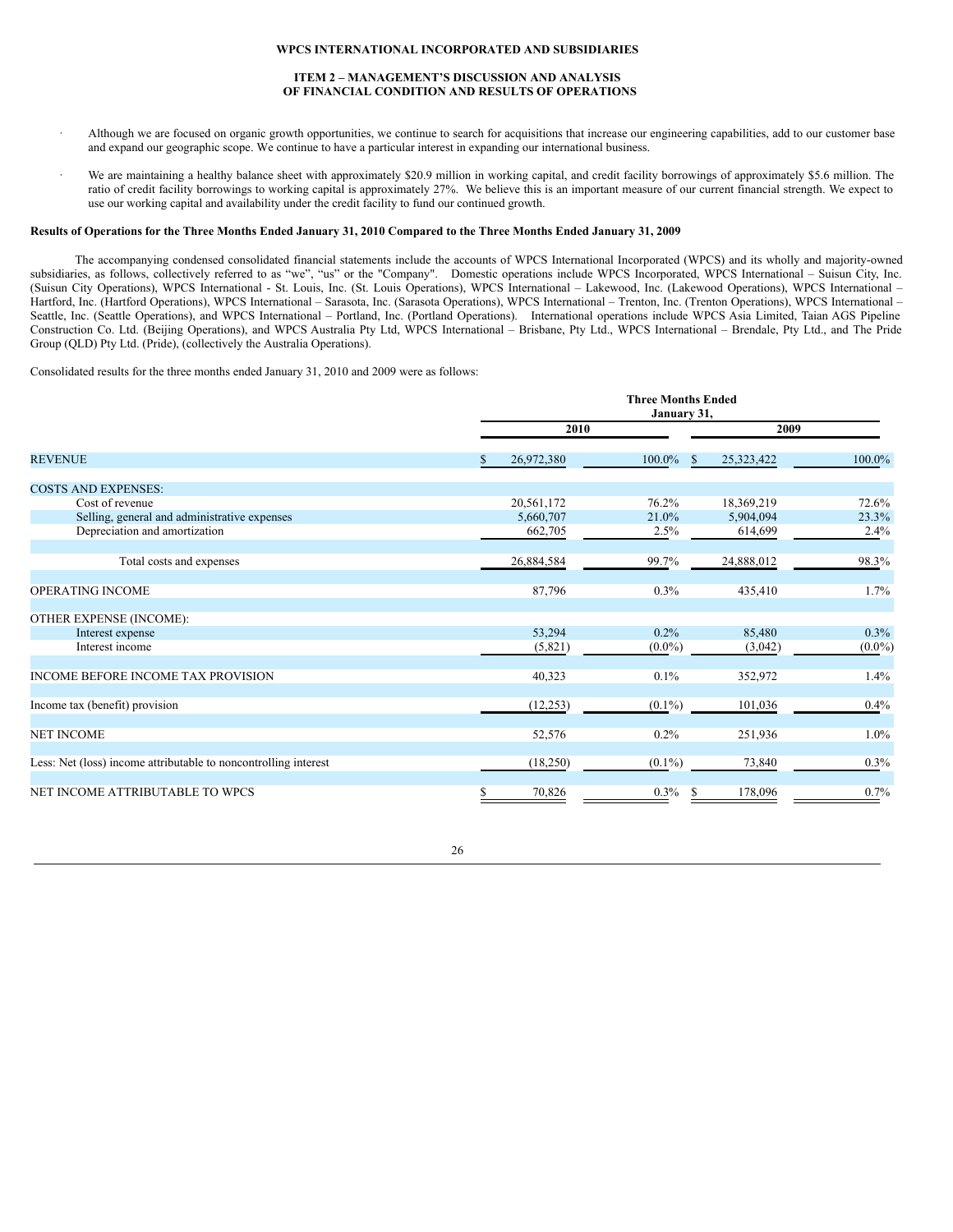### **ITEM 2 – MANAGEMENT'S DISCUSSION AND ANALYSIS OF FINANCIAL CONDITION AND RESULTS OF OPERATIONS**

#### *Revenue*

Revenue for the three months ended January 31, 2010 was approximately \$26,972,000, as compared to approximately \$25,323,000 for the three months ended January 31, 2009. The increase in revenue for the period was primarily attributable to the acquisition of Pride included in our electrical power segment, and organic growth from our wireless communication and specialty construction segments, offset by a decrease in revenue from existing operations in our electrical power segment.

Wireless communication segment revenue for the three months ended January 31, 2010 and 2009 was approximately \$7,920,000 or 29.4% and \$6,516,000 or 25.7% of total revenue, respectively. The increase in revenue was due to organic revenue growth.

Specialty construction segment revenue for the three months ended January 31, 2010 and 2009 was approximately \$4,149,000 or 15.4% and \$2,792,000 or 11.0% of total revenue, respectively. The increase in revenue was due to organic growth.

Electrical power segment revenue for the three months ended January 31, 2010 and 2009 was approximately \$14,903,000 or 55.2% and \$16,015,000 or 63.3% of total revenue, respectively. The decrease in revenue was due primarily to a decrease in revenue from existing operations from the timing and completion of work on certain larger projects last year that did not avail itself in the same period this year. With the increase in our backlog at January 31, 2010, we expect to earn additional revenue in future periods to offset the decrease in revenue during this period. This decrease was partially offset by an increase in revenue from the acquisition of Pride.

#### *Cost of Revenue*

Cost of revenue consists of direct costs on contracts, materials, direct labor, third party subcontractor services, union benefits and other overhead costs. Our cost of revenue was approximately \$20,561,000 or 76.2% of revenue for the three months ended January 31, 2010, compared to \$18,369,000 or 72.6% for the same period of the prior year. The dollar increase in our total cost of revenue is due primarily to the corresponding increase in revenue during the three months ended January 31, 2010. The increase as a percentage of revenue is due to the blend of project revenue attributable to our existing operations, recent acquisitions and a cost overrun on a recently completed project. Historically, over the past three fiscal years our quarterly cost of revenue as a percentage of revenue has ranged from approximately 66% to 76%. The cost of revenue percentage is expected to vary depending on our mix of project revenue.

Wireless communication segment cost of revenue and cost of revenue as a percentage of revenue for the three months ended January 31, 2010 and 2009 was approximately \$6,276,000 and 79.2% and \$4,560,000 and 70.0%, respectively. The dollar increase in our cost of revenue is due to the corresponding increase in revenue during the three months ended January 31, 2010. This increase in cost of revenue as a percentage of revenue was due to the blend of project revenue attributable to our existing operations and a cost overrun on a recently completed project.

Specialty construction segment cost of revenue and cost of revenue as a percentage of revenue for the three months ended January 31, 2010 and 2009 was approximately \$3,054,000 and 73.6% and \$1,940,000 and 69.5%, respectively. As discussed above, the dollar increase in our total cost of revenue is due to the corresponding increase in revenue during the three months ended January 31, 2010. The increase as a percentage of revenue is due to the blend of project revenue attributable to our existing operations.

Electrical power segment cost of revenue and cost of revenue as a percentage of revenue for the three months ended January 31, 2010 and 2009 was approximately \$11,231,000 and 75.4% and \$11,869,000 and 74.1%, respectively. The dollar decrease in our cost of revenue is due to the corresponding decrease in revenue during the three months ended January 31, 2010. The increase as a percentage of revenue is due primarily to the blend of project revenue attributable to our existing operations.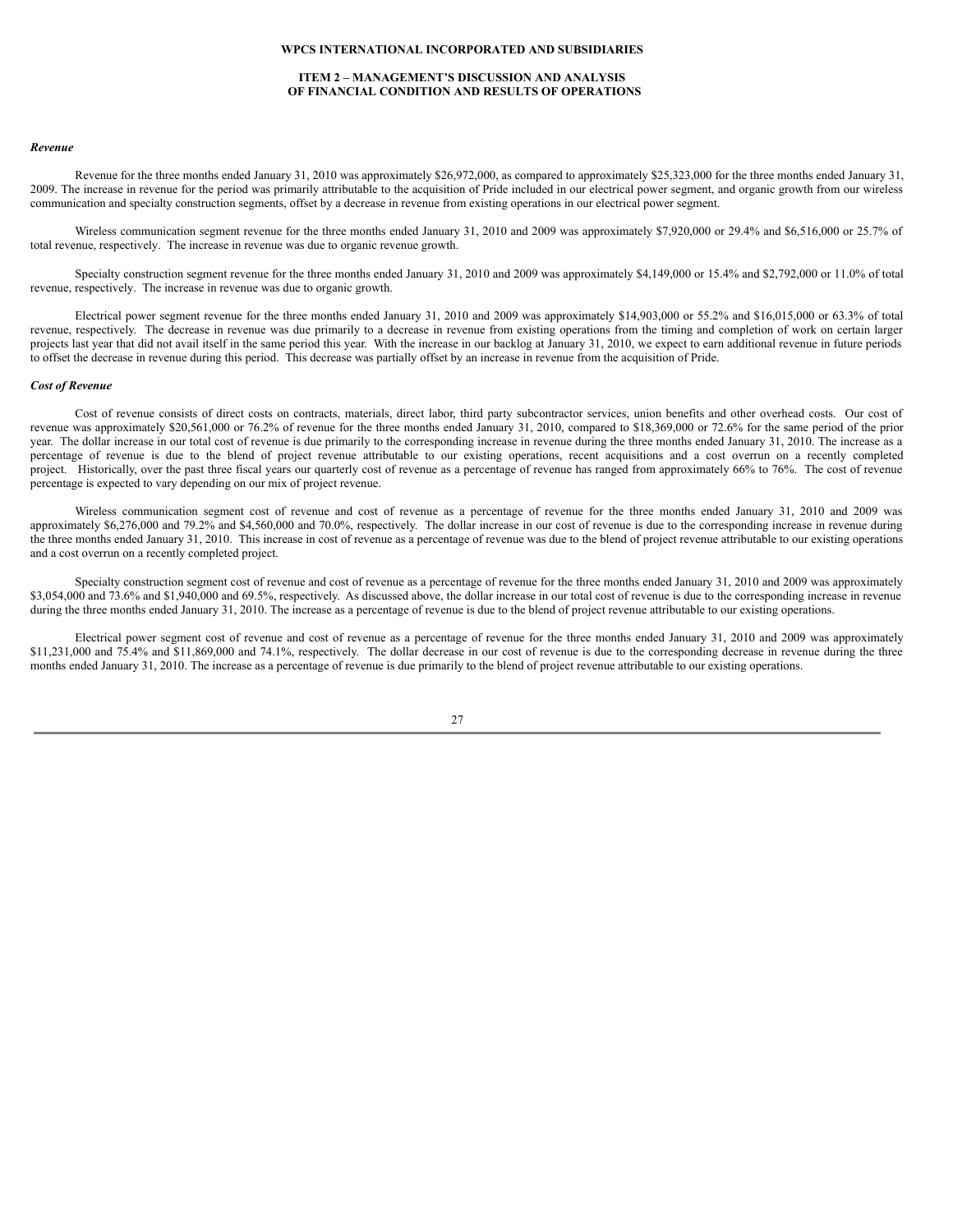### **ITEM 2 – MANAGEMENT'S DISCUSSION AND ANALYSIS OF FINANCIAL CONDITION AND RESULTS OF OPERATIONS**

#### *Selling, General and Administrative Expenses*

For the three months ended January 31, 2010, total selling, general and administrative expenses were approximately \$5,661,000 or 21.0% of total revenue compared to \$5,904,000, or 23.3% of revenue for the same period of the prior year. Included in selling, general and administrative expenses for the three months ended January 31, 2010 is \$3,337,000 for salaries, commissions, payroll taxes and other employee benefits. Salaries and payroll taxes decreased \$268,000 compared to the prior year due primarily to a decrease in headcount as a result of consolidating certain operations centers to reduce administrative overhead and improve operating efficiencies. Professional fees were \$257,000, which include accounting, legal and investor relation fees. Insurance costs were \$646,000 and rent for office facilities was \$289,000. Automobile and other travel expenses were \$489,000 and telecommunication expenses were \$155,000. Other selling, general and administrative expenses totaled \$488,000. For the three months ended January 31, 2010, total selling, general and administrative expenses for the wireless communication, specialty construction and electrical power segments were approximately \$1,512,000, \$513,000 and \$2,970,000, respectively, with the balance of approximately \$666,000 pertaining to corporate expenses.

For the three months ended January 31, 2009, total selling, general and administrative expenses were approximately \$5,904,000, or 23.3% of total revenue. Included in selling, general and administrative expenses for the three months ended January 31, 2009 is \$3,604,000 for salaries, commissions, payroll taxes and other employee benefits. Professional fees were \$186,000, which include accounting, legal and investor relation fees. Insurance costs were \$635,000 and rent for office facilities was \$255,000. Automobile and other travel expenses were \$449,000 and telecommunication expenses were \$157,000. Other selling, general and administrative expenses totaled \$618,000. For the three months ended January 31, 2009, total selling, general and administrative expenses for the wireless communication, specialty construction and electrical power segments were approximately \$2,323,000, \$535,000 and \$2,487,000, respectively, with the balance of approximately \$559,000 pertaining to corporate expenses.

#### *Depreciation and Amortization*

For the three months ended January 31, 2010 and 2009, depreciation was approximately \$521,000 and \$444,000, respectively. The increase in depreciation is due to the purchase of property and equipment and the addition of fixed assets from acquiring Pride. The amortization of customer lists and backlog for the three months ended January 31, 2010 was \$142,000 as compared to \$171,000 for the same period of the prior year. The decrease in amortization is due to the customer lists and backlog of certain subsidiaries being fully amortized as of January 31, 2010, compared to the same period in the prior year, partially offset by increases related to Pride customer lists and backlog acquired. All customer lists are amortized over a period of five to nine years from the date of their acquisition. Backlog is amortized over a period of one to three years from the date of acquisition based on the expected completion period of the related contracts.

#### *Interest Expense and Interest Income*

For the three months ended January 31, 2010 and 2009, interest expense was approximately \$53,000 and \$85,000, respectively. The decrease in interest expense is due principally to a decrease in total borrowings on lines of credit and a reduction in interest rates on outstanding borrowings, compared to January 31, 2009. As of January 31, 2010, there was \$5,626,056 of total borrowings outstanding under the line of credit compared to \$7,626,056 as of January 31, 2009.

For the three months ended January 31, 2010 and 2009, interest income was approximately \$6,000 and \$3,000, respectively. The increase in interest earned is due principally to the increase in the Australia Operations cash and cash equivalents balance, which earns interest income at higher interest rates than our domestic operations, partially offset by a decrease in our domestic cash and cash equivalents balance compared to the same period in the prior year.

### *Net Income Attributable to WPCS*

The net income attributable to WPCS was approximately \$71,000 for the three months ended January 31, 2010. Net income included Federal and state income tax benefits of approximately \$12,000.

The net income attributable to WPCS was approximately \$178,000 for the three months ended January 31, 2009. Net income was net of Federal and state income tax expense of approximately \$101,000.

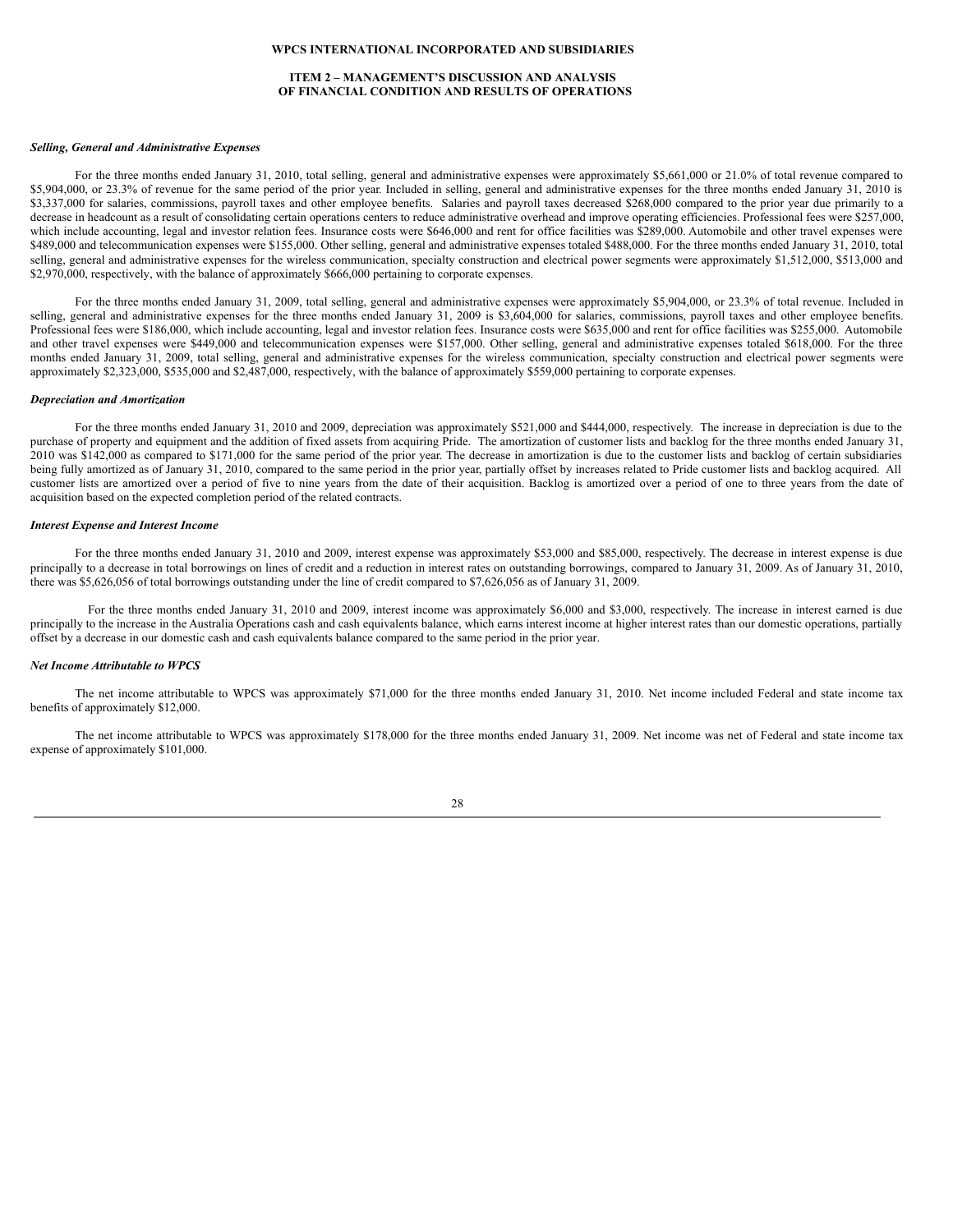### **ITEM 2 – MANAGEMENT'S DISCUSSION AND ANALYSIS OF FINANCIAL CONDITION AND RESULTS OF OPERATIONS**

### Results of Operations for the Nine Months Ended January 31, 2010 Compared to the Nine Months Ended January 31, 2009

Consolidated results for the nine months ended January 31, 2010 and 2009 were as follows:

|                                                                 |                    | <b>Nine Months Ended</b><br>January 31, |                  |           |  |
|-----------------------------------------------------------------|--------------------|-----------------------------------------|------------------|-----------|--|
| <b>REVENUE</b>                                                  | 2010               |                                         | 2009             |           |  |
|                                                                 | 76, 557, 723<br>S. | 100.0%                                  | 82,358,634<br>-S | 100.0%    |  |
| <b>COSTS AND EXPENSES:</b>                                      |                    |                                         |                  |           |  |
| Cost of revenue                                                 | 55,471,468         | 72.4%                                   | 59,975,397       | 72.8%     |  |
| Selling, general and administrative expenses                    | 17,800,852         | 23.3%                                   | 17,787,254       | 21.6%     |  |
| Depreciation and amortization                                   | 1,970,848          | 2.6%                                    | 1,954,880        | 2.4%      |  |
| Total costs and expenses                                        | 75,243,168         | 98.3%                                   | 79,717,531       | 96.8%     |  |
| OPERATING INCOME                                                | 1,314,555          | 1.7%                                    | 2,641,103        | 3.2%      |  |
| OTHER EXPENSE (INCOME):                                         |                    |                                         |                  |           |  |
| Interest expense                                                | 193,931            | 0.3%                                    | 333,764          | $0.4\%$   |  |
| Interest income                                                 | (9,352)            | $(0.0\%)$                               | (51, 155)        | $(0.1\%)$ |  |
| <b>INCOME BEFORE INCOME TAX PROVISION</b>                       | 1,129,976          | 1.4%                                    | 2,358,494        | 2.9%      |  |
| Income tax provision                                            | 480,434            | 0.6%                                    | 845,240          | $1.0\%$   |  |
| <b>NET INCOME</b>                                               | 649,542            | $0.8\%$                                 | 1,513,254        | 1.9%      |  |
| Less: Net (loss) income attributable to noncontrolling interest | (192,988)          | $(0.3\%)$                               | 135,037          | 0.1%      |  |
| NET INCOME ATTRIBUTABLE TO WPCS                                 | 842,530            | 1.1%                                    | 1,378,217<br>-S  | 1.8%      |  |

#### *Revenue*

Revenue for the nine months ended January 31, 2010 was approximately \$76,558,000, as compared to approximately \$82,359,000 for the nine months ended January 31, 2009. The decrease in revenue for the period was primarily attributable to a temporary slowdown in spending for public services projects at the state and local government level, resulting in reductions, delays or postponements of these projects, and a decrease in revenue from existing operations in our electrical power segment, partially offset by an increase in revenue from the acquisitions of the Portland Operations and Pride, and organic growth from our specialty construction segment.

Wireless communication segment revenue for the nine months ended January 31, 2010 and 2009 was approximately \$22,634,000 or 29.6% and \$25,755,000 or 31.3% of total revenue, respectively. The decrease in revenue was due primarily to reductions, delays or postponements of projects at the state and local government level for public services projects as discussed above.

Specialty construction segment revenue for the nine months ended January 31, 2010 and 2009 was approximately \$9,048,000 or 11.8% and \$7,912,000 or 9.6% of total revenue, respectively. The increase in revenue was due to organic revenue growth.

Electrical power segment revenue for the nine months ended January 31, 2010 and 2009 was approximately \$44,876,000 or 58.6% and \$48,692,000 or 59.1% of total revenue, respectively. The decrease in revenue was due primarily to a decrease in revenue from existing operations from the timing and completion of work on certain larger projects last year that did not avail itself in the same period this year. This decrease was partially offset by an increase in revenue from the acquisitions of the Portland Operations and Pride.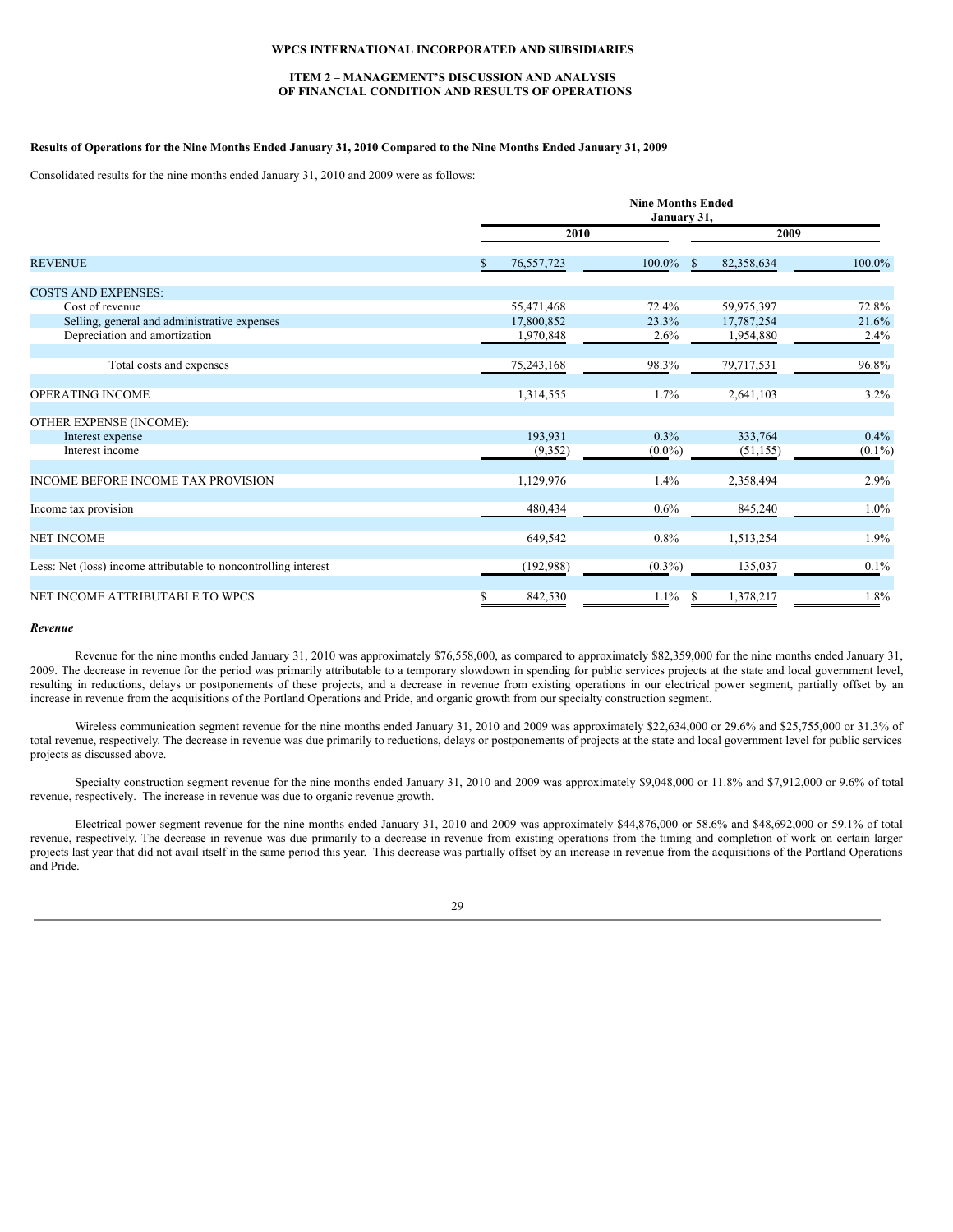### **ITEM 2 – MANAGEMENT'S DISCUSSION AND ANALYSIS OF FINANCIAL CONDITION AND RESULTS OF OPERATIONS**

#### *Cost of Revenue*

Cost of revenue consists of direct costs on contracts, materials, direct labor, third party subcontractor services, union benefits and other overhead costs. Our cost of revenue was approximately \$55,471,000 or 72.4% of revenue for the nine months ended January 31, 2010, compared to \$59,975,000 or 72.8% for the same period of the prior year. The dollar decrease in our total cost of revenue is due primarily to the corresponding decrease in revenue during the nine months ended January 31, 2010. The slight decrease as a percentage of revenue is due to the blend of project revenue attributable to our existing operations and recent acquisitions. Historically, over the past three fiscal years our quarterly cost of revenue as a percentage of revenue has ranged from approximately 66% to 76%. The cost of revenue percentage is expected to vary depending on our mix of project revenue.

Wireless communication segment cost of revenue and cost of revenue as a percentage of revenue for the nine months ended January 31, 2010 and 2009 was approximately \$16,997,000 and 75.1% and \$17,954,000 and 69.7%, respectively. The dollar decrease in our cost of revenue is due to the corresponding decrease in revenue during the nine months ended January 31, 2010. This increase in cost of revenue as a percentage of revenue was due to the blend of project revenue attributable to our existing operations and a cost overrun on a recently completed project.

Specialty construction segment cost of revenue and cost of revenue as a percentage of revenue for the nine months ended January 31, 2010 and 2009 was approximately \$6,221,000 and 68.8% and \$5,354,000 and 67.7%, respectively. The dollar increase in our total cost of revenue is due to the corresponding increase in revenue during the nine months ended January 31, 2010. The slight increase as a percentage of revenue is due to the blend of project revenue attributable to our existing operations.

Electrical power segment cost of revenue and cost of revenue as a percentage of revenue for the nine months ended January 31, 2010 and 2009 was approximately \$32,253,000 and 71.9% and \$36,667,000 and 75.3%, respectively. The dollar decrease in our cost of revenue is due to the corresponding decrease in revenue during the nine months ended January 31, 2010. The decrease as a percentage of revenue is due primarily to the blend of project revenue attributable to our existing operations.

#### *Selling, General and Administrative Expenses*

For the nine months ended January 31, 2010, total selling, general and administrative expenses were approximately \$17,801,000 or 23.3% of total revenue compared to \$17,787,000, or 21.6% of revenue for the same period of the prior year. Included in selling, general and administrative expenses for the nine months ended January 31, 2010 is \$10,507,000 for salaries, commissions, payroll taxes and other employee benefits. Salaries and payroll taxes increased \$158,000 compared to the prior year due primarily to the increase in headcount as a result of the acquisitions of Lincoln Wind, BRT, Pride and the Portland Operations. Professional fees were \$1,201,000, which include accounting, legal and investor relation fees. Insurance costs were \$1,880,000 and rent for office facilities was \$809,000. Automobile and other travel expenses were \$1,464,000 and telecommunication expenses were \$472,000. Other selling, general and administrative expenses totaled \$1,468,000. For the nine months ended January 31, 2010, total selling, general and administrative expenses for the wireless communication, specialty construction and electrical power segments were approximately \$5,011,000, \$1,745,000 and \$8,427,000, respectively, with the balance of approximately \$2,618,000 pertaining to corporate expenses.

For the nine months ended January 31, 2009, total selling, general and administrative expenses were approximately \$17,787,000, or 21.6% of total revenue. Included in selling, general and administrative expenses for the nine months ended January 31, 2009 is \$10,349,000 for salaries, commissions, payroll taxes and other employee benefits. Professional fees were \$1,110,000, which include accounting, legal and investor relation fees. Insurance costs were \$1,877,000 and rent for office facilities was \$730,000. Automobile and other travel expenses were \$1,554,000 and telecommunication expenses were \$450,000. Other selling, general and administrative expenses totaled \$1,717,000. For the nine months ended January 31, 2009, total selling, general and administrative expenses for the wireless communication, specialty construction and electrical power segments were approximately \$6,500,000, \$1,399,000 and \$7,571,000, respectively, with the balance of approximately \$2,317,000 pertaining to corporate expenses.

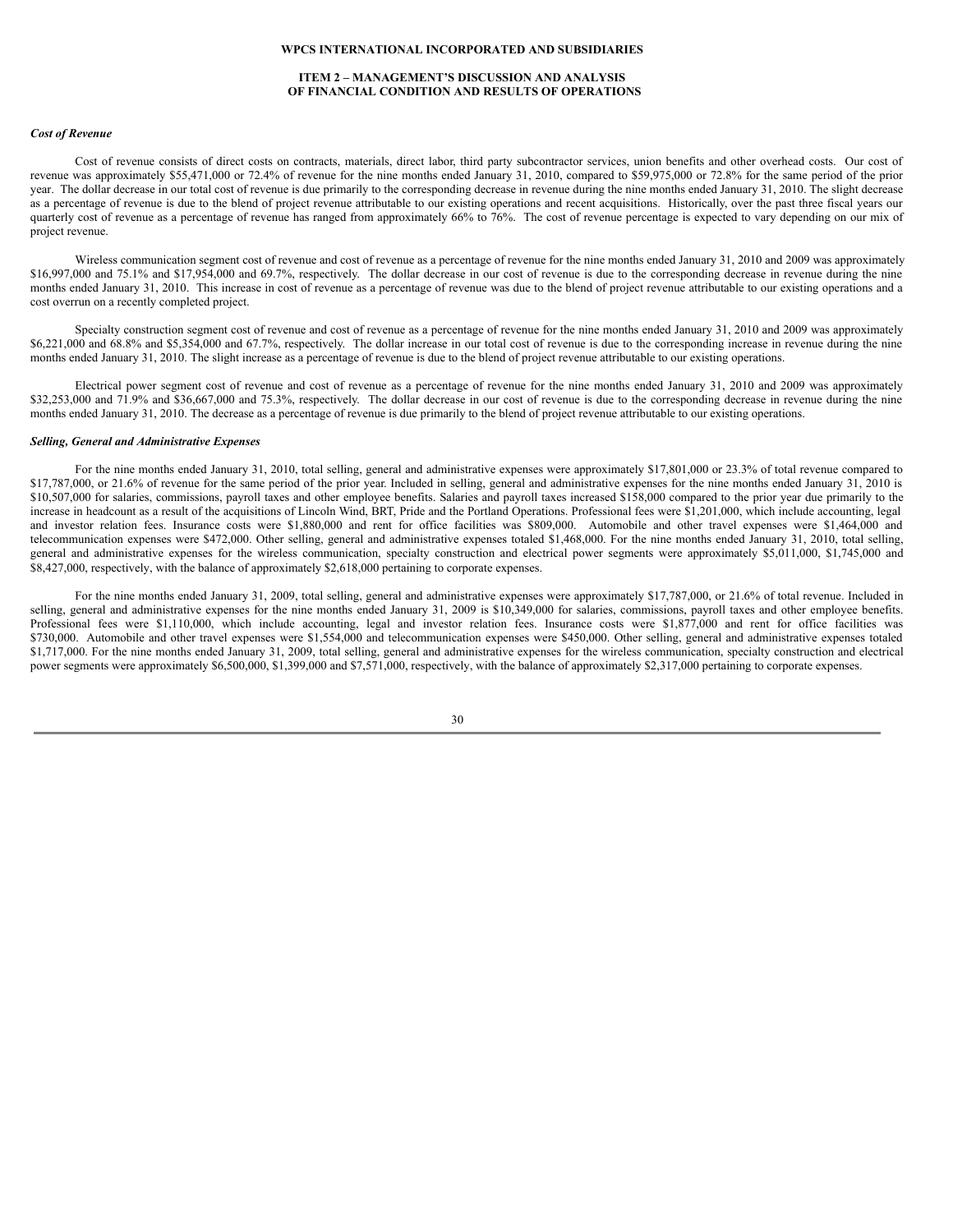### **ITEM 2 – MANAGEMENT'S DISCUSSION AND ANALYSIS OF FINANCIAL CONDITION AND RESULTS OF OPERATIONS**

#### *Depreciation and Amortization*

For the nine months ended January 31, 2010 and 2009, depreciation was approximately \$1,529,000 and \$1,316,000, respectively. The increase in depreciation is due to the purchase of property and equipment and the addition of fixed assets from recent acquisitions. The amortization of customer lists and backlog for the nine months ended January 31, 2010 was \$442,000 as compared to \$639,000 for the same period of the prior year. The decrease in amortization is due to the customer lists and backlog of certain subsidiaries being fully amortized as of January 31, 2010, compared to the same period in the prior year, partially offset by customer lists and backlog acquired from recent acquisitions. All customer lists are amortized over a period of five to nine years from the date of their acquisition. Backlog is amortized over a period of one to three years from the date of acquisition based on the expected completion period of the related contracts.

#### *Interest Expense and Interest Income*

For the nine months ended January 31, 2010 and 2009, interest expense was approximately \$194,000 and \$334,000, respectively. The decrease in interest expense is due principally to a decrease in total borrowings on lines of credit and a reduction in interest rates on outstanding borrowings, compared to January 31, 2009. As of January 31, 2010, there was \$5,626,056 of total borrowings outstanding under the line of credit compared to \$7,626,056 as of January 31, 2009.

For the nine months ended January 31, 2010 and 2009, interest income was approximately \$9,000 and \$51,000, respectively. The decrease in interest earned is due principally to the decrease in our cash and cash equivalents balance and secondarily to the decrease in interest rates, respectively, compared to the same period in the prior year.

#### *Net Income Attributable to WPCS*

The net income attributable to WPCS was approximately \$843,000 for the nine months ended January 31, 2010. Net income was net of Federal and state income tax expense of approximately \$480,000.

The net income attributable to WPCS was approximately \$1,378,000 for the nine months ended January 31, 2009. Net income was net of Federal and state income tax expense of approximately \$845,000.

#### *Liquidity and Capital Resources*

At January 31, 2010, we had working capital of approximately \$20,931,000, which consisted of current assets of approximately \$42,740,000 and current liabilities of \$21,809,000. Our working capital needs are influenced by our level of operations, and generally increase with higher levels of revenue. Our sources of cash have historically come from operating activities, equity offerings, and credit facility borrowings.

Operating activities provided approximately \$212,000 in cash for the nine months ended January 31, 2010. The sources of cash from operating activities total approximately \$2,958,000, comprised of approximately \$650,000 of net income, \$2,119,000 in net non-cash charges, a \$139,000 increase in deferred revenue, and a \$50,000 decrease in prepaid expenses and other current assets. The uses of cash from operating activities total approximately \$2,746,000, comprised of a \$636,000 increase in accounts receivable, an \$835,000 increase in costs and estimated earnings in excess of billings on uncompleted contracts, an approximate \$389,000 increase in inventory, a \$371,000 decrease in billings in excess of costs and estimated earnings on uncompleted contracts, a \$441,000 decrease in accounts payable and accrued expenses, and a \$74,000 decrease in income taxes payable. Net earnings adjusted for non-cash items provided cash of approximately \$2,680,000 versus approximately \$3,557,000 in same period of fiscal 2009. Working capital components used cash of approximately \$2,577,000 for the nine months ended January 31, 2010 versus approximately \$1,955,000 in the same period in the prior year.

Our investing activities utilized approximately \$2,599,000 in cash during the nine months ended January 31, 2010, which consisted of approximately \$1,060,000 paid for property and equipment, and approximately \$1,539,000 paid for acquisitions of businesses, net of cash received.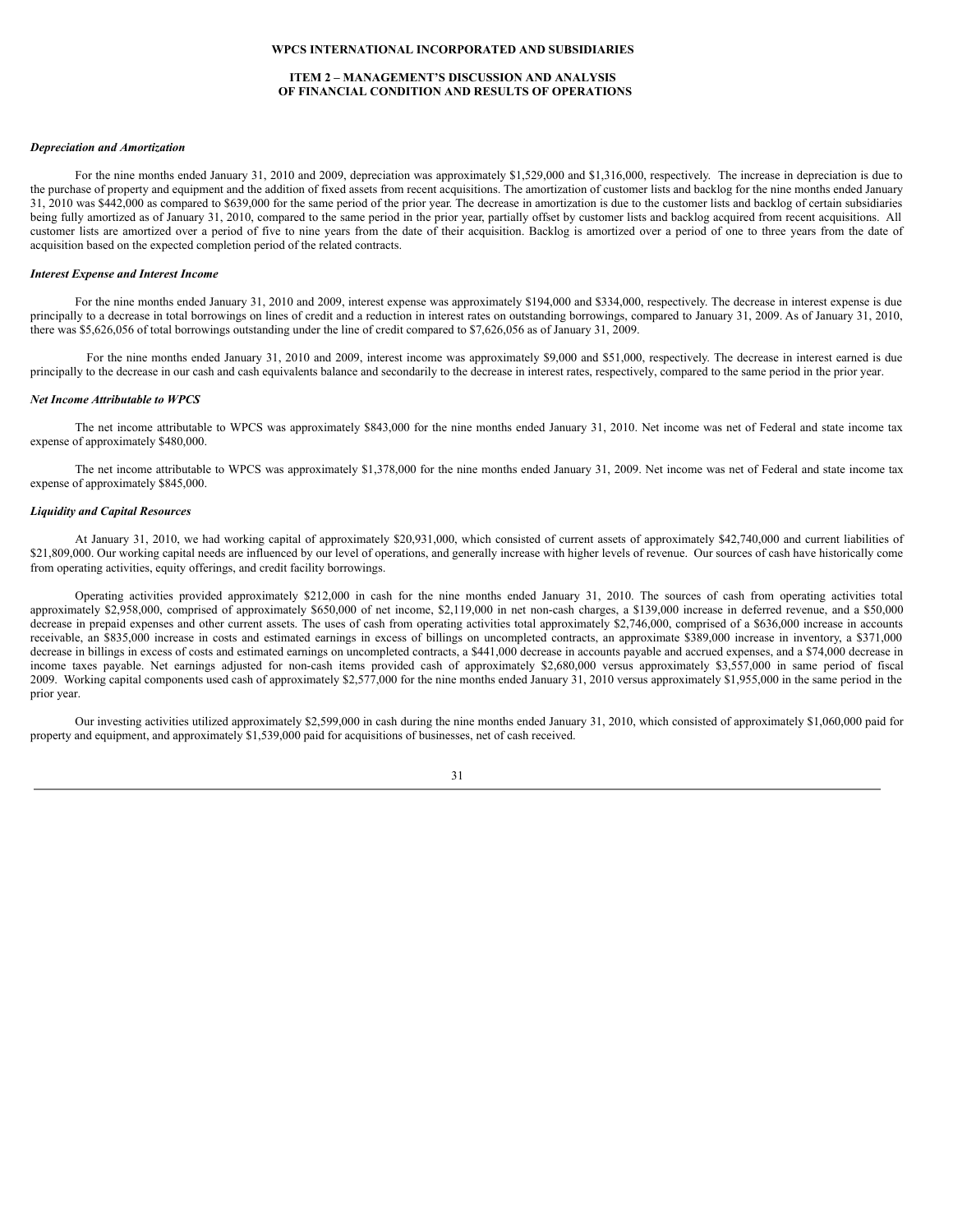### **ITEM 2 – MANAGEMENT'S DISCUSSION AND ANALYSIS OF FINANCIAL CONDITION AND RESULTS OF OPERATIONS**

Our financing activities utilized approximately \$68,000 in cash during the nine months ended January 31, 2010. Financing activities included additional borrowings from joint venture and net proceeds from exercise of stock options, offset by distributions to noncontrolling interest, repayment of loan payables and capital lease obligations.

Our capital requirements depend on numerous factors, including the market for our services, the resources we devote to developing, marketing, selling and supporting our business, the timing and extent of establishing additional markets and other factors.

On April 10, 2007, we entered into a loan agreement with Bank of America, N.A. (BOA), as amended. The loan agreement (Loan Agreement) provides for a revolving line of credit in an amount not to exceed \$15,000,000, together with a letter of credit facility not to exceed \$2,000,000. We also entered into security agreements with BOA, pursuant to which we granted a security interest to BOA in all of our assets. The Loan Agreement contains customary covenants, including but not limited to (i) funded debt to tangible net worth, and (ii) minimum interest coverage ratio. As of January 31, 2010, we are in compliance with the Loan Agreement covenants. The loan commitment shall expire on April 10, 2010, and we may prepay the loan at any time. Loans under the Loan Agreement bear interest at a rate equal to BOA's prime rate, minus one percentage point, or we have the option to elect to use the optional interest rate of LIBOR plus one hundred seventy-five basis points. As of January 31, 2010, the interest rate was 2.25% on outstanding borrowings of approximately \$5,626,000 under the Loan Agreement with BOA.

At January 31, 2010, we had cash and cash equivalents of approximately \$3,974,000 and working capital of approximately \$20,931,000. With internally available funds and funds available from the Loan Agreement, we believe that we have sufficient capital to meet our short term needs. The Loan Agreement expires on April 10, 2010 with approximately \$5,626,000 currently outstanding that will need to be repaid by that time, if not prepaid earlier. We have received approval from BOA for the renewal of the \$15,000,000 revolving line of credit for three more years under terms similar to the existing Loan Agreement, including the same customary covenants. The primary changes to the new revolving line of credit include the following revisions. Borrowings will bear interest at BOA's prime rate (currently 3.25%) or at the optional interest rate of LIBOR plus two hundred seventy-five basis points, an unused loan commitment fee of .0375%, and a one-time loan commitment fee of \$25,000 due at closing. We expect to close this revolving line of credit renewal on or before April 10, 2010.

The Beijing Operations has outstanding loans due within the next twelve months to a related party, Taian Gas Group (TGG), of approximately \$3,144,000. We expect to repay these borrowings from working capital and for TGG to renew any remaining unpaid loan balances in its continued support of the Beijing Operations. Our future operating results may be affected by a number of factors including our success in bidding on future contracts and our continued ability to manage controllable costs effectively. To the extent we grow by future acquisitions that involve consideration other than stock, our cash requirements may increase.

On November 4, 2009, we acquired Pride. The purchase price represents an amount up to \$3,494,056 of which \$1,838,977 was paid upon closing. We will pay additional purchase price to the former Pride shareholders over each of the next two years based upon the achievement of future earnings before interest and taxes (EBIT) targets. This contingent consideration arrangement requires us to pay the former Pride shareholders \$919,488 if Pride's EBIT for the twelve month period ending October 31, 2010 equal or exceed \$1,103,386 (the Target Amount) and another \$919,488 if Pride's EBIT for the twelve month period ending October 31, 2011 equals or exceeds the Target Amount. In the event that Pride's EBIT is less than the Target Amount for either measuring period, such \$919,488 payment will be reduced by the percentage of the shortfall between the actual EBIT and the Target Amount. The fair value of the contingent consideration is \$1,655,080 and is based on our estimate of expected EBIT. The fair value of the contingent consideration is preliminary pending completion of a final valuation. Pride is an electrical and security services provider specializing in the commercial and government sectors and focuses on low voltage security installations, alarm systems, video surveillance and access controls. The acquisition of Pride provides further international expansion into Australia.

#### *Backlog*

As of January 31, 2010, we had a backlog of unfilled orders of approximately \$48.8 million compared to approximately \$27.8 million at October 31, 2009 and \$41.1 million at January 31, 2009. We define backlog as the value of work-in-hand to be provided for customers as of a specific date where the following conditions are met (with the exception of engineering change orders): (i) the price of the work to be done is fixed; (ii) the scope of the work to be done is fixed, both in definition and amount; and (iii) there is a written contract, purchase order, agreement or other documentary evidence which represents a firm commitment by the customer to pay us for the work to be performed. These backlog amounts are based on contract values and purchase orders and may not result in actual receipt of revenue in the originally anticipated period or at all. We have experienced variances in the realization of our backlog because of project delays or cancellations resulting from external market factors and economic factors beyond our control and we may experience such delays or cancellations in the future. Backlog does not include new firm commitments that may be awarded to us by our customers from time to time in future periods. These new project awards could be started and completed in this same future period. Accordingly, our backlog does not necessarily represent the total revenue that could be earned by us in future periods.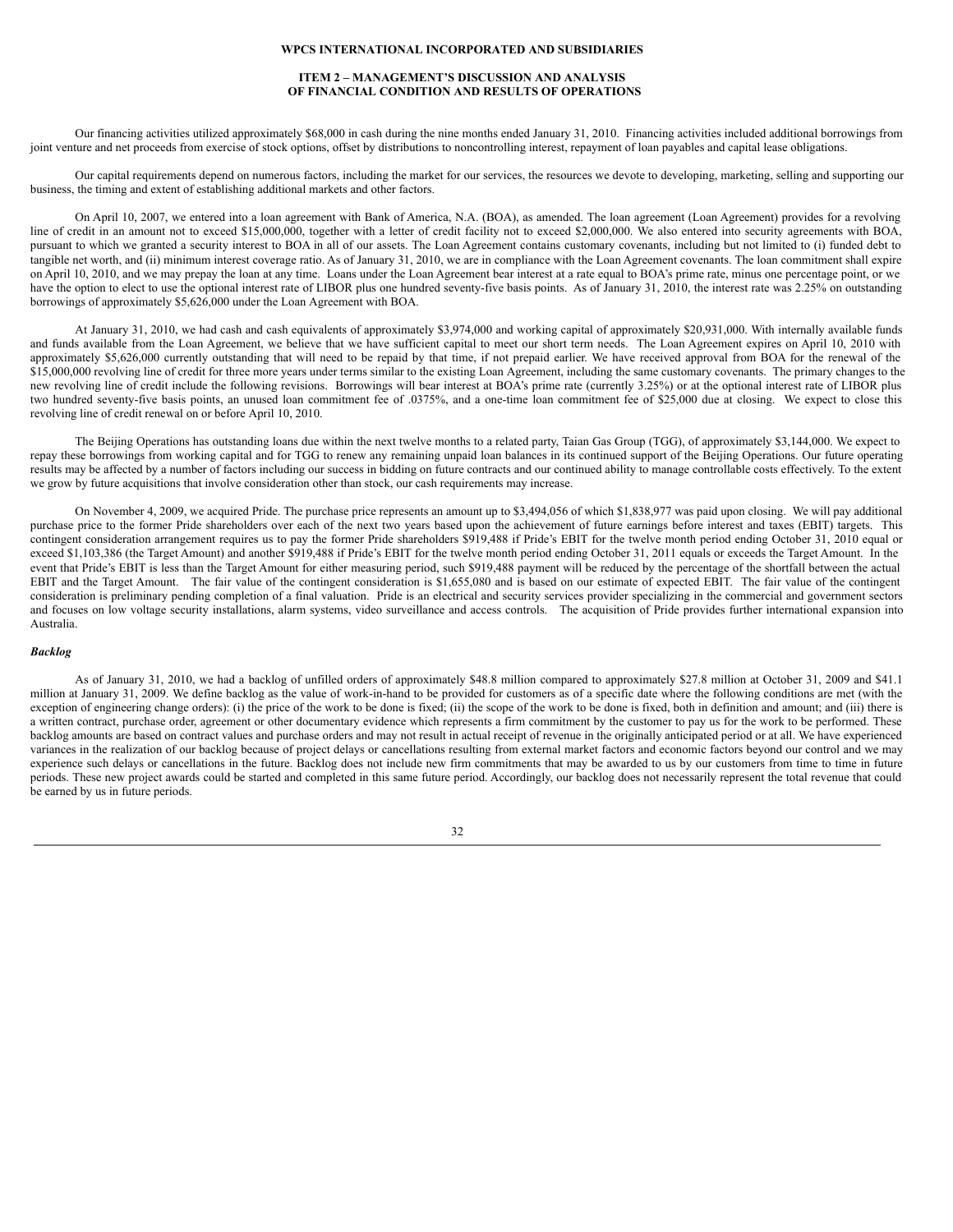### **ITEM 2 – MANAGEMENT'S DISCUSSION AND ANALYSIS OF FINANCIAL CONDITION AND RESULTS OF OPERATIONS**

#### *Of -Balance Sheet Arrangements*

We have no off-balance sheet arrangements.

#### *Critical Accounting Policies*

Financial Reporting Release No. 60, published by the SEC, recommends that all companies include a discussion of critical accounting policies used in the preparation of their financial statements. While all these significant accounting policies impact our financial condition and results of operations, we view certain of these policies as critical. Policies determined to be critical are those policies that have the most significant impact on our consolidated financial statements and require management to use a greater degree of judgment and estimates. Actual results may differ from those estimates.

We believe that given current facts and circumstances, it is unlikely that applying any other reasonable judgments or estimate methodologies would cause a material effect on our condensed consolidated results of operations, financial position or liquidity for the periods presented in this report.

The accounting policies identified as critical are as follows:

### *Use of Estimates*

In preparing financial statements in conformity with accounting principles generally accepted in the United States of America, management is required to make estimates and assumptions that affect the reported amounts of assets and liabilities and the disclosure of contingent assets and liabilities at the date of the financial statements and revenue and expenses during the reporting period. The most significant estimates relate to revenue recognition based on the estimation of percentage of completion on uncompleted contracts, valuation of inventory, allowance for doubtful accounts, estimated life of customer lists and estimates of the fair value of reporting units and discounted cash flows used in determining whether goodwill has been impaired. Actual results could differ from those estimates.

#### *Accounts Receivable*

Accounts receivable are due within contractual payment terms and are stated at amounts due from customers net of an allowance for doubtful accounts. Credit is extended based on evaluation of a customer's financial condition. Accounts outstanding longer than the contractual payment terms are considered past due. We determine our allowance by considering a number of factors, including the length of time trade accounts receivable are past due, our previous loss history, the customer's current ability to pay its obligation to us, and the condition of the general economy and the industry as a whole. We write off accounts receivable when they become uncollectible, and payment subsequently received on such receivables are credited to the allowance for doubtful accounts.

#### *Goodwill and Other Long-lived Assets*

We assess the impairment of long-lived assets whenever events or changes in circumstances indicate that their carrying value may not be recoverable from the estimated future cash flows expected to result from their use and eventual disposition. Our long-lived assets subject to this evaluation include property and equipment and amortizable intangible assets. We assess the impairment of goodwill annually as of April 30 and whenever events or changes in circumstances indicate that it is more likely than not that an impairment loss has been incurred. Intangible assets other than goodwill are reviewed for impairment whenever events or changes in circumstances indicate that the carrying value may not be fully recoverable. We are required to make judgments and assumptions in identifying those events or changes in circumstances that may trigger impairment. Some of the factors we consider include a significant decrease in the market value of an asset, significant changes in the extent or manner for which the asset is being used or in its physical condition, a significant change, delay or departure in our business strategy related to the asset, significant negative changes in the business climate, industry or economic condition, or current period operating losses, or negative cash flow combined with a history of similar losses or a forecast that indicates continuing losses associated with the use of an asset.

Our annual review for goodwill impairment for the fiscal years 2009 and 2008 found that no impairment existed. Our impairment review was based on comparing the fair value to the carrying value of the reporting units with goodwill. The fair value of a reporting unit is measured at the business unit level using a discounted cash flow approach that incorporates our estimates of future revenues and costs for those business units. Reporting units with goodwill include the Australian, Hartford, Lakewood, Portland, Sarasota, Seattle, St. Louis, Suisun City and Trenton Operations. Our estimates are consistent with the plans and estimates that we are using to manage the underlying businesses. If we fail to deliver products and services for these business units, or market conditions for these businesses fail to improve, our revenue and cost forecasts may not be achieved and we may incur charges for goodwill impairment, which could be significant and could have a material adverse effect on our net equity and results of operations.

Additionally, we evaluated the reasonableness of the estimated fair value of our reporting units by reconciling to our market capitalization. This reconciliation allowed us to consider market expectations in corroborating the reasonableness of the fair value of our reporting units. In addition, we compared our market capitalization, including an estimated control premium that an investor would be willing to pay for a controlling interest in the Company and the discount our common stock trades compared to our peer group of companies. The determination of a control premium and trading discount requires the use of judgment and is based primarily on comparable industry and deal-size transactions, related synergies and other benefits. From the beginning of the third quarter until the end of the fourth quarter of fiscal 2009, our market capitalization declined as a result of market-driven decreases in our stock trading price. Since then, our stock price has been increasing, and at the end of the third quarter ended January 31, 2010, we believe our market capitalization has increased substantially from the fiscal year ended April 30, 2009. This increasing trend has been consistent with overall market conditions and is not a result of changes in our expectations of future cash flows. Our reconciliation of the gap between our market capitalization and the aggregate fair value of us depends on various factors, some of which are qualitative and involve management judgment, including high backlog coverage of future revenue and experience in meeting operating cash flow targets.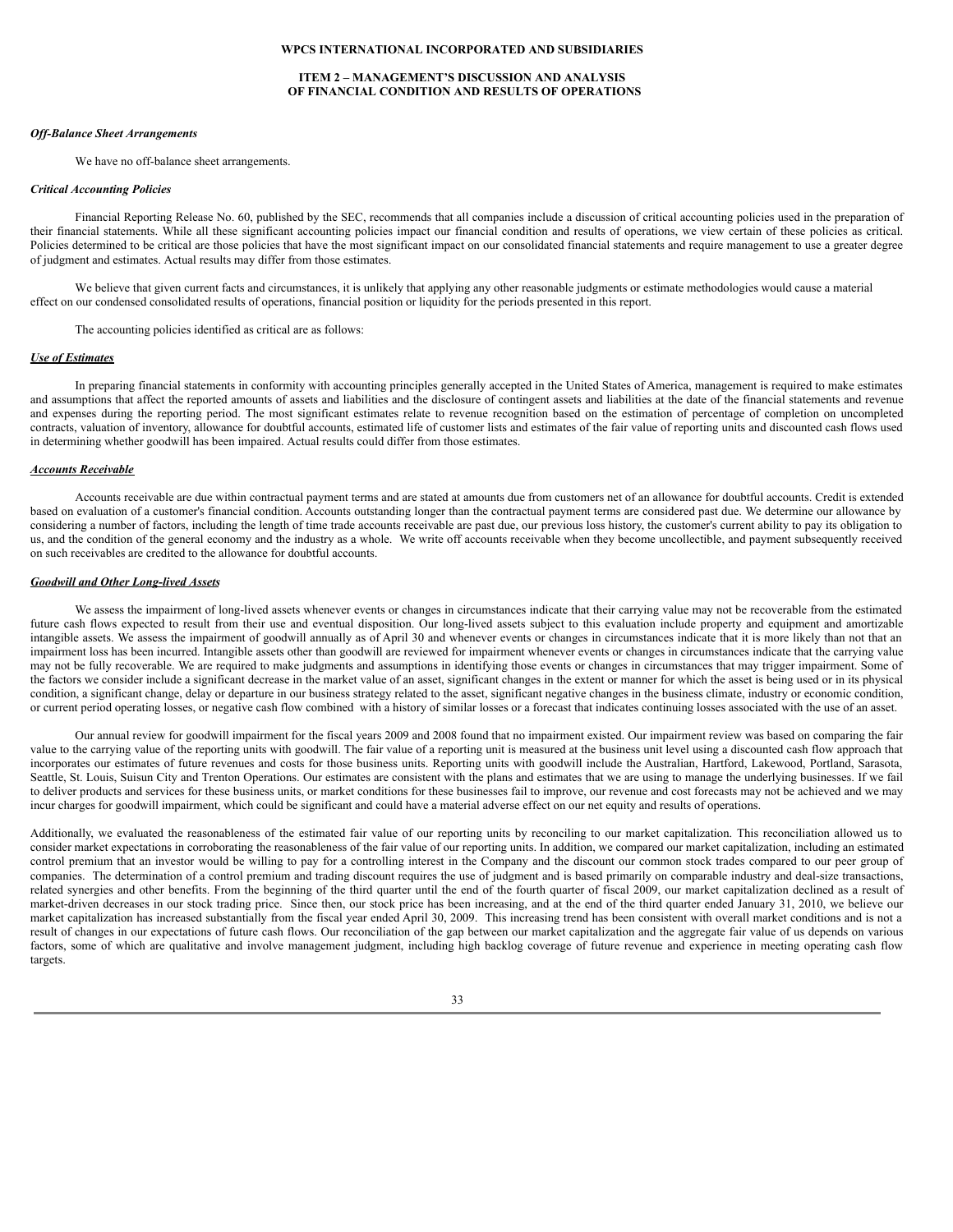### **ITEM 2 – MANAGEMENT'S DISCUSSION AND ANALYSIS OF FINANCIAL CONDITION AND RESULTS OF OPERATIONS**

### *Deferred Income Taxes*

We determine deferred tax liabilities and assets at the end of each period based on the future tax consequences that can be attributed to net operating loss carryovers and differences between the financial statement carrying amounts of existing assets and liabilities and their respective tax bases, using the tax rate expected to be in effect when the taxes are actually paid or recovered. The recognition of deferred tax assets is reduced by a valuation allowance if it is more likely than not that the tax benefits will not be realized. The ultimate realization of deferred tax assets depends upon the generation of future taxable income during the periods in which those temporary differences become deductible.

We consider past performance, expected future taxable income and prudent and feasible tax planning strategies in assessing the amount of the valuation allowance. Our forecast of expected future taxable income is based over such future periods that we believe can be reasonably estimated. Changes in market conditions that differ materially from our current expectations and changes in future tax laws in the U.S. may cause us to change our judgments of future taxable income. These changes, if any, may require us to adjust our existing tax valuation allowance higher or lower than the amount we have recorded.

### *Revenue Recognition*

We generate our revenue by providing design-build engineering services for communications infrastructure. Our engineering services report revenue pursuant to customer contracts that span varying periods of time. We report revenue from contracts when persuasive evidence of an arrangement exists, fees are fixed or determinable, and collection is reasonably assured.

We record revenue and profit from long-term contracts on a percentage-of-completion basis, measured by the percentage of contract costs incurred to date to the estimated total costs for each contract. Contracts in process are valued at cost plus accrued profits less earned revenues and progress payments on uncompleted contracts. Contract costs include direct materials, direct labor, third party subcontractor services and those indirect costs related to contract performance. Contracts are generally considered substantially complete when engineering is completed and/or site construction is completed.

We have numerous contracts that are in various stages of completion. Such contracts require estimates to determine the appropriate cost and revenue recognition. Cost estimates are reviewed monthly on a contract-by-contract basis, and are revised periodically throughout the life of the contract such that adjustments to profit resulting from revisions are made cumulative to the date of the revision. Significant management judgments and estimates, including the estimated cost to complete projects, which determines the project's percent complete, must be made and used in connection with the revenue recognized in the accounting period. Current estimates may be revised as additional information becomes available. If estimates of costs to complete long-term contracts indicate a loss, provision is made currently for the total loss anticipated.

The length of our contracts varies. Assets and liabilities related to long-term contracts are included in current assets and current liabilities as they will be liquidated in the normal course of contract completion, although this may require more than one year.

We also recognize certain revenue from short-term contracts when equipment is delivered or the services have been provided to the customer. For maintenance contracts, revenue is recognized ratably over the service period.

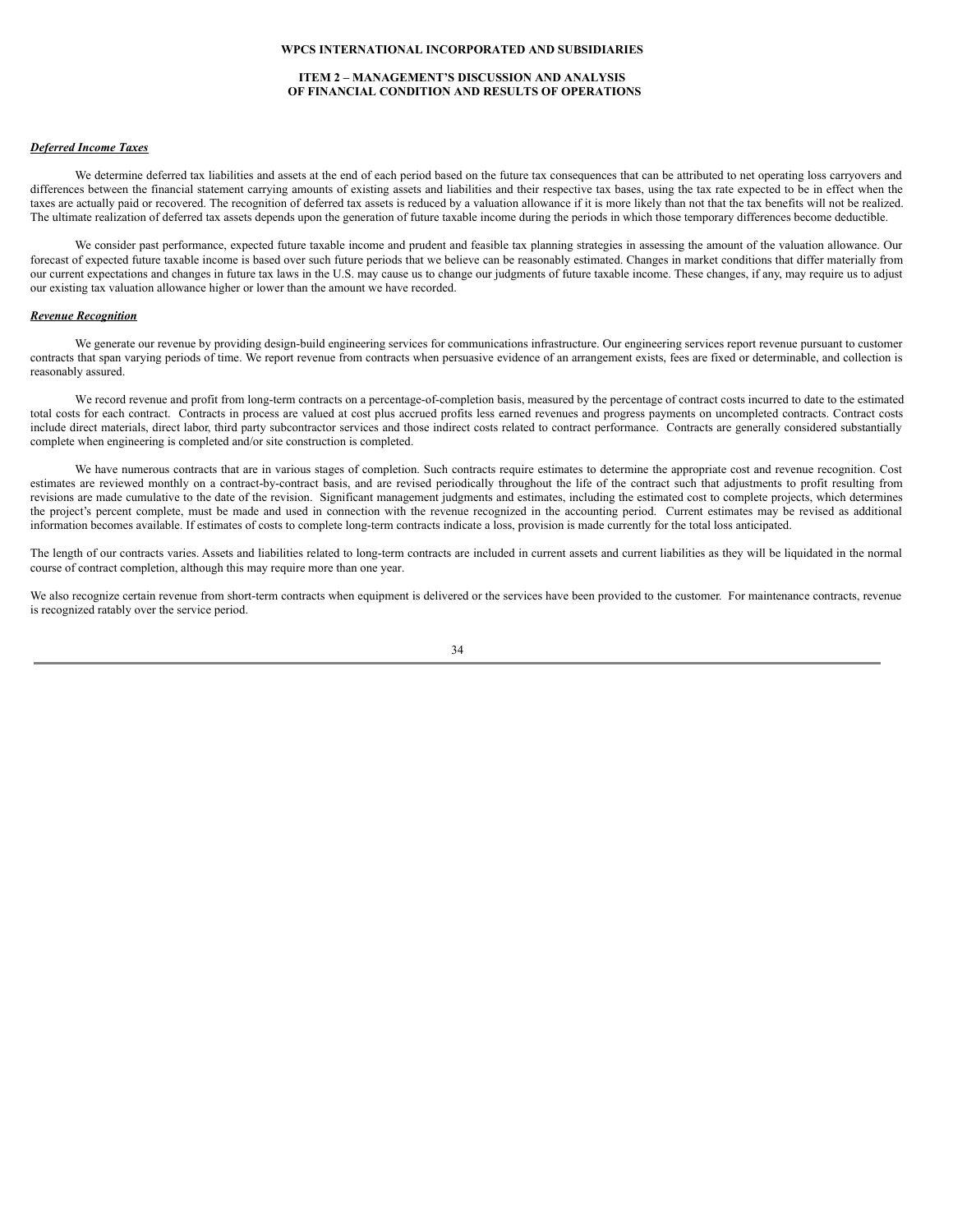### **ITEM 2 – MANAGEMENT'S DISCUSSION AND ANALYSIS OF FINANCIAL CONDITION AND RESULTS OF OPERATIONS**

### *Recently Issued Accounting Pronouncements*

We have adopted the authoritative guidance issued by the FASB concerning the FASB Accounting Standards Codification (ASC) (Codification) as the source of authoritative accounting and reporting standards to be applied by nongovernmental entities to financial statements that are presented in conformity with generally accepted accounting principles (GAAP) in the United States (the GAAP hierarchy). The FASB ASC is effective for financial statements issued for interim and annual periods ending after September 15, 2009. The adoption of the FASB Codification did not have a material impact on our consolidated financial statements. The GAAP references in the accompanying consolidated financial statements reflect the FASB Codification.

On May 1, 2009, we adopted authoritative guidance issued by the FASB on business combinations. The guidance retains the fundamental requirements that the acquisition method of accounting (previously referred to as the purchase method of accounting) be used for all business combinations, but requires a number of changes, including changes in the way assets and liabilities are recognized and measured as a result of business combinations. It also requires the capitalization of in-process research and development at fair value and requires the expensing of acquisition-related costs as incurred. We applied this statement to account for the acquisition of The Pride Group (QLD) Pty Ltd. in November 2009.

On May 1, 2009, we adopted the authoritative guidance issued that changes the accounting and reporting for noncontrolling interests. Noncontrolling interests are to be reported as a component of equity separate from the parent's equity, and purchases or sales of equity interests that do not result in a change in control are to be accounted for as equity transactions. In addition, net income attributable to a noncontrolling interest is to be included in net income and, upon a loss of control, the interest sold, as well as any interest retained, is to be recorded at fair value with any gain or loss recognized in net income. The adoption of this pronouncement had no impact on our consolidated financial position, results of operations or cash flows. However, we reclassified minority interest as noncontrolling interest, which is reported as a component of equity separate from our shareholders' equity in the condensed consolidated balance sheets. Additionally, the net (loss) income attributable to noncontrolling interest is presented separately on the face of the condensed consolidated statements of income to conform to this standard.

On May 1, 2009, we adopted FASB ASC Topic No. 815, "Derivatives and Hedging". This statement is intended to improve financial reporting about derivative instruments and hedging activities by requiring enhanced disclosures. The adoption of this pronouncement had no impact on our consolidated financial position, results of operations, cash flows or financial statement disclosures.

On May 1, 2009, we adopted FASB ASC Subtopic No. 815-40 "Contracts in Entity's Own Equity". The primary objective of this statement is to provide guidance for determining whether an equity-linked financial instrument or embedded feature within a contract is indexed to an entity's own stock, which is a key criterion of the scope exception to the standards of "Derivatives and Hedging." An equity-linked financial instrument or embedded feature within a contract that is not considered indexed to an entity's own stock could be required to be classified as an asset or liability and marked-to-market through earnings. This statement specifies a two-step approach in evaluating whether an equity-linked financial instrument or embedded feature within a contract is indexed to its own stock. The first step involves evaluating the instrument's contingent exercise provisions, if any, and the second step involves evaluating the instrument's settlement provisions. The adoption of this pronouncement had no impact on our consolidated financial position, results of operations, cash flows or financial statement disclosures.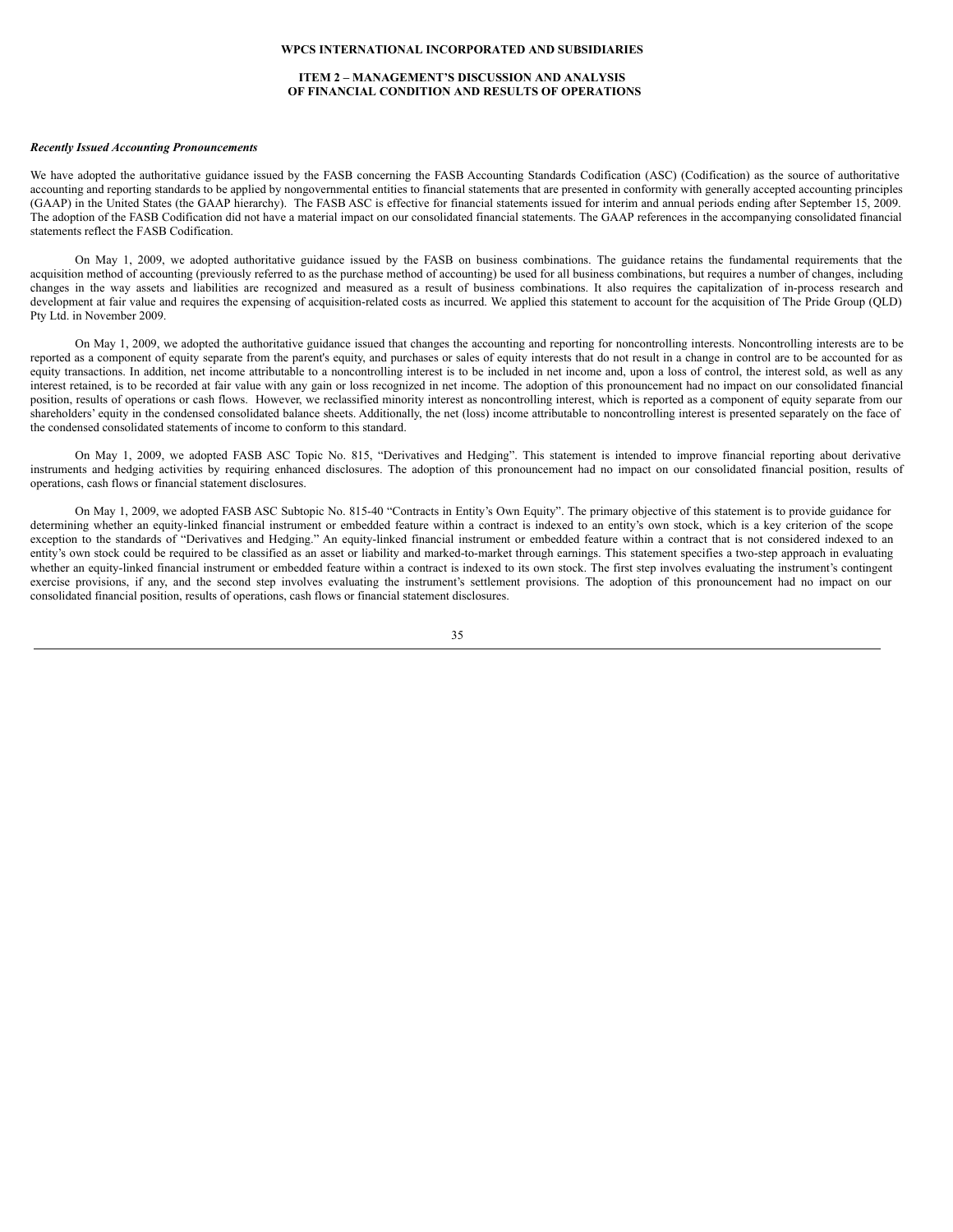### **ITEM 2 – MANAGEMENT'S DISCUSSION AND ANALYSIS OF FINANCIAL CONDITION AND RESULTS OF OPERATIONS**

On May 1, 2009, we adopted FASB ASC Topic No. 855, "Subsequent Events". This statement established principles and requirements for subsequent events. It also details the period after the balance sheet date during which we should evaluate events or transactions that may occur for potential recognition or disclosure in the financial statements, the circumstances under which we should recognize events or transactions occurring after the balance sheet date in our financial statements and the required disclosures for such events. The adoption of these standards did not have a material impact on our consolidated financial position, results of operations, cash flows or financial statement **disclosures** 

In June 2009, the SEC issued Staff Accounting Bulletin No. 112 (SAB 112). SAB 112 revises or rescinds portions of the interpretative guidance included in the codification of SABs in order to make the interpretive guidance consistent with current U.S. GAAP. We do not expect the adoption of these standards to have a material impact on our consolidated financial statements.

No other recently issued accounting pronouncement issued or effective after the end of the fiscal year is expected to have a material impact on our consolidated financial statements.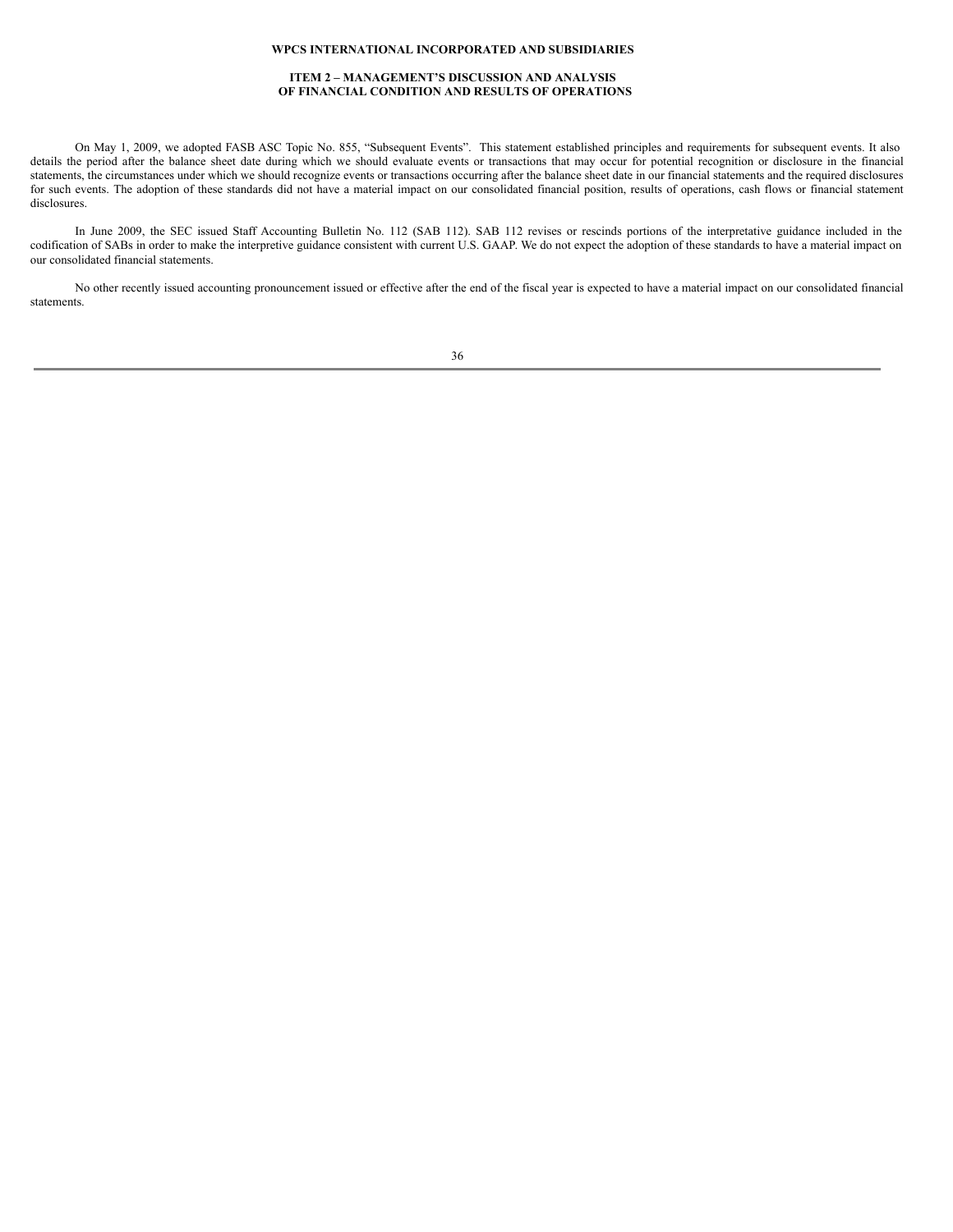#### **ITEM 3 – QUANTITATIVE AND QUALITATIVE DISCLOSURES ABOUT MARKET RISK**

Not required under Regulation S-K for "smaller reporting companies."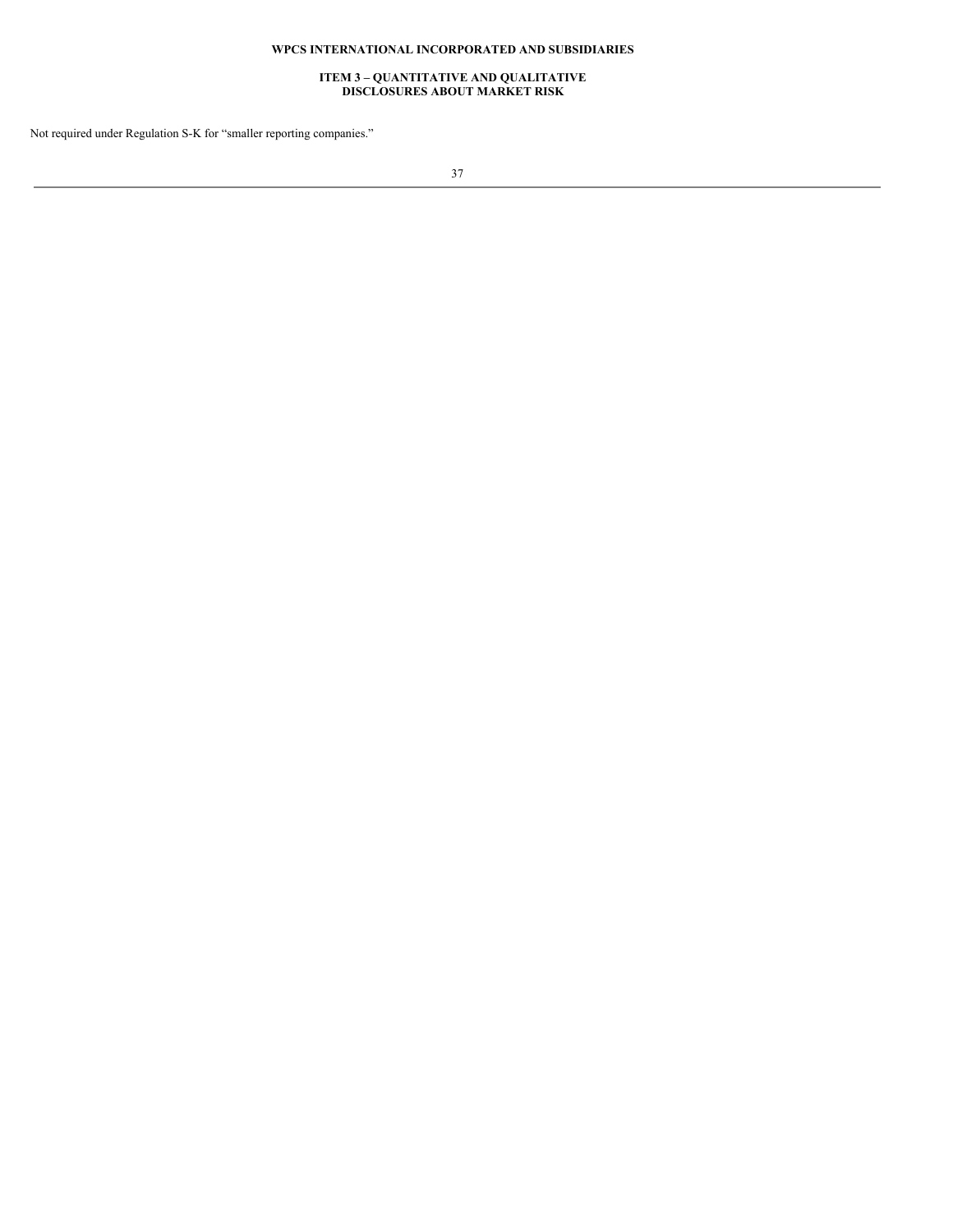#### **ITEM 4 – CONTROLS AND PROCEDURES**

#### *(a) Evaluation of disclosure controls and procedures.*

Our management, with the participation of our chief executive officer and chief financial officer, evaluated the effectiveness of our disclosure controls and procedures pursuant to Rule 13a-15 under the Securities Exchange Act of 1934 as of January 31, 2010. In designing and evaluating the disclosure controls and procedures, management recognizes that any controls and procedures, no matter how well designed and operated, can provide only reasonable assurance of achieving the desired control objectives. In addition, the design of disclosure controls and procedures must reflect the fact that there are resource constraints and that management is required to apply its judgment in evaluating the benefits of possible controls and procedures relative to their costs.

Based on our evaluation, our chief executive officer and chief financial officer concluded that our disclosure controls and procedures are designed at a reasonable assurance level and are effective to provide reasonable assurance that information we are required to disclose in reports that we file or submit under the Exchange Act is recorded, processed, summarized and reported within the time periods specified in Securities and Exchange Commission rules and forms, and that such information is accumulated and communicated to our management, including our chief executive officer and chief financial officer, as appropriate, to allow timely decisions regarding required disclosure.

### *(b) Changes in internal control over financial reporting.*

We regularly review our system of internal control over financial reporting and make changes to our processes and systems to improve controls and increase efficiency, while ensuring that we maintain an effective internal control environment. Changes may include such activities as implementing new, more efficient systems, consolidating activities, and migrating processes.

There were no changes in our internal control over financial reporting that occurred during the period covered by this Quarterly Report on Form 10-Q that have materially affected, or are reasonably likely to materially affect, our internal control over financial reporting.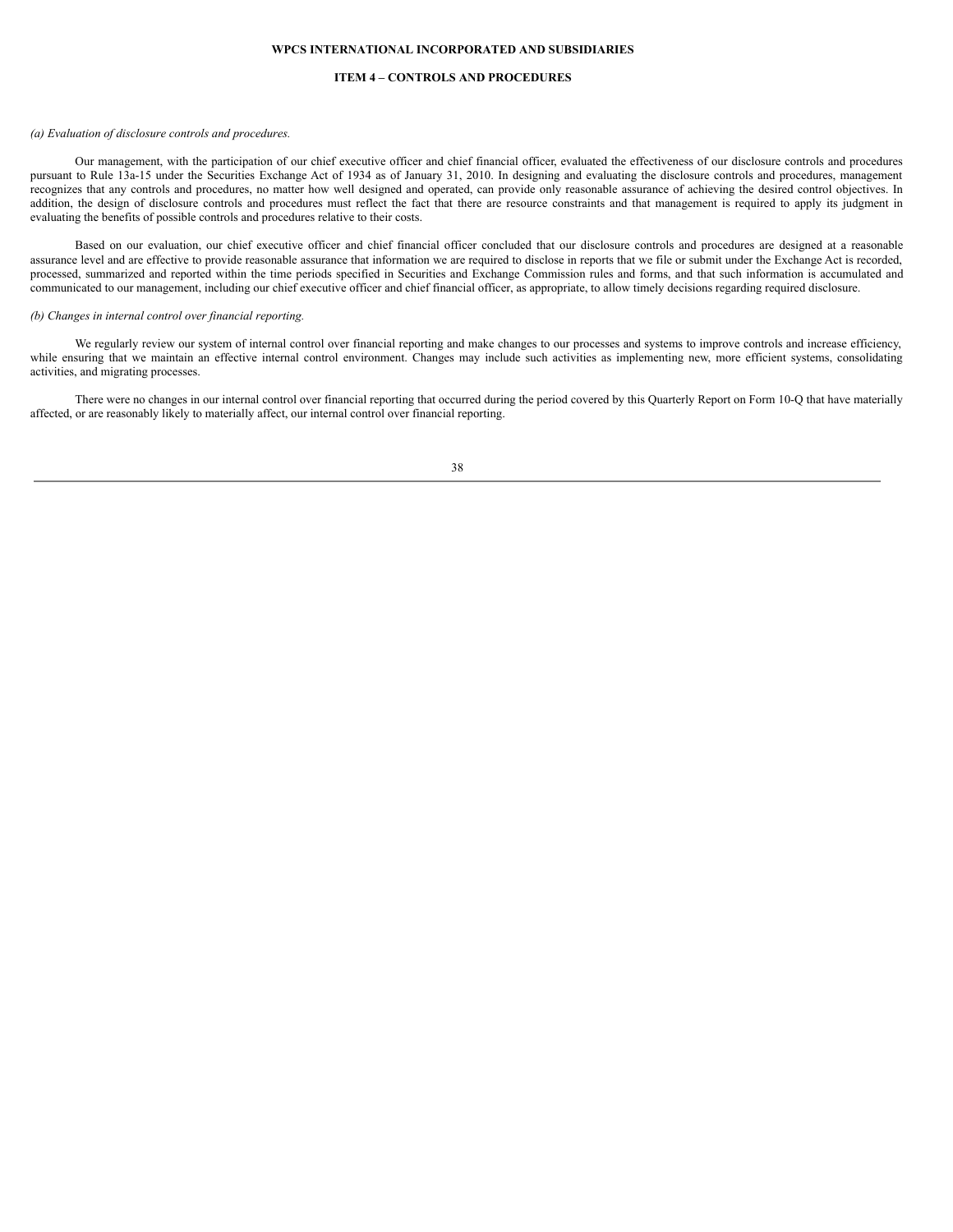### **PART II – OTHER INFORMATION**

### **ITEM 1. LEGAL PROCEEDINGS**

We are currently not a party to any material legal proceedings or claims.

#### **ITEM 1A. RISK FACTORS**

Not required under Regulation S-K for "smaller reporting companies."

# **ITEM 2. UNREGISTERED SALES OF EQUITY SECURITIES AND USE OF PROCEEDS**

None.

#### **ITEM 3. DEFAULTS UPON SENIOR SECURITIES**

None.

# **ITEM 4. RESERVED**

#### **ITEM 5. OTHER INFORMATION**

None.

### **ITEM 6. EXHIBITS**

31.01Certification of Principal Executive Officer pursuant to Rule 13a-14 and Rule 15d-14(a), promulgated under the Securities and Exchange Act of 1934, as amended

31.02 Certification of Principal Financial Officer pursuant to Rule 13a-14 and Rule 15d-14(a), promulgated under the Securities and Exchange Act of 1934, as amended

32.01 Certificationsof Chief Executive Officer and Chief Financial Officer pursuant to 18 U.S.C. Section 1350, as adopted pursuant to Section 906 of the Sarbanes-Oxley Act of 2002.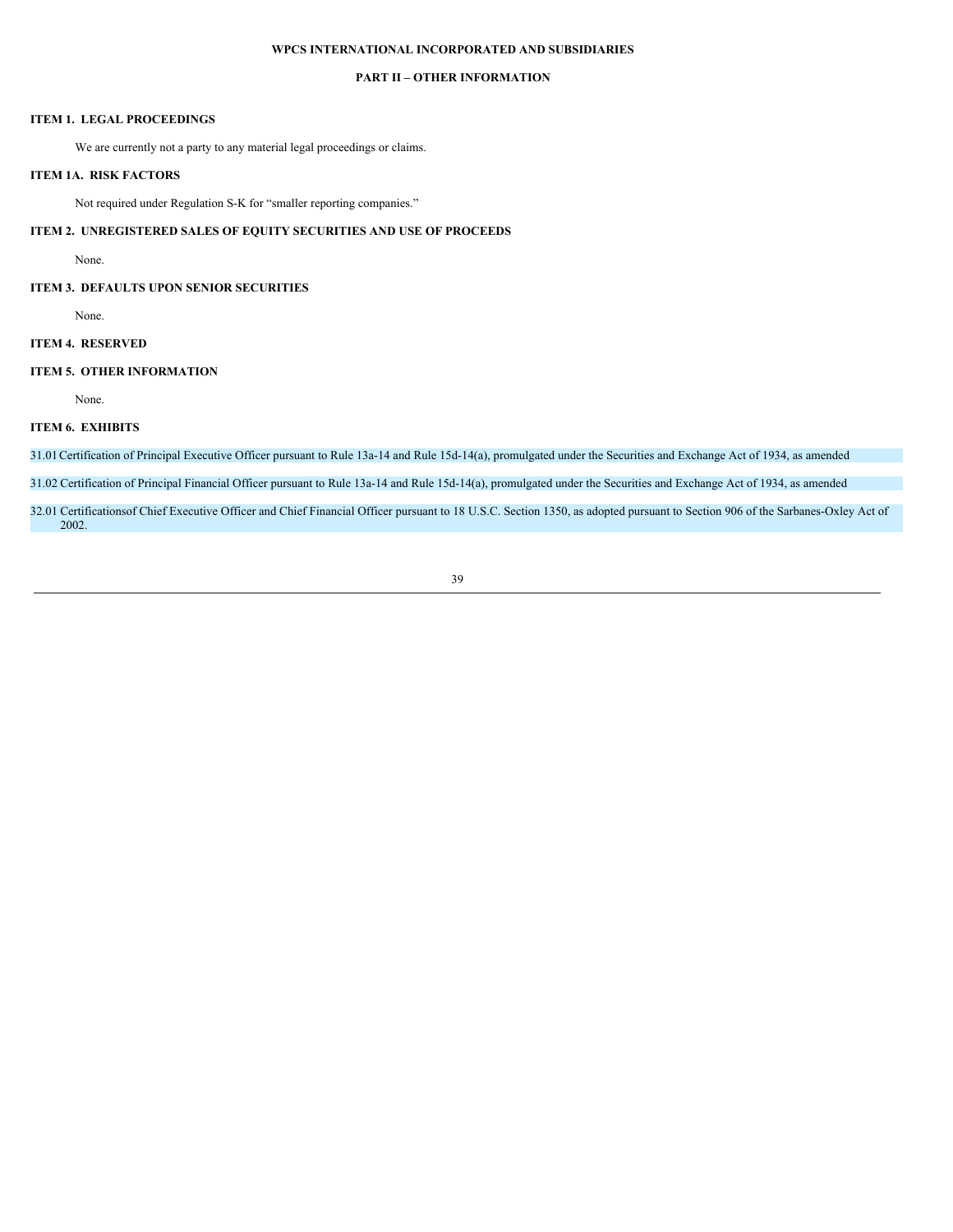### **SIGNATURES**

In accordance with the requirements of the Exchange Act, the registrant caused this report to be signed on its behalf by the undersigned, thereunto duly authorized.

# **WPCS INTERNATIONAL INCORPORATED**

Date: March 17, 2010 By: /s/ *JOSEPH HEATER* 

Joseph Heater Chief Financial Officer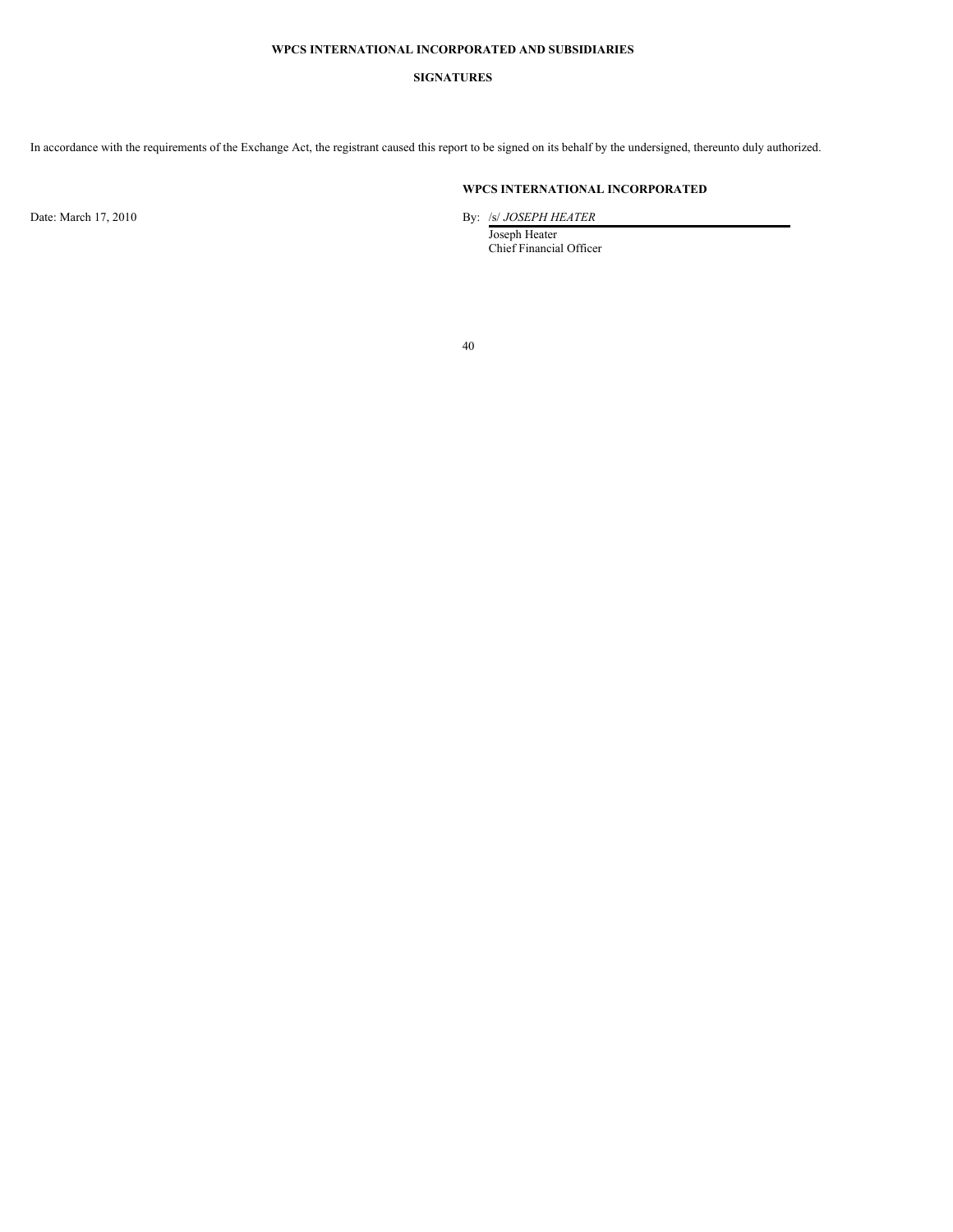### WPCS INTERNATIONAL INCORPORATED OFFICER'S CERTIFICATE PURSUANT TO SECTION 302

I, Andrew Hidalgo, certify that:

- 1. I have reviewed this quarterly report on Form 10-Q of WPCS International Incorporated;
- 2. Based on my knowledge, this report does not contain any untrue statement of a material fact or omit to state a material fact necessary to make the statements made, in light of the circumstances under which such statements were made, not misleading with respect to the period covered by this report;
- 3. Based on my knowledge, the financial statements, and other financial information included in this report, fairly present in all material respects the financial condition, results of operations and cash flows of the registrant as of, and for, the periods presented in this report;
- 4. The registrant's other certifying officer and I are responsible for establishing and maintaining disclosure controls and procedures (as defined in Exchange Act Rules 13a-15(e) and 15d-15(e)) and internal control over financial reporting (as defined in Exchange Act Rules 13a-15(f) and 15d-15(f)) for the registrant and have:

(a) Designed such disclosure controls and procedures, or caused such disclosure controls and procedures to be designed under our supervision, to ensure that material information relating to the registrant, including its consolidated subsidiaries, is made known to us by others within those entities, particularly during the period in which this report is being prepared;

(b) Designed such internal control over financial reporting, or caused such internal control over financial reporting to be designed under our supervision, to provide reasonable assurance regarding the reliability of financial reporting and the preparation of financial statements for external purposes in accordance with generally accepted accounting principles;

(c) Evaluated the effectiveness of the registrant's disclosure controls and procedures and presented in this report our conclusions about the effectiveness of the disclosure controls and procedures, as of the end of the period covered by this report based on such evaluation; and

(d) Disclosed in this report any change in the registrant's internal control over financial reporting that occurred during the registrant's most recent fiscal quarter (the registrant's fourth fiscal quarter in the case of an annual report) that has materially affected, or is reasonably likely to materially affect, the registrant's internal control over financial reporting; and

5. The registrant's other certifying officer(s) and I have disclosed, based on our most recent evaluation of internal control over financial reporting, to the registrant's auditors and the audit committee of the registrant's board of directors (or persons performing the equivalent functions):

(a) All significant deficiencies and material weaknesses in the design or operation of internal control over financial reporting which are reasonable likely to adversely affect the registrant's ability to record, process, summarize and report financial information; and

(b) Any fraud, whether or not material, that involves management or other employees who have a significant role in the registrant's internal controls over financial reporting.

Date: March 17, 2010

/s/ ANDREW HIDALGO Andrew Hidalgo

Chief Executive Officer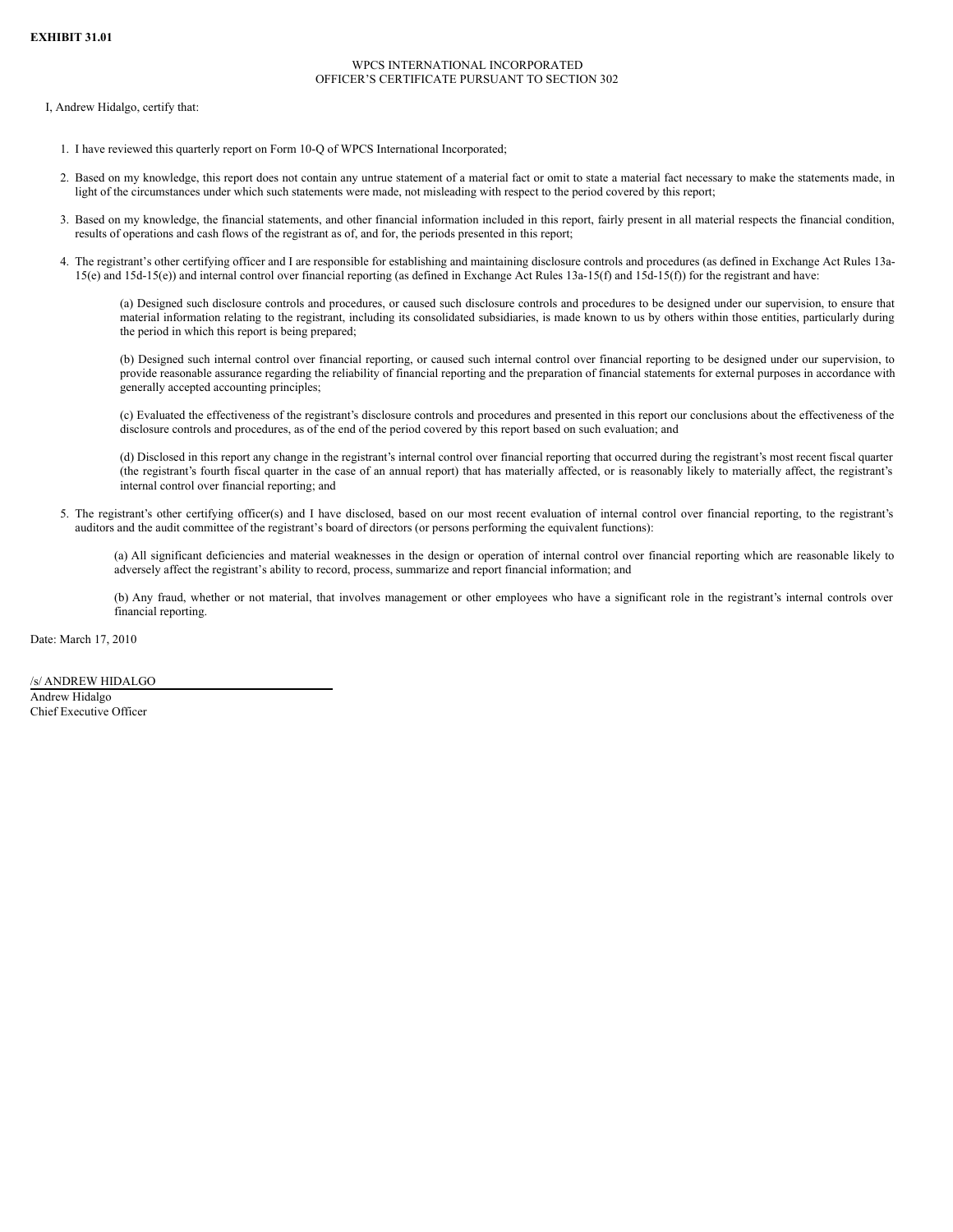### WPCS INTERNATIONAL INCORPORATED OFFICER'S CERTIFICATE PURSUANT TO SECTION 302

I, Joseph Heater, certify that:

- 1. I have reviewed this quarterly report on Form 10-Q of WPCS International Incorporated;
- 2. Based on my knowledge, this report does not contain any untrue statement of a material fact or omit to state a material fact necessary to make the statements made, in light of the circumstances under which such statements were made, not misleading with respect to the period covered by this report;
- 3. Based on my knowledge, the financial statements, and other financial information included in this report, fairly present in all material respects the financial condition, results of operations and cash flows of the registrant as of, and for, the periods presented in this report;
- 4. The registrant's other certifying officer and I are responsible for establishing and maintaining disclosure controls and procedures (as defined in Exchange Act Rules 13a-15(e) and 15d-15(e)) and internal control over financial reporting (as defined in Exchange Act Rules 13a-15(f) and 15d-15(f)) for the registrant and have:

(a) Designed such disclosure controls and procedures, or caused such disclosure controls and procedures to be designed under our supervision, to ensure that material information relating to the registrant, including its consolidated subsidiaries, is made known to us by others within those entities, particularly during the period in which this report is being prepared;

(b) Designed such internal control over financial reporting, or caused such internal control over financial reporting to be designed under our supervision, to provide reasonable assurance regarding the reliability of financial reporting and the preparation of financial statements for external purposes in accordance with generally accepted accounting principles;

(c) Evaluated the effectiveness of the registrant's disclosure controls and procedures and presented in this report our conclusions about the effectiveness of the disclosure controls and procedures, as of the end of the period covered by this report based on such evaluation; and

(d) Disclosed in this report any change in the registrant's internal control over financial reporting that occurred during the registrant's most recent fiscal quarter (the registrant's fourth fiscal quarter in the case of an annual report) that has materially affected, or is reasonably likely to materially affect, the registrant's internal control over financial reporting; and

5. The registrant's other certifying officer(s) and I have disclosed, based on our most recent evaluation of internal control over financial reporting, to the registrant's auditors and the audit committee of the registrant's board of directors (or persons performing the equivalent functions):

(a) All significant deficiencies and material weaknesses in the design or operation of internal control over financial reporting which are reasonable likely to adversely affect the registrant's ability to record, process, summarize and report financial information; and

(b) Any fraud, whether or not material, that involves management or other employees who have a significant role in the registrant's internal controls over financial reporting.

Date: March 17, 2010

/s/ JOSEPH HEATER Joseph Heater Chief Financial Officer